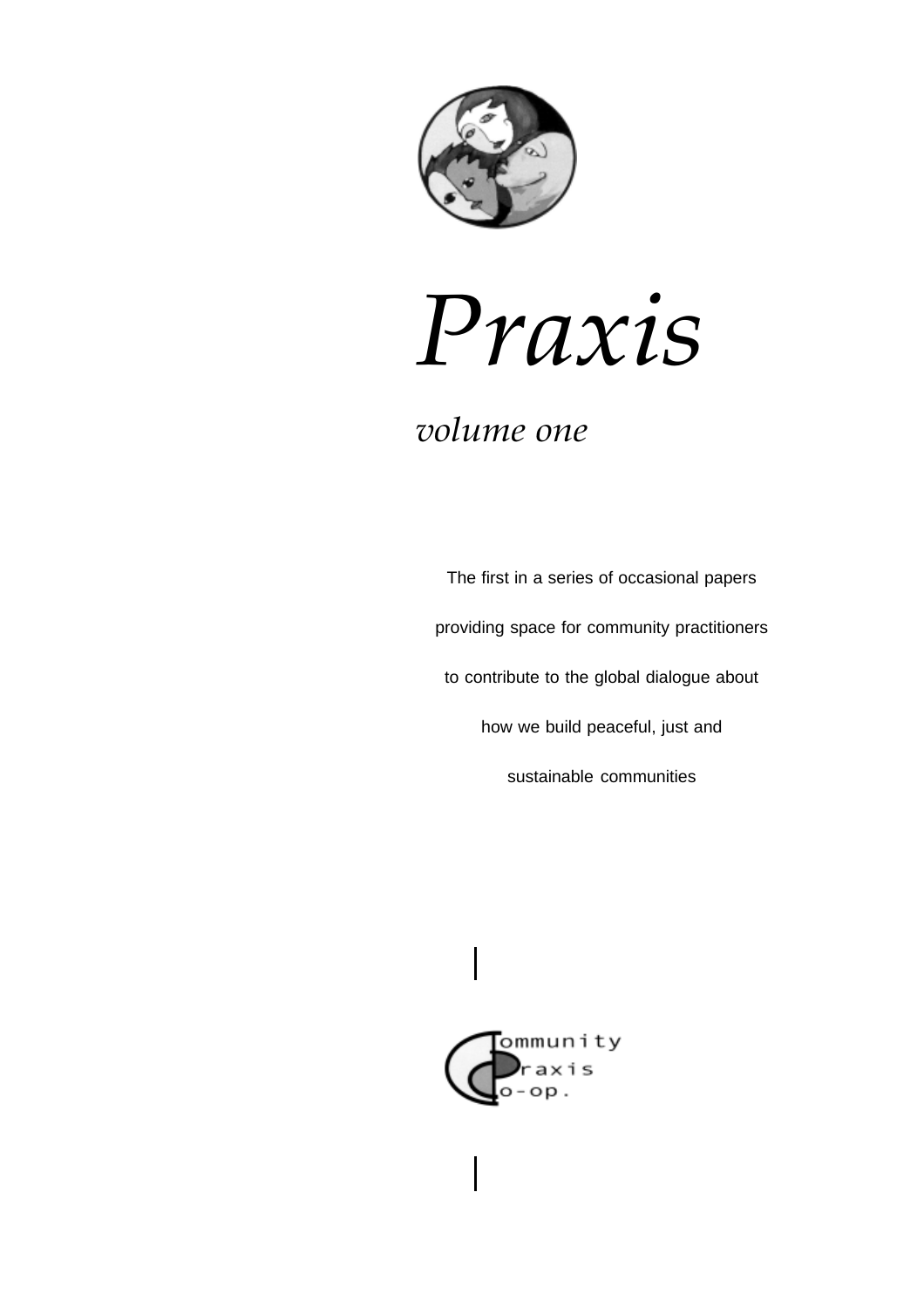# PRAXIS

VOLUME ONE

| Preface                                |    |
|----------------------------------------|----|
| Why I still support cooperatives       |    |
| Soulful community development          |    |
| Vocational professionals               | 18 |
| Reflections on the role of consultancy | 30 |



Copyright. Community Praxis Cooperative. 2001

Post Office Box 8871, Wooloongabba

Disclaimer. Praxis Occasional Papers are produced to promote dialogue and discussion.

The views expressed in these papers are those of the respective authors and

do not necessarily represent those of the Cooperative.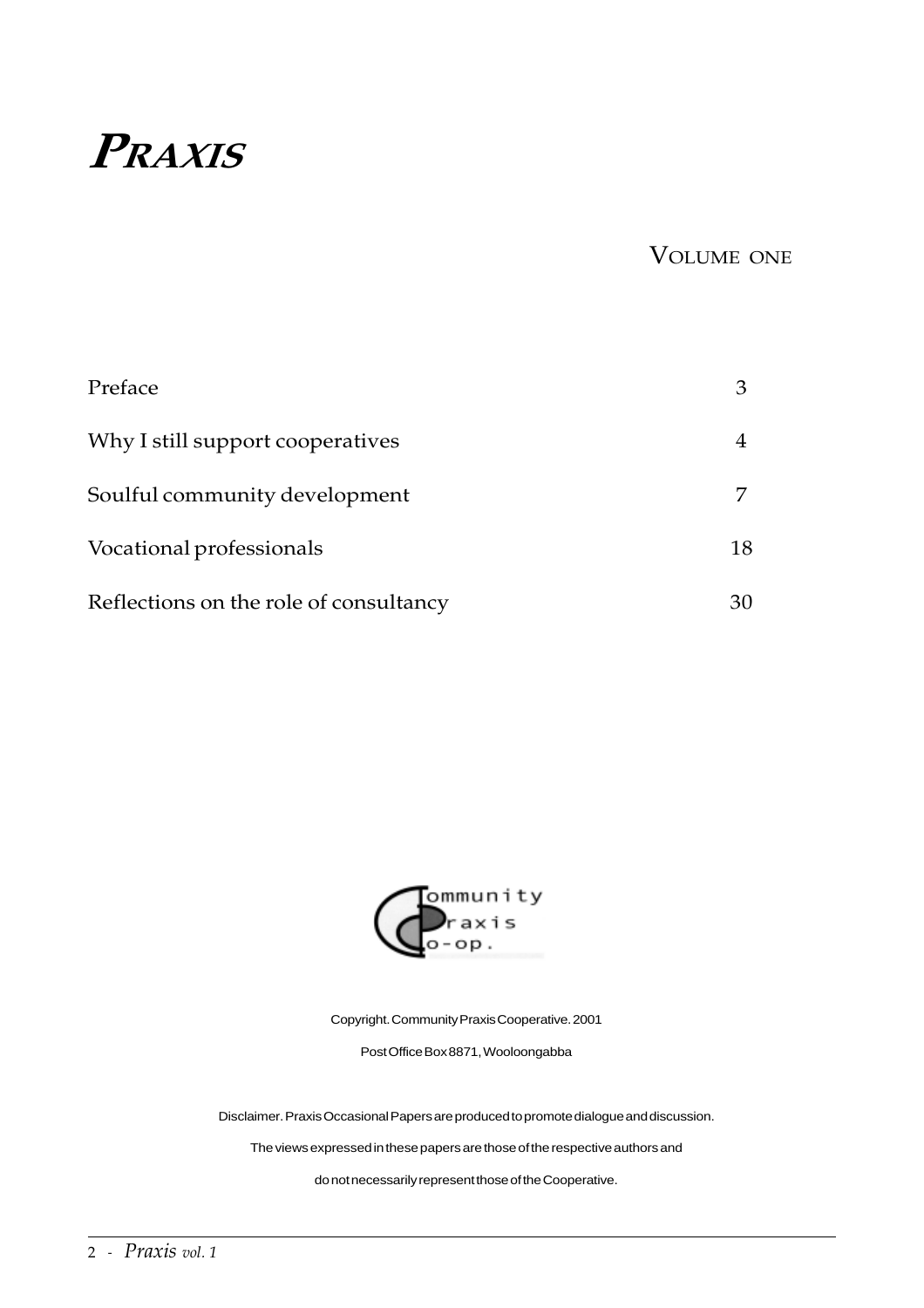



#### **by Dave Andrews and Peter Westoby**

# Working co-operatively in the community

This volume is made up of a number of telling articles written on the topic of Working Co-operatively in the Community.

It is a *festschrift* celebrating the three years of the Community Praxis Co-op. The co-op was formed in 1998 by a group of colleagues who worked together in the community for over a decade, and who wanted to create a community co-op to empower people and to strengthen the capacities of groups and organizations in developing peaceful, just and sustainable communities.

We invited Allan Halladay, the much-respected, recently retired Senior Lecturer in Social Work and Social Policy at the University of Queensland, to address the inaugural meeting of the Community Praxis Co-op.

Allan has been a passionate supporter of co-ops in Queensland, ever since he migrated from Canada to Australia. So, at our inaugural meeting, we asked Allan to tell us why he still went out of his way to support co-operative ventures such as ours.

Allan's answer to that question constitutes not only a delightful introduction to this collection of articles, but also an insightful introduction to the philosophy of co-operation that is woven like a golden thread throughout this collection of articles.

Peter Westoby, a founding member of the Community Praxis Co-op, is a community worker who has worked in community development projects in Australia, and overseas, for the last fifteen years.

Peter wrestles with the current notion of community development; seeking to wrest it from the hands of technocrats, who use it as a technique to co-opt people; and restore it to the people, as a process, through which they can struggle, co-operatively, for their transformation.

In his article, on 'Soulful Community Development', Peter

seeks to find a way for us to be able to put some participation back into development, and put some soul back into participation, and, in so doing, put some community back into society.

Dave Andrews, another founding member of the Community Praxis Co-op, is a community worker who has worked in community development projects in Australia, and overseas, for the last twenty-five years.

Dave struggles with current trends taking place in the professionalization of community work, which, he argues, are destructive of the very sense of community that they are meant to create.

In his article on ' Vocational Professionals', Dave suggests a way we can re-discover our vocation. A way to reconstruct both the theory and the practice of our professions in the light of our vocation, so as to develop an authentic sense of community with the individuals, neighbourhoods and agencies with whom we work.

The co-op is committed to doing consultancies that empower people and strengthen the capacity of groups and organizations in developing their communities.

In the final paper, 'The Co-op's Reflections on the Role of Consultancy in Building Peaceful, Just and Sustainable Communities', several members of the co-op have attempted to explore how we approach consultancy in terms of our commitment to communities through articulating.

- How we try to do consultancy;
- What you can get from our consultancy;
- ~ Which method we use in our consultancy;

We hope that these articles will provide yet another opportunity for ongoing dialogue, discussion and debate about what it really means for us to work co-operatively in the community.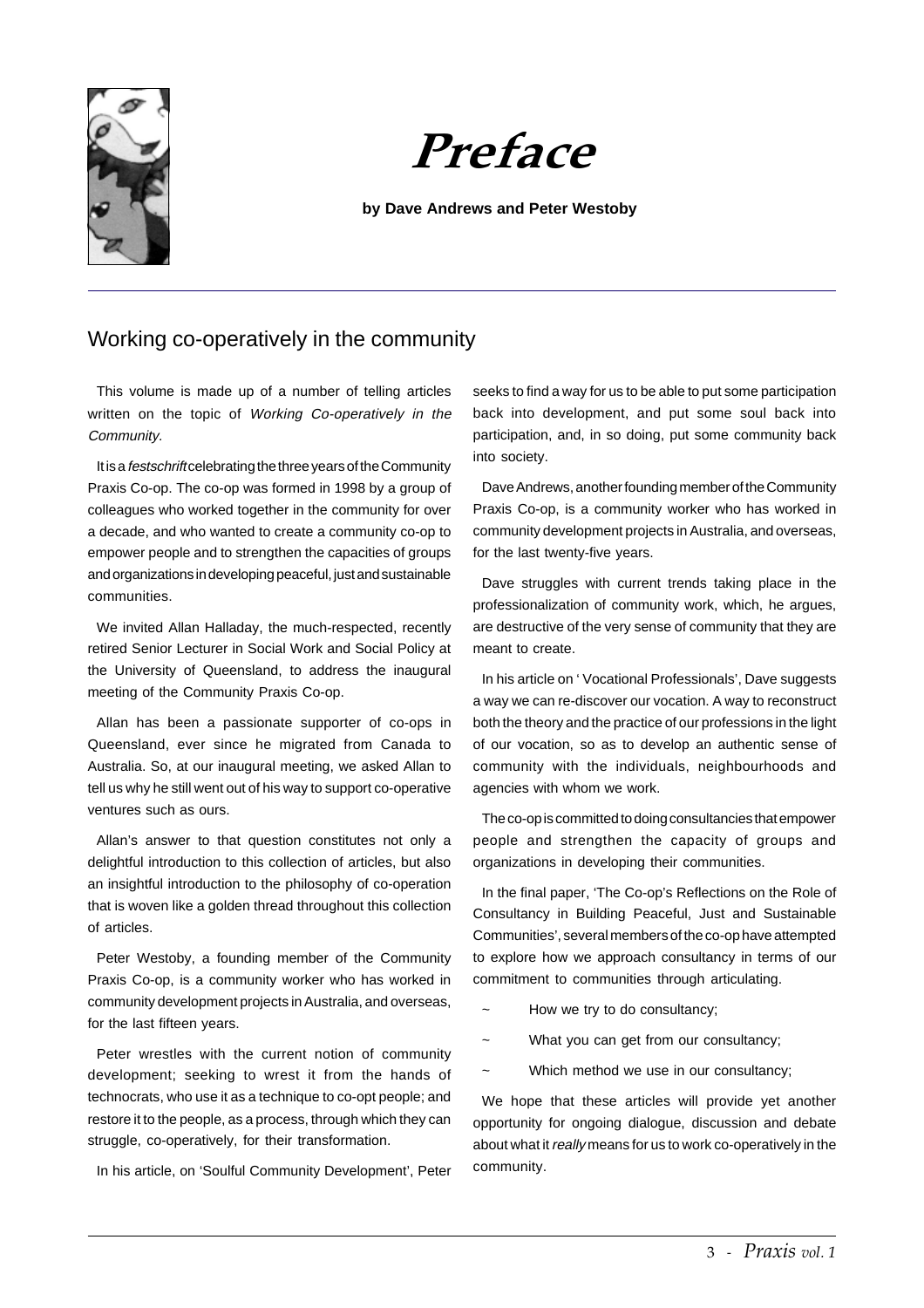

# Why I still support cooperatives

**by Allan Halladay**

## Introduction

Thank you for the invitation to be part of the Community Praxis Co-op Planning Day. Your birth as a cooperative is an exciting, encouraging and history making event. It is my intent to share with you five reasons why I continue to support co-operatives.

#### The way we were

I grew up in Nipawin, a small town in northern Saskatchewan, Canada.

Like most small towns there was a co-op grocery, a co-op lumber yard, a co-op service station, a pool elevator where the farmers sold their grain and a credit union. These were formed to gain some control over the their own lives; to get fair prices for their produce; to pay fair prices at the retail end; and to establish services the market didn't provide.

My brother-in-law worked for a provincial government department called the Department of Co-operatives. His job was the development of cooperatives. In particular he worked with First Nation peoples developing fur co-operatives, fish co-operatives, and power co-operatives.

So you can see co-ops have always been part of my life. For me, they were not some new and foreign phenomenon.

I am sure this heritage is one important reason why I still support co-operatives.

I think some young people growing up in Maleny will benefit from the longstanding co-operative tradition which has developed there over recent years.

Tradition is important. However, I do not think tradition itself is sufficient to maintain a commitment to cooperatives. Nor can it guarantee the survival of co-operatives into the future.

# A way of moving towards the 'good' society

I think co-operatives can, and do, make a contribution to the 'good' society. I cannot spell out in detail what I perceive to be the 'good' society but a few comments may help clarify my argument.

My view of the good society would be located in the 'utopian' camp rather than in the 'anti-utopian' camp. I do not look with 'relative satisfaction' nor 'resignation' at the 'current condition of human circumstance'. I do not see it as inevitable. (1)

As utopian thinkers before me, I do not see the immediate choice being, 'between the extension of state power and the extension of individual liberty, but whether or not to leave power in the hands of groups of (people) based upon private concentrations of wealth and social class.' (2)

I think we need to 'keep our eyes focused upon the grim facts of social and economic inequality and oppression which make nonsense of any claim that all individuals are equally free or enjoy equal opportunities for the exercise of initiative and choice.' (3)

I share with other utopians a faith in the future, but, in my view, 'until (greater) equality is established, arguments that focus on limiting the role of present governments are simply disguised pleas to allow the continuance of inequality and oppression.' (4)

Co-operatives are a strategy toward achieving my 'good' society. Let me illustrate from the seven co-operative principles. Because I think they are policies which can move us toward the 'good' society.

1. Voluntary and open membership preserves freedom of choice and guards against exclusion.

2. Democratic member control shares power in a manner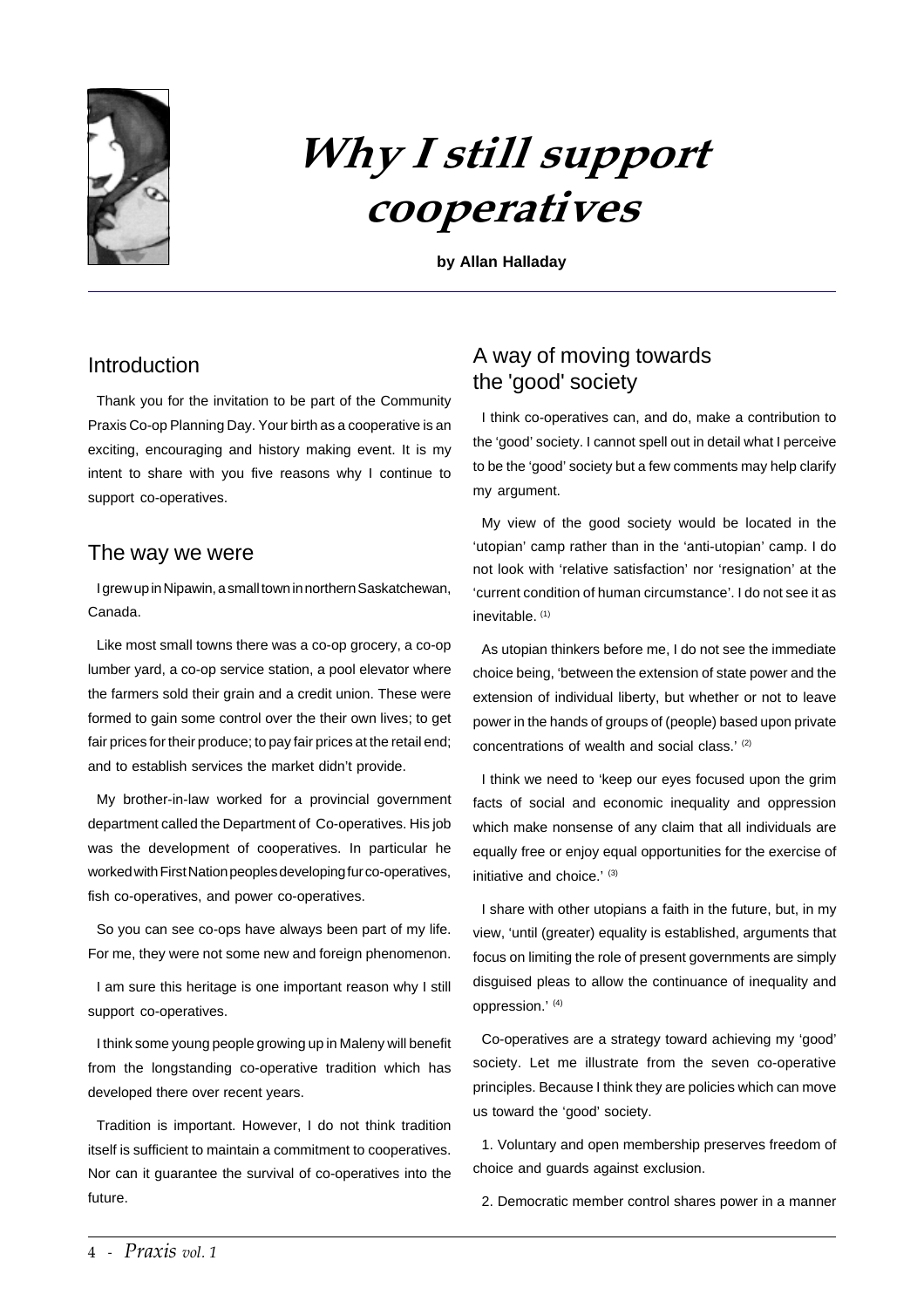that recognizes the equal worth and dignity of members, rather than treating people on the basis of how much money they have, or how many shares they hold.

3. Member economic control brings greater democracy and equity to the economy as members 'contribute equitably to, and democratically control, the capital of their cooperatives'. Members use at least part of the capital as common property and receive limited compensation on the capital subscribed as a condition of membership. Members decide on how surpluses will be allocated and personal benefit is only one of the directions in which surpluses are allocated.

4.Co-operatives are autonomous, self help organizations.

5.Co-operatives educate, train and provide information for members and the general public about co-operative procedures and benefits.

6.Co-operatives co-operate with other co-operatives.

7.Co-operatives show concern for their community. They work for the sustainable development of their communities through policies approved by their members.

And so I continue to support co-operatives because they have the potential to contribute towards the achievement of a better society.

## A way of doing 'good' work

Co-operatives are a way of 'doing good work'. What do I mean by that? Well, all societies implicitly or explicitly organize work in a particular manner. In most cases much of the financial benefits in a society are distributed through employment.

Two of the classical concerns expressed about work are: how to make sure 'workers get a fair share of the results of their work; and how can work be made less alienating and more meaningful.

The famous economist, Fritz Schumacher, in his book on GoodWork. (1979), starts with the assumption that, 'every human being born into this world has to work not merely to keep himself (or herself) alive, but to strive toward perfection. (5)

Shuhmacher then derives three purposes of human work, from this assumption, which can be taken to characterize 'good work'. They are: 'First to provide necessary and useful goods and services. Second, to enable every one of us to use, and thereby perfect gifts, like good stewards. Third, to do so, in service to, and in co-operation with others, so as to liberate ourselves from our inborn egocentricity. <sup>(6)</sup>

So I continue to support co-operatives because I think they have the potential to create work; create meaningful work; control the nature of work; and control the nature of work processes such as technology and overtime. At the very least co-operatives should encourage more democratic decisions in these important work policy areas.

#### A 'better' way of relating to people

Co-operatives are potentially a superior moral way of relating to people. I believe relating to people in a 'cooperative' manner is superior to relating to people in a 'competitive' manner. I know this is considered heresy by many in the year 2000, but just think about it for a moment or two.

Do you like losing? In every competitive situation there is only one winner and generally several losers. It hurts to lose. Is it morally justifiable to organize the whole society in such a manner as to guarantee maximum pain?

I would argue it is morally right to use resources efficiently and effectively, and wrong to waste resources. When I look at the claims that competition is efficient. I am sorry but I am not convinced. Look at the wasted money in advertising by telephone companies in Australia. Look at the waste of all the business failures, partly caused by competition. I think a reasonable case can be argued that co-operation is more efficient than competition.

I think competition is more likely to lead to violence and war and co-operation more likely to lead to peace. Surely that is a morally superior way. Relating co-operatively increases the amount of goodwill and contributes to personal wellbeing. For example I have continued to associate with real co-operators over the years because I like the way they lived, and treated others, including me.

I must acknowledge the difficulty of acting co-operatively in a society where the dominant ideology is competition, and the preferred mechanism the market.

The pressure to conform to the ideology of competition is diverse, sometimes subtle, and above all relentless. But I continue to support co-operatives because I believe cooperation is a superior moral way of relating to people.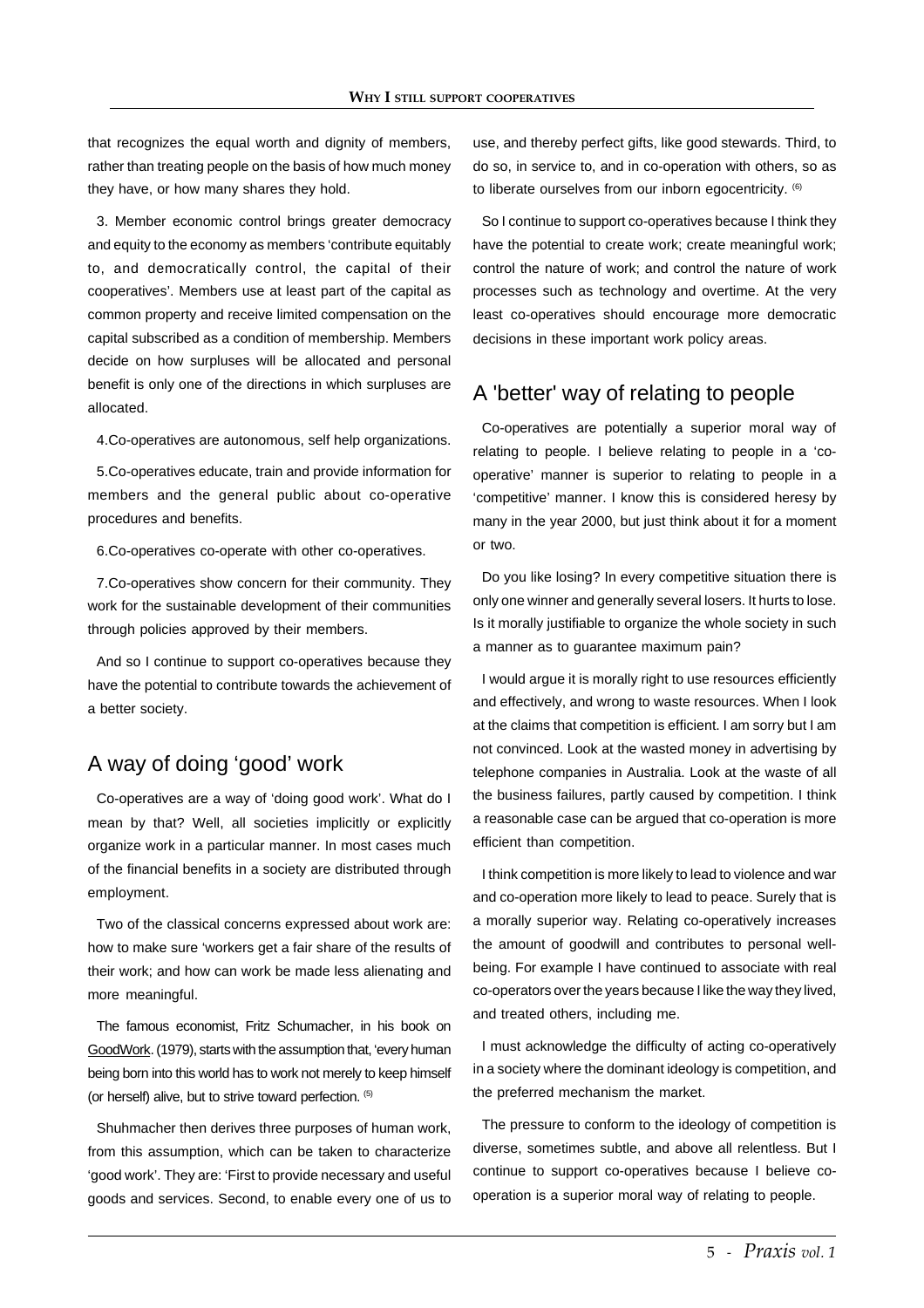# A possible route to spiritual development

I think co-operatives can provide a route to spirituality.

I think that might have been what Schumacher was referring to when he talked about 'liberat(ing) ourselves from our inborn egocentricity, in co-operation with others.'

I am not able to develop in any detail what I mean by spirituality, however let me begin by saying I assume it is an inherent quality in all human beings. (7) For many it involves acknowledging the significance of either the 'Other', 'other', or both, for 'our identity, for the satisfaction of a range of our needs, including self-actualization, and for the power of the transformation of our world.' (8)

Joan Haase and others define spirituality as, '… an integrating and creative energy based on belief in, and a feeling of interconnectedness with, a power greater than self.' present several attributes of a spiritual perspective'. (9)

They decribe three attributes of a spiritual perspective. The first attribute is connected-ness with others, nature, the universe and God. It is seen as unifying the physical, emotional and spiritual dimension of the person. The second attribute relates to a belief in something greater than self and a faith that positively affirms life. The third attribute is a creative energy that is constant but dynamic.

They identify three outcomes of a spiritual perspective. Firstly it provides purpose and meaning in life. Secondly it provides guidance of human values, manifested as conceptual systems and specific behaviour. Finally, it provides self transcendence.

And it is my claim that co-operatives, and their co-operative value stance, have the potential to nurture that type of spiritual growth. They can help the individual transcend the present context of reality. They can help a person to reach out and rise above their personal concerns and the realm of the material.

On the other hand it can be argued that it is only on the basis of a deeply held conviction that we are interdependent with the 'Other', or 'other', that co-operation can occur in a nonmanipulative form, in a form which expresses mutuality. (10)

# **Conclusion**

And so I continue to support co-operatives: because of tradition; because they can contribute to the good society; because they may provide a way of doing good work; because they offer a better way of relating to people; and, because they provide a potential route to spiritual development.

In conclusion, a final quip - 'You don't necessarily need to build a co-op to work co-operatively; but you do need to work co-operatively to build a successful co-op.'

# **Bibliography**

Arblaster, A. & Lukes, S. (Ed) (1971) The Good Society, Harper & Row, New York

Haase, J. et al. "Simultaneous Concept Analysis Of Spiritual Perspective, Hope, Acceptance, and Selftranscendence," Journal Of Nursing Scholarship, Vol. 24(2), 1992.

Halladay, A. "Co-operatives, Spirituality, Education, and Social Movements", (1994)

Co-op Education Weekend Session Papers, Co-operative Community Council Event, Brisbane.

Halladay, A. "Some Advantages Of Co-operation And Cooperatives", (1997), Unpublished Paper prepared for Community Futures Network, Brisbane.

Shuhmacher, E.F. (1979) Good Work, Jonathan Cape, London.

- 1 Arblaster, A. & Lukes, S. (1978) p.9
- 2 Ibid
- 3 Ibid
- 4 Ibid, p10
- 5 Shuhmacher,F. (1979) p.3
- 6 Ibid, p.34
- 7 Haase, J. (1992) p.142
- 8 Halladay, A.(1994) p.2
- 9 Haase, J. (1992) p.143
- 10 Halladay, A. (1997) p.5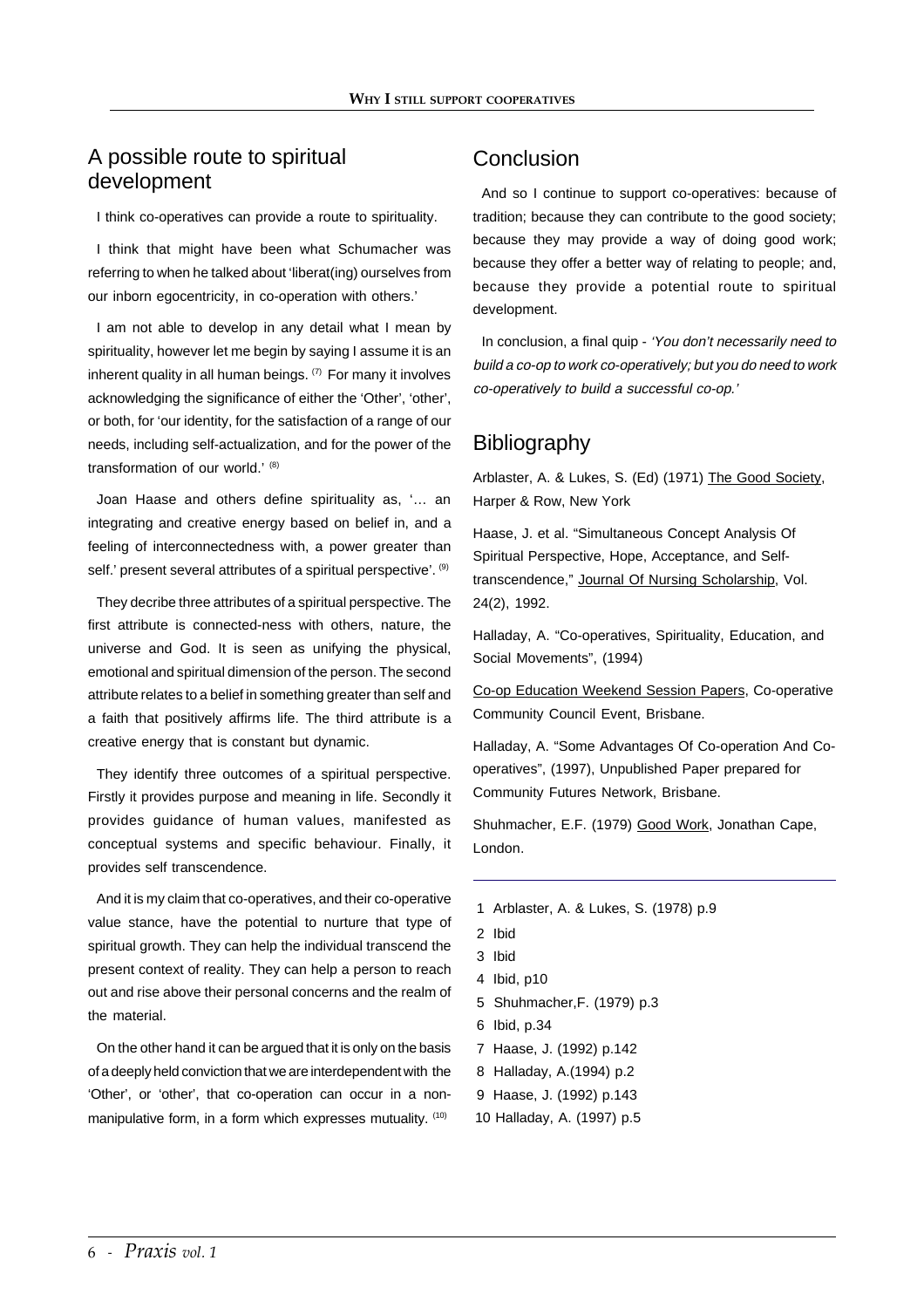

# Soulful community development

**by Peter Westoby**

# How to invoke depth and meaning into our vocation and our communities!

- **Introduction**
- A Soulful People
- Soul & Participation
- Soul & Community Problems
- Community & Shadow
- Soul & Community Myth
- Soul & Power
- **Conclusion**

# **Introduction**

Vocationally, my past 12 years have been spent developing as a practitioner of community development\*. I have learnt much both practically and professionally. I feel that I can celebrate the past 12 years as time not wasted. I feel a part of a tradition that is practised locally and globally and within that tradition I have met a community of people who are very dedicated to transformation.

I however feel that it is time to pause and reflect on what I see as a trend in my profession. I feel a pang of concern maybe it is simply a concern about what I am experiencing myself in my practice of community development rather than a crisis within the profession itself. Maybe it is not. I hope that my subjectivity does not lead to readers interpreting my concern as merely a projection - I am hoping that some of what I share in this paper rings true for readers and other practitioners. It is a concern of soul!

Over the past years as a practitioner of CD\* (community development) I have seen a worthy tradition become more and more influenced, perhaps co-opted by a modernist approach to philosophy, work and technique and in the process lose something of its "soul". Let me try and explain.

Habermas describes the modern state as being in a condition of "legitimation crisis" - lurching to and fro from problem to problem developing new techniques to "solve the problems". More and more I see the tradition of CD falling into the same crisis. In some circles it is heralded as the salvation, one of the latest techniques to solving societies' problems, in other circles it is a method that enables us to justify cutting resources or increase efficiency. There are many voices within a diverse discourse that claim community development as theirs'. It is my sense that if the tradition continues down this road it will soon enter into its own legitimation crisis and experience the unfortunate possibility of a backlash. The community development tradition will be sidelined rather than the community development technique critiqued.

It would be clear to readers at this point that I have made a distinction between what I have called the community development tradition and what I have called the community development technique. The latter I have critiqued as being co-opted by the modernist approach to philosophy, work etc. In this approach the "ills of society" are seen as problems that need urgent solutions in much the same way as modern medicine sees the unhealthy body as problematic requiring some form of medicine to fix it up. In this modernist paradigm the healthy body is one without sickness. In the same way our modern world view sees an unhealthy society

<sup>\*</sup> When using the term community development (CD) I am using it within the broader sense - meaning any form of community action. This is in contrast to the term used historically. The term emerged out of a colonial style of intervention within communities and was then adapted by post-colonial governments. The method was used extensively within India in the 50' and 60's. Communities were conceptualised as places of consensus and CD interventions simply reinforced unequal power relationships within communities. For this reason CD received appropriate criticism and has had to undergo a thorough transformation of its praxis. My understanding of the method will emerge within this reflection.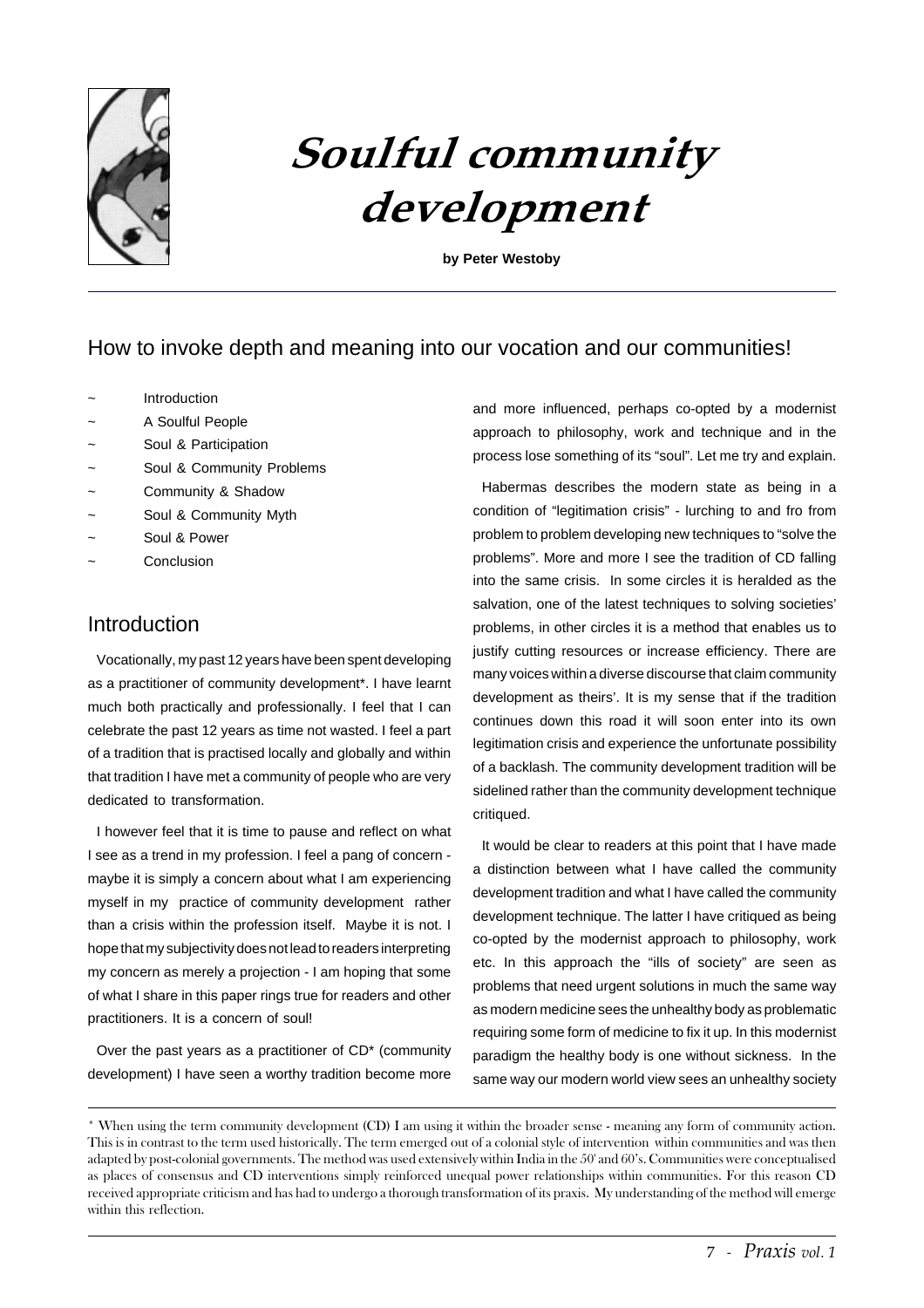as a problem requiring a technique to fix it up rather than imagining that maybe a healthy society should be seen as one not without problems but one that is aware of the problems and learning to live creatively and imaginatively with them while engaging them holistically.

It is with this in mind that I have written this reflection 'Soulful Community Development'. My sense is that CD has become one of the latest techniques that can solve the problem of our ill society. Governments for so long have been called upon to fix things; they has tried all sorts of techniques, ones of the right, the left and the centre - they have failed. We are experiencing the death of the welfare state, the end of socialism. There has been a mighty shift in focus. As part of this shift in focus there is s stronger emphasis and rhetoric advocating that the 'community must take responsibility', the community must and can solve the problem. I sense that maybe the government and "the community" will have to learn afresh what each of them can and cannot do. Hence the even newer discourse of partnership.

However the point is, that when we recognise that the community must solve its problems often we look to the technique of community development (as defined according to a modernist paradigm) to facilitate the community in doing this. I would like us to consider that this is problematic. I would like us to consider that it is an impossible task, the "stuff and soul" of community is beyond any kind of technique. I would like us to reconsider that the tradition of community development is much less about technique and more about soul and solidarity. CD practitioners cannot solve the problems, they cannot simply "move in" and quickly mobilise a community to solve their own problems. They can only participate along with others in the community in invoking the "soul of community" within each of us - a creative act of solidarity requiring listening, awakening and imagination. In doing this they can play a significant role in calling, connecting, naming, and invoking community. Thomas Moore puts it well:

"This truly will be a dangerous time, because human community and civility are not, as some would say, humanistic achievements; they are the work of ghosts of memory and the spirits of place, of the genius of things and the soul of culture." (Moore, 1996, 149)

It is at this point worth saying that while critiquing the "technique of community development" I am in no way meaning to imply that techniques are not important. Techniques alongside methods, strategies - in fact many of the tools that are a useful part of the community development practitioners' baggage are essential. But they must be put in their place. The techniques are only one part of the "tradition". This is what is meant by "soul": a recovery of the heart of the tradition within which any techniques find their place.

This is a reflection written to all those living in neighbourhoods who concern themselves with community ie. those who associate themselves with the tradition of community development (even if you never called it that), to residents, business-folk, artists, librarians, community development practitioners, mothers, fathers and many others. It is a call for each of us to take responsibility for the soulful task of community development. All of us have a part to play.

In this introduction I have been careful not to define what I mean by soul, it is too mysterious a quality to be limited to any such task. It is my purpose in writing this reflection to not only allude to what soul is but to actually awaken soul within the reader - a definition will never awaken anything!

## "A Soulful People"

There is a common old saying that goes something like this: "It is better to have loved and to have lost than to have never loved at all". It implies that some people have never had to experience both the terrific and terrifying experience of love, and it is a great loss to both themselves and to the world. Plato called love "divine madness" and recognised the great archetypal world of gods and legends that lay deep within our psyches. It has been recognised that romantic love in some way seems to unleash the great powers of these gods. When people "fall in love" they are usually transformed. We can see it in their dreamy eyes, the music that is played, the way they float around the office. This transformation could be said to bring both a kind of death and a new life even if for only a short period of time. There is a new aliveness that emerges due to the encounter with the god or goddess and a death to the pragmatic, rational world that we spend so much of our awakened hours in. Hence for many of us when "in love" we are animated; the world is full of a whole new sense of wonder, meaning, beauty. At the same time we enter loves "dark sides" with its complexities of fears,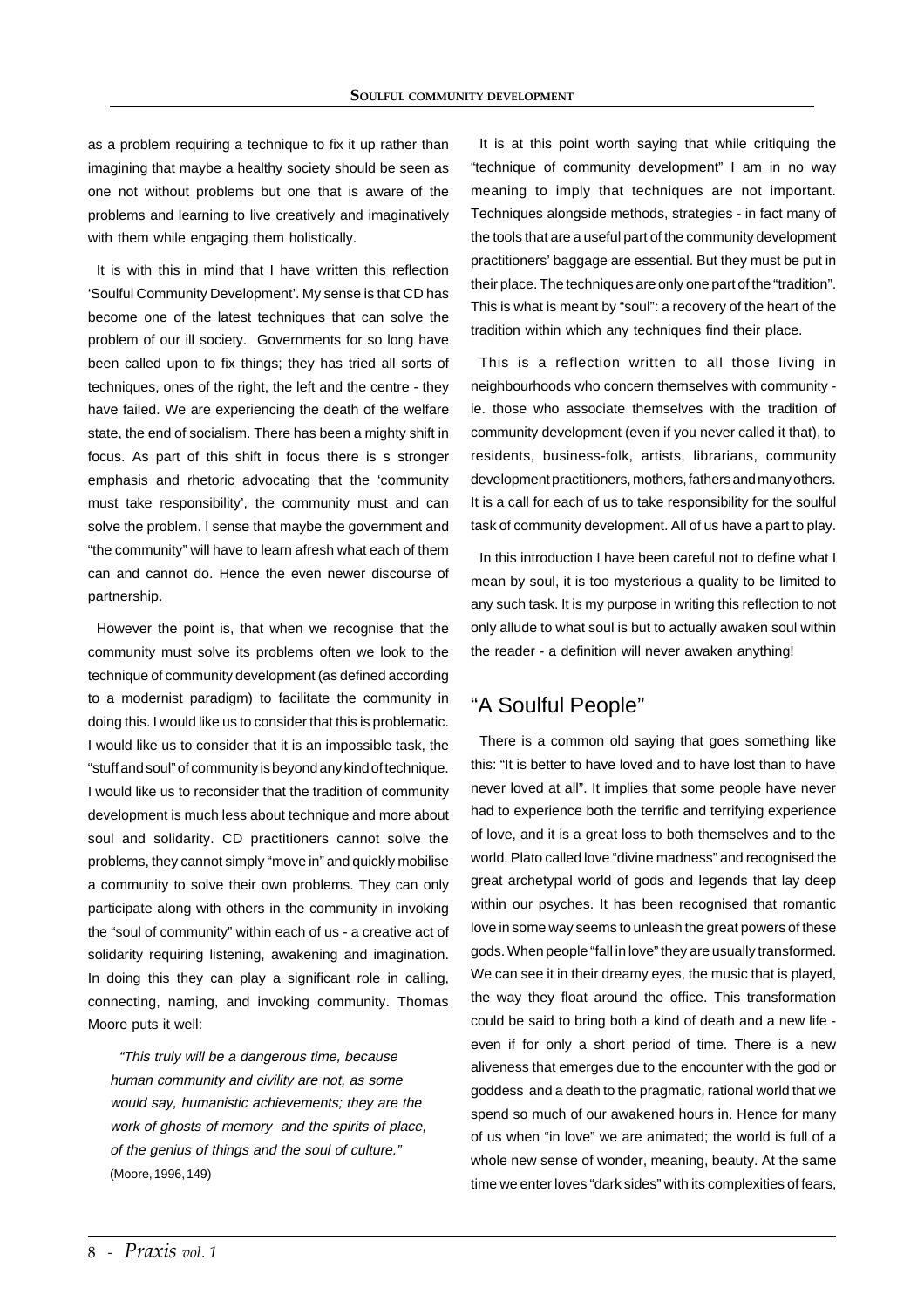wounds, and pain. Many of the concerns and efforts that we were previously so committed to; our work, our homes, our ideals, suddenly shrink from the centre to the periphery. We are dancing a new dance!

Some observers of love interpret it not so much as about relationships (such a huge concern of us modern folk when we think of love) but as about "soul". Love is often for most of us our initiation into soul. It is the grand opportunity to enter our own inner dramas and mysteries, it is an invitation to explore those soulful parts of us that have remained dormant, quiet, asleep. It is often our first opportunity to encounter our own selves in all our grandeur and complexity as well as encounter the "other" person.

So, why do I talk of love? It is true that love suddenly transforms the ordinary into the sacred. What was previously dreary takes on a kind of dreamy quality. This is the stuff of soul. The transformation of the ordinary into the extraordinary. People "in love" notice details, they observe imaginatively, they are aware and attentive. (Of course there is a shadow side to this sudden awareness, the acute perception of love can often be complemented by a kind of blind madness).

This transformation of the ordinary to the extraordinary is the stuff of soulful people. This sudden or gradual transformation of awareness is what gives chance for the birth of community between two people. It is also true when involved in the process of community development. True community can only be born if there is some transformation of awareness and attention. In the same way that love is ignited by touching the archetypal mysteries of our psyches so community can be dreamt of when we have touched base with the soulful need to connect, belong and live a life of meaning with others.

Community in itself can become a fetish unless the people seeking it, nurturing it, and building it can see it or feel it when they encounter it. This is the central reason that to build community we must invoke soul. A soulful people will dream of community and will be capable of either being awakened to community or stumbling upon it. The central thesis of this reflection is that soul is awakened through the practice of bringing attention, awareness and imagination to our selves, our communities and our professions.

Laura Esquivel in her mythical yet tragic novel "Like Water for Chocolate", draws a beautiful picture of the nature of soulful awakening (in this case a sudden awakening of attention, awareness and imagination) and warns of the tragic consequences of that never happening:

"As you see, within our bodies each of us has the elements needed to produce phosphorus......each of us is born with a box of matches inside us but we can't strike them all by ourselves; just as in an experiment, we need oxygen and a candle to help. In this case, the oxygen, for example, would come from the breath of the person you love; the candle could be any kind of food, music, caress, word or sound that engenders that explosion that lights one of the matches. For a moment we are dazzled by an intense emotion. A pleasant warmth grows within us, fading slowly as time goes by, until a new explosion comes along to revive it. Each person has to discover what will set off those explosions in order to live, since the combustion that occurs when one of them is ignited is what nourishes the soul. That fire, in short, is its food. If one doesn't find out in time what will set off these explosions, the box of matches dampens, and not a single match will ever be lit."

(Esquivel 1989,104)

This is our call, to find out what "sets off those explosions" that will awaken and nourish soul.

Buber talks of the "I-Thou" encounter; it occurs when two authentic selves meet, it is here that Buber senses that we experience true community. It may be in silence, it may be in the midst of chatter; there is no pre-determined form or formulae; we simply experience it. The problem is that only soulful people know that they have experienced it which means many fail to cherish it. Probably a symptom of a somewhat soul-diminishing society is the endless barrage of voices, media images, people. We are so overloaded with relationships that we have lost our capacity to discern a moment of true, genuine encounter with "the other", or if we do discern it, we "move on" so fast that we fail to cherish or celebrate it. In this we miss the true depths of community.

At this point it must be worth saying that those of us who are on that journey or movement from the "I" to the "We", that is, community, often find that there is a central paradox. To move from "I" to "We" paradoxically requires an incredible journey into the depths of "I". "We" or community in no way means a movement away from the self. It may require a confrontation (or put more gently a dialogue) with the ego,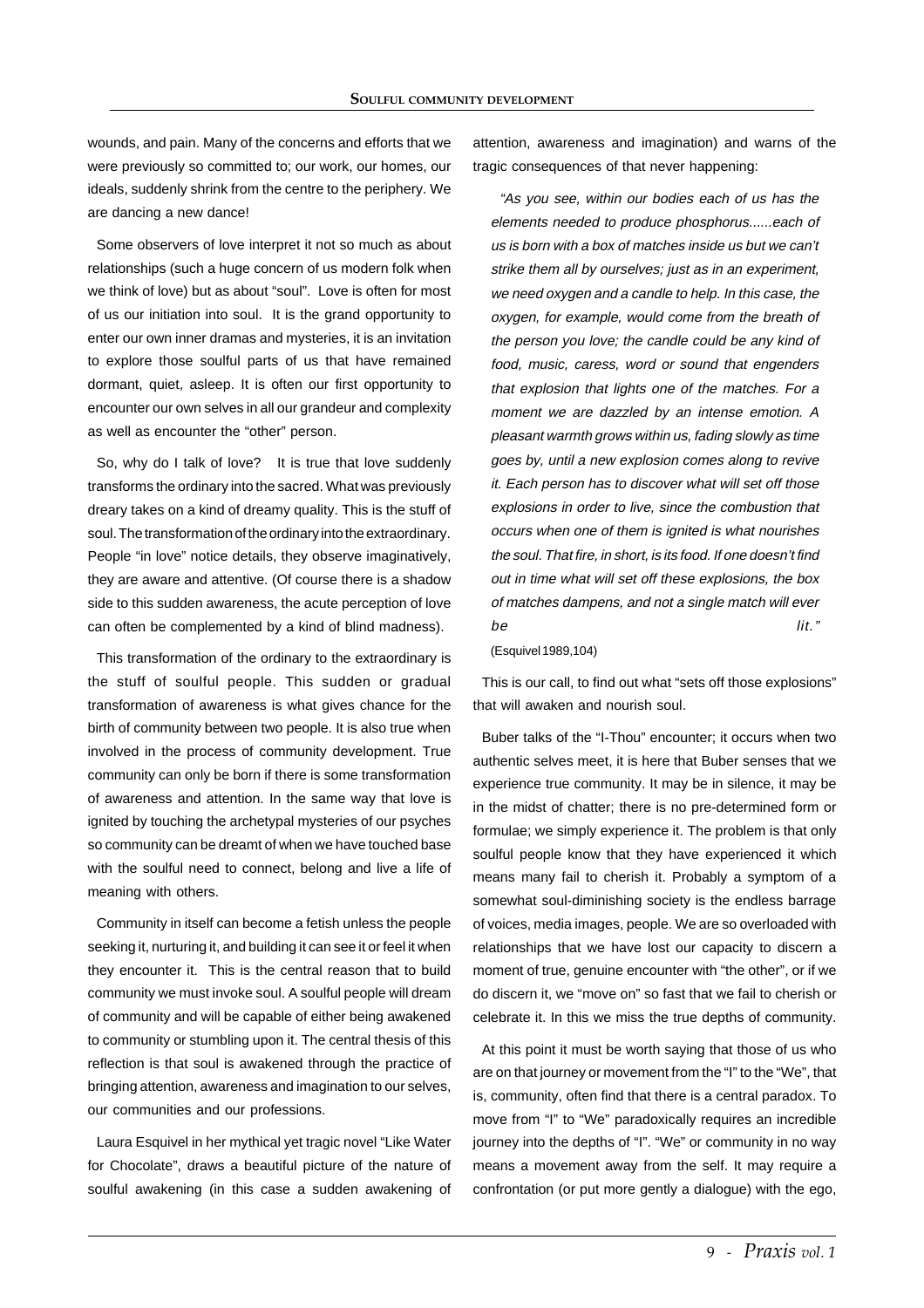it might require the painful suffering of re-socialisation, it most certainly does require an ongoing encounter with the self. I say this because the whole point of this introductory comment is to say that to move towards community requires a genuine invocation of soul, and a genuine invocation of soul is essentially a very "I" orientated journey of the self.

A soulful approach to community development can in no way then ever move to simply a collectively orientated consciousness, it is acutely aware of and concerned with individuals. Community is much more that simply the sum total of the individuals in the community; psychology and sociology have explored that, yet the reality is that without a whole heap of individuals there could never be community. A soulful approach to community development therefore requires an attention to where people are at in a way that pays attention to detail. We want people to come alive, to fall in love with life and to dance this new dance called community.

So how do we invoke this soul in a way that ignites community? How do people become attentive and aware in a way that invokes soul?

#### Soul and participation

Alchemy was an arcane process in which raw material (often a base metal) was placed in a vessel, heated, observed closely, heated some more, passed through various operations and observed once again. The goal of the process was a magical product - gold, the stone of the philosophers, a potent elixir.

In Jung's view, however, alchemy was a spiritual practice carried out for the benefits of the soul. It's play with chemicals, heat, and distillation was a poetic project in which substances, colours and other material qualities offered an external imagery for a hidden parallel process of the soul. (Moore 1992,184)

This process of working the stuff of soul, objectified in natural materials, the alchemist called the opus, that is, "the work".

Here I feel Jung provides us with a useful signpost that enables us to gain insight into viewing community and participation in a way that can imaginatively invoke soul. It is this "*opus*" that invokes soul in a way that ignites community, it is this work that enables people to become attentive and aware in a way that invokes soul. The plain concerns of community participation are the raw material, the "prima

material", as the alchemist called it, for working out the soul's matter. We work on the stuff of soul by means of genuinely participating in the things of life. This alchemic view of participation is here to complement what has been said earlier in this refletion. I have said that to experience community we must be soulful people, yet the paradoxical converse of this is that soulful people are made through simply participating in the things of life.

For many involved in development work there is a growing awareness that participation is one of the keys to "success". Many projects, programmes and plans have come undone in various forms due to a lack of participation. I have seen buildings sitting in impoverished communities, a huge potential resource, but empty, unused, wasted. Why? We have an answer; lack of participation. Someone, possibly with good or bad intentions made the decisions without people being involved. Participation might be the answer, but it is not a good enough answer. I have seen soulless projects which are full of participation, yet there is no life, no creativity, no soul!!!

I wish us to stay with the alchemical analogy for the moment, because I feel that it might provide us with some useful insights into the nature of what I will call "depth participation".

The concept and practice of participation could soon become as burdened as the concept of community, a new rhetoric that becomes meaningless. We now see "participatory community development" or "participatory research" tagged onto the headings of project outlines. Why is participation so important? The typical answer is usually related somewhat to process and ownership. People 'develop' through being an integral part of a process; they have a sense of ownership during the process, it is their project or product. At this point I would like us to bring some attention to the why of this process.

In doing this I would like us to consider Jung's notion of the opus. Jung describes the opus as a work of attention and imagination - and imagination is what leads to creativity. Only when the process of participatory community development consists of depth participation where people do "the work", imaginatively listen to one another, take the trouble to give attention and care and look for creative options together, will community be invoked. Participation in itself does not inspire change or community.

A soulful way of observing depth participation could be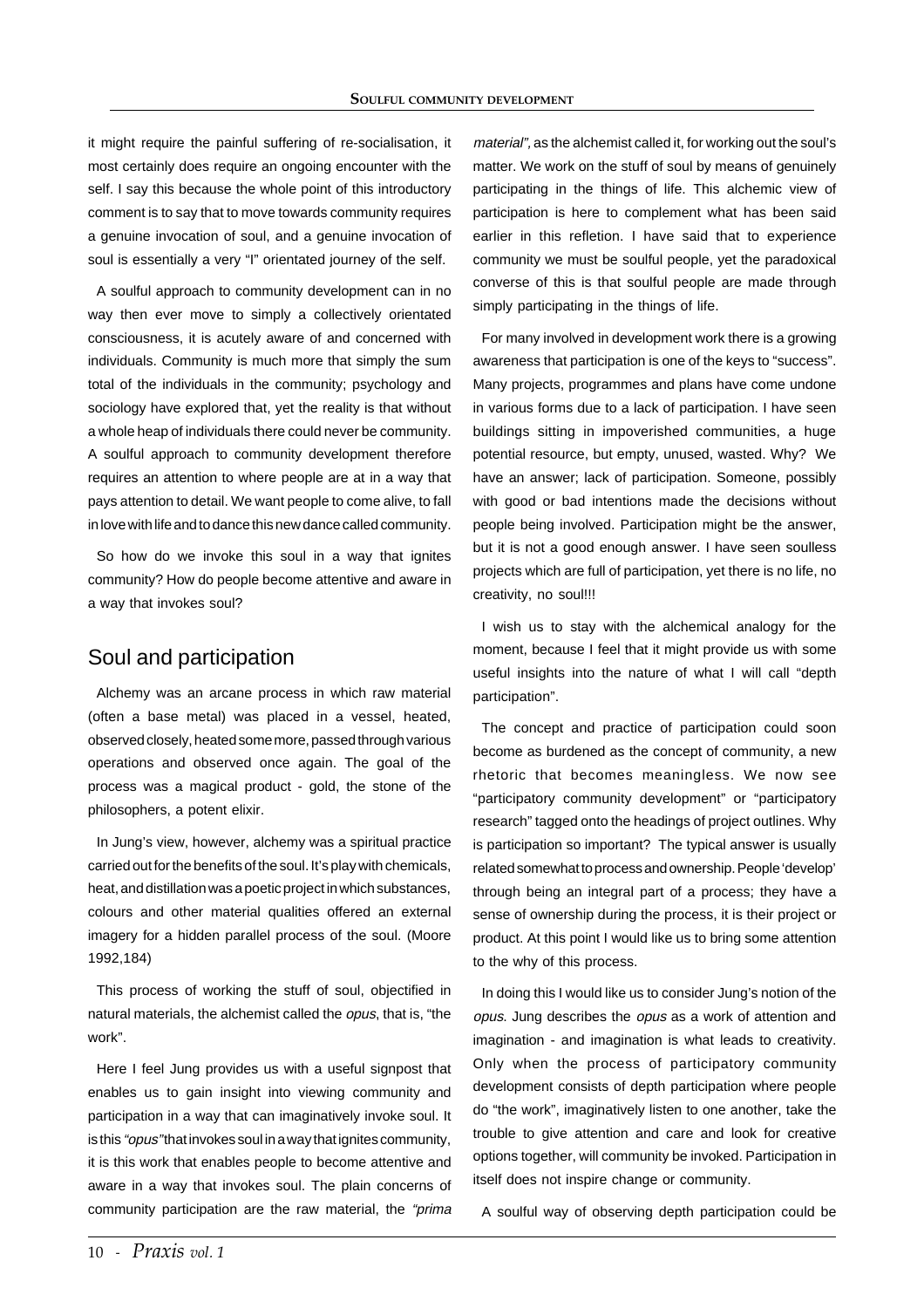through the window of intimacy. Intimacy requires a vulnerability and depth of participation between people that invokes creativity and imagination. Intimacy has a way of transcending a certain shallowness that is part and parcel of purely rational interaction. Intimacy requires a caressing of touch, listening and attention. If we could infuse our participation with this kind of intimacy we will see an unfolding power emerge, an unfolding of strong community ties - the "work" of intimacy will pay the dividends of deep connections.

 Soulful participation is a "work" which sees people enter into the depths of creativity and imagination. Here whole, fresh worlds are revealed. People often begin to envisage new worlds of possiblity in their midst. They start to dream again! An essential outcome of people's participation in soulful development is that they dare to dream again. Such dreaming is the key to soulful development where genuine participation is energised.

In my work as a CD practitioner I have always tried to maintain a framework for development that balances the notion of "objectives" with "dreams". We need clear objectives within which we can think strategically and plan in a participative way, yet we must be careful not to uncritically adopt a business management framework when we are concerned with soul, people and development. Management via clear objectives must be complemented by depth participation in dreaming and experimenting. All of us can

Finally let us return to Jung's notion of opus. For Jung, opus is the work that an individual does within the process of individuation. It is not work that anyone else can do, it is work that can only be done by the person concerned, with her/his own self. As we consider the "developmental" notion of participation let us be clear that our understanding of depth participation is informed from the perspective of what Raff Carmen calls "Autonomous Development". It is not participation based on the perspective of fitting projects to people or empowering people in the "we must help them" or "we must enable them" mode. In this sense it is not the opus of "being reached, being intervened in, being fitted (to projects), being appraised, rapidly or otherwise; in a word, being developed." (Carmen 1996, 51). It is participation that is genuinely about power - the power of people to be creative and imaginative in their autonomous path of development. In this sense the *opus* of depth participation is about people building their own organisations that enable them to transform

personal power into collective power. This is a theme that will continue to inform this reflection.

#### Soul and community problems

Some time ago, I was struck by Foucault's insight into the historical transition in the discourse on "populations" which has occurred. His thesis is that with the emergence of modern bureaucracy "populations" were gradually "acted upon". A science developed in which the collection of data and the manipulation of sectors of population became central. The "population" rather than we being a part of it, was suddenly seen as "out there". It would be interesting to do a similar study on the discourse of community.

Historically we were all part of communities, but now often the community is "out there". "They" are no longer subjects of their own transformation but objects requiring acting upon. The technique of community development (or more recently place management) requires that we "target" communities, collect data, mobilise participation, analyse the problems and in some way develop workable solution.

Such a framework and such a technique could indeed provide useful data, processes and projects but again I would like to question the fundamental assumptions behind such a paradigm and provide us with some soul-insights that might provide us with some renewed wisdom.

A soulful approach to community development is about a continuous process that concerns itself not so much with "fixing" a central flaw as with attending to the details of community life as well as to major crisis and trends. Such attention was not absolutely necessary within traditional or pre-modern societies. Clear, 'unchanging rules' and traditions maintained the rhythm and beat of community life. There were clear "processes" for dealing with "problems".

Such rules and traditions are no longer so clear; we have become conscious, moving away from an unconscious acceptance of norms, roles and traditions as they were. We have entered a new age of awareness but we still have a lot of "work" to do to understand the responsibilities of our new consciousness.

Part of our taking responsibility for a new attention and consciousness is to recognise that "the problems are not the problems". It is my thesis that the problem is a lack of soul and our community problems are simply symptoms that act as voices calling us back to soul. We have to look with depth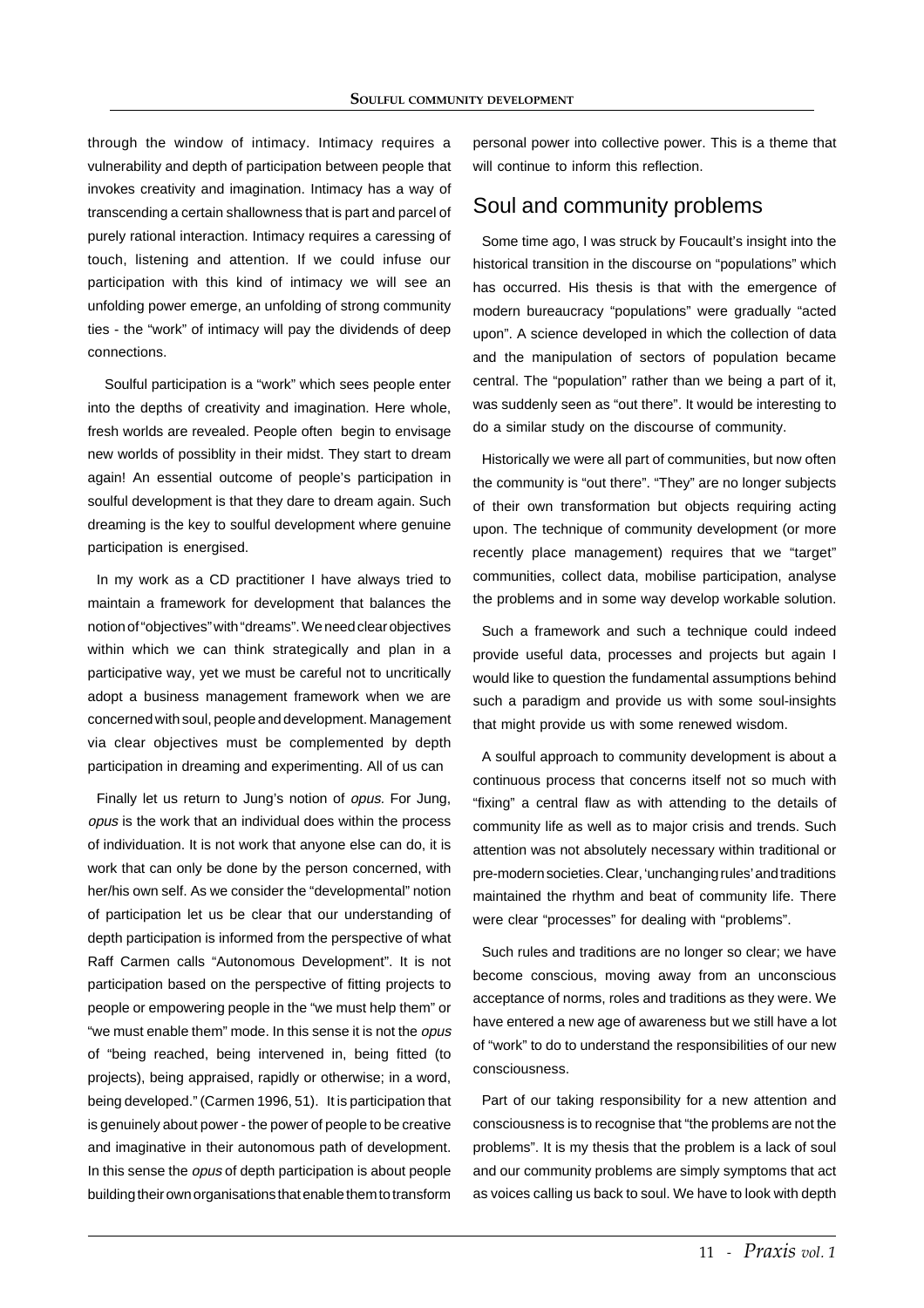beneath the obvious forms of problems as they manifest themselves to us. What are they saying? I am arguing that the "problems" are symptoms, gifts, calling us to look deeper into ourselves as individuals and groups. This deeper look into ourselves will lead us to soul. Soul is not in itself the solution, it is a quality or dimension of experiencing life in a way that adds depth, value, relatedness, heart and substance. Our answer lies in this depth, value and substance.

We cannot find or care for soul unless we are familiar with its ways; attention and observation are critical - astute attention, an attention requiring deep and discerning listening. We can either see our role as being that of an exterminator attempting to eradicate problems, or we can develop a soulful approach that gives what is problematic back to the community in a way that uncovers its value and invites people to give it attention.

When people in community begin to observe the ways in which the soul is manifesting itself, they can be enriched rather than impoverished. Communities can receive back what is theirs, the very thing that they assumed were so horrible – that they needed to be rid of. When you regard community problems soulfully, with an open mind, you begin to find the messages that lie within the community sickness, the corrections that can be found in remorse and other uncomfortable feelings, and the necessary changes demanded by violence and intolerance.

For 4 years I worked with a team involved in a youth development project in South Africa. Working with these young people invited me into a soulful approach to "development". In one workshop I was asked to consider whether we saw "young people without problems as developed young people". The context of the question was a debate on the philosophy of intervention in the design of implementation of youth projects. From a problem orientated intervention paradigm the focus of intervention was programming to get young people off drugs or alcohol or out of juvenile detention centres ("off the streets") or out of the unemployment queue. We were asked: "Are young people without these problems 'developed' young people?" The answer is of course "No!" A soulful approach to youth development requires much more depth and insight into human need. For young people to develop there are the needs of belonging, anthenticity, a sense of vocation, a sense of mastery over their own lives. A soulful development paradigm of intervention requires a much more holistic

approach to the design of interventions, a design that must integrate many more needs than simply the obvious one to "remove the problem". Much attention is needed.

The parallel for community development is obvious. If we were asked the question: "Is your picture of a developed community simply one that has no problems?", our answer would be "No!". Such a community would be better defined as a sanitised one. A community is much more than the simple the absence of problems. From a soulful approach, a developed community or, perhaps better put, "a mature community" is one that is aware of and attending to its problems within the context of a much more holistic view of its needs, trends and opportunities. A "mature" community is more aware of subtle process of positive and negative energy at work in its midst and how to work with such energies in a creative way. These issues will be considered in more depth, as we consider soul and shadow.

#### Community and shadow

Communities that lack awareness of "problems" will simply experience their manifestation as "shadow". We therefore ignore symptoms at our own peril. This is true of our bodies, our souls, and our communities. The notion of shadow is again drawn from the work of Jung. It simply means that issues that are not acknowledged and worked with consciously, will be pushed into the shadow realm (or unconscious), only to manifest themselves at a later stage, usually is a destructive way. An ignored symptom will manifest itself eventually! Our own intolerance will eventually be manifest in groups who express their intolerance violently. Our own racism will backfire.

I am arguing that this is essentially true for communities as well. I have seen many examples of it in my life and work. People simply choose to ignore or deny the existence of some destructive energy, and then "bang!!" there is a riot, murder (husband kills wife...), vandalism. A soulful approach to community development requires that shadow be acknowledged both personally and collectively. A soulful approach requires the courage to face ourselves and our communities as they truly are: full of racism, sexism, greed, guilt, violence. Soulfulness requires openness and authenticity. Here is the starting point for creative intervention and transformation. Such acknowledgement of personal and collective shadow leads to a humility and depth that crosses barriers of class, education, gender, and race.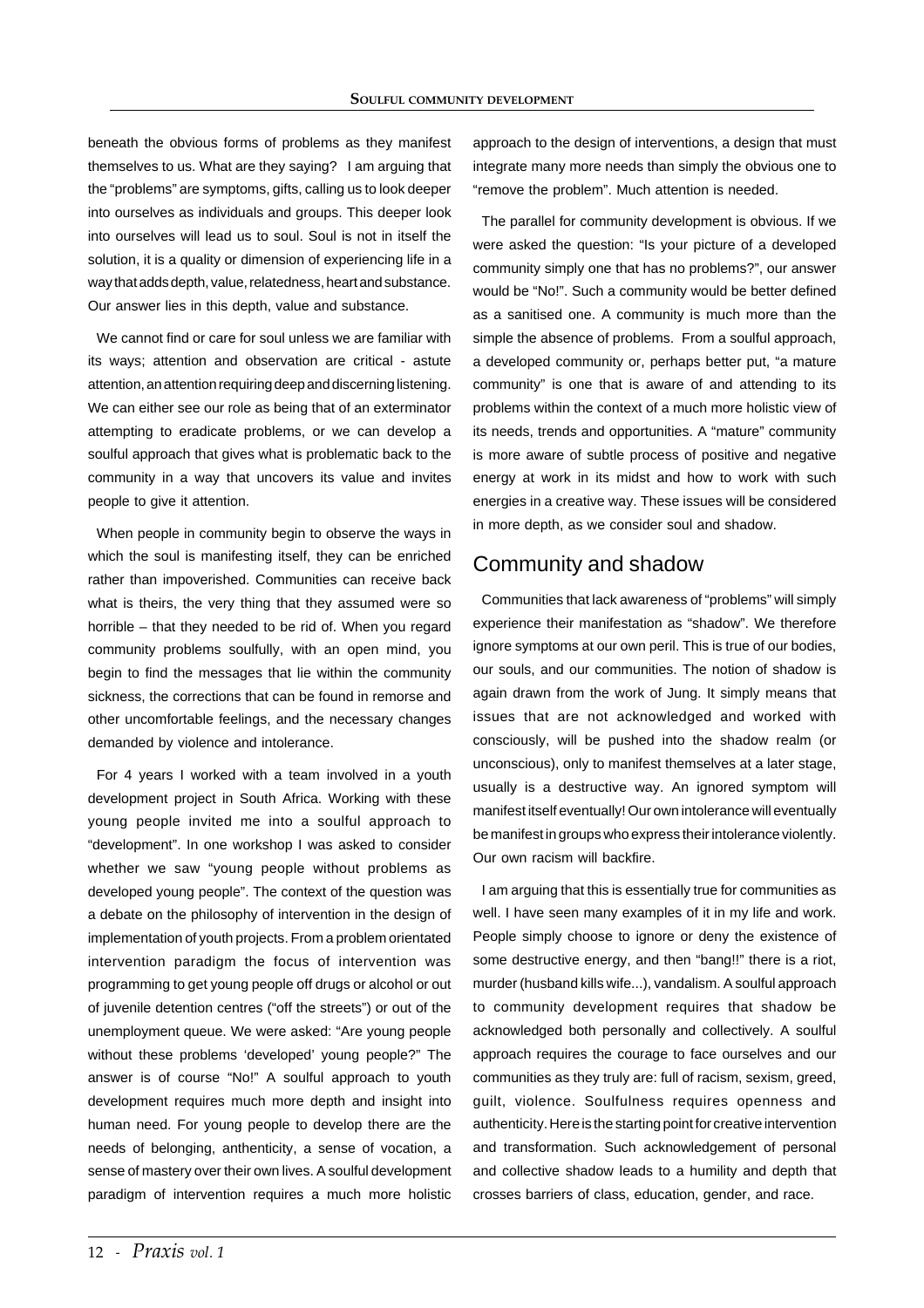Without wanting to fall into the modernist trap of universalising, I would like to be bold enough to say that beneath all our social constructions and self-constructions we are all much the same. A soulful approach acknowledges this reality with a great humility. The starting place for unravelling shadow problems in our community then becomes unravelling the shadow problems in ourselves rather than the shadow "out there". Let me illustrate how this shift in starting place can lead to a different ethos, strategy and outcome.

Imagine that while working in a community we identify a major problem as youth engaging in vandalism. Now a typical response would be to simply mobilise resources to remove the youth from the community and clean up the mess. That is, the traders and "power brokers" put pressure on the police and courts to take tougher action.

A community development approach would be more "progressive" in that it would utilise a process of relationship building and participation to develop a programme that hopefully channelled the destructive energy of vandalism into creative energies of art, recreation and education/jobs. Indeed, a soulful approach might mobilise the community to develop a sense of solidarity with the young people through the acknowledgement that our collective or individual compulsions and fears have caused young people to lose hope and feel marginalised from their families and communities.

Within this acknowledgement and awareness of our own "shadow" lies the possibility of an imaginative, long-term process of generating transformation together - not just amongst the youth (with projects around art, recreation and education/jobs) but amongst ourselves, (spending less time in compulsive work and giving time to our children; less time in front of the TV and more time eating a meal together or playing soccer in the backyard).

In my experience it is often the individuals, communities, or sectors of the community that look squeaky clean that are experiencing the most destructive energies. Often they are the individuals or groups that are advocating the harshest policy and programme interventions towards those groups that are so obviously experiencing despairing problems. These are the communities that refuse to acknowledge their own shadows and therefore project it onto the "problem". In contrast communities that look more chaotic - where the issues are out in the open - these are the ones that are

struggling to develop a more soulful approach; one of creativity and imagination.

So how does shadow develop? There are many people within our communities that wish there were no problems; they do their best to either remove the problem (using the above mentioned strategy) or else to cover it up. A rhetoric develops. "We do not have homeless youth in our neighbourhood!" Of course there are good reasons why such rhetoric develops; we do not wish tourists to be afraid, we do not wish investors to leave our area. However, these good reasons cannot possibly legitimise rhetoric that points to a strategy leading to shadow. In the long-term the rhetoric and repression will lead to a shadow problem that explodes with much greater destructive impact than could have been previously imagined.

However, it is important that we see shadow in its fullness. For Jung there are two kinds of shadow. The first we have talked of; it is shadow as repressed, negative, destructive energy. The second kind consists of possibilities that have not yet been realised. Jung suggested that there are gifts locked deep within shadow compartments of our psyches. In the same way there are gifts that are repressed into the hidden compartments of our community life. If unlocked, these gifts could bring a healing transformation.

For example, in Australia for many years, the Department of Health adopted an institutionalised policy with reference to people suffering from mental illness. Those classified as sick were simply placed in psychiatric wards. It suited most of us in the community well. There was a clear definition of who was sick and who was healthy; the 'problem' or 'sick' could be removed, our notions of mental irrationality could be projected onto those who were hidden and we could continue living in an illusion of rationality and well-being. In the process our own sickness became shadow. If we are not defined by the system/community as sick we must be well!

Then due to many pressures (primarily budget) the policy changed. Suddenly a de-institutionalisation policy was adopted and people who had been defined as sick and removed from the community were suddenly relocated in hostels in neighbourhoods. There were and still are many ramifications of such a shift in policy. People in the community were scared, people in hostels were still isolated and 'druggedup'. However, I managed to get involved in a soulful community development process where people in the community 'defined as healthy' by all accounts started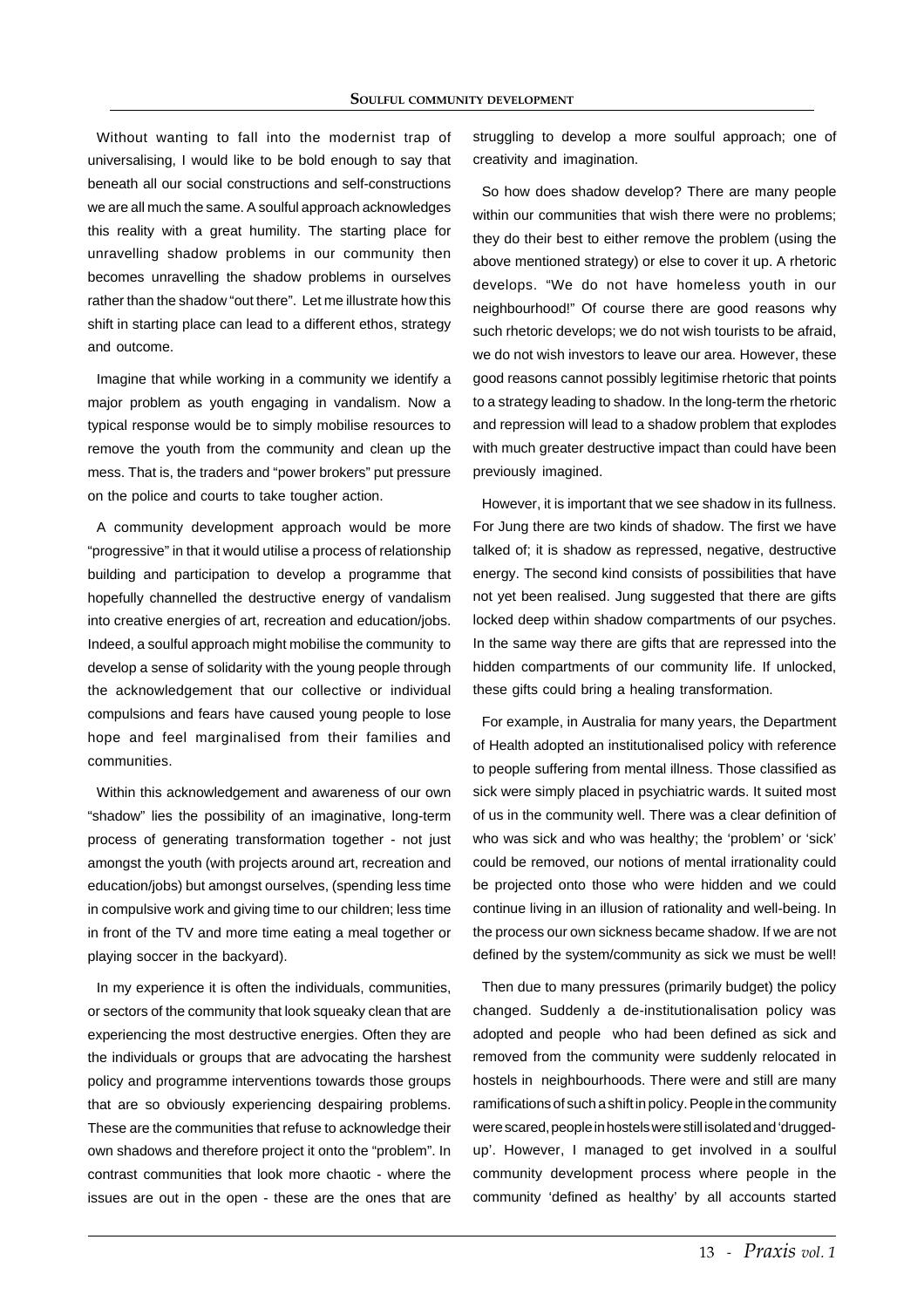building bridges with those 'defined as sick'. People started having dinners together on Friday evenings, then picnics on Tuesdays; a few of us started a self-help group using the methods of "GROW" (An international self-help movement for mental health). What amazed us through this process was how similar in essence the problems we all struggled with were. Those of us defined as well or rational experienced as much inner chaos and irrationality as did those who were defined as unhealthy. We suddenly all had a safe space to explore what was for some obvious (they had been told for years by psychiatrists) and what had become shadow for the rest of us - our repressed feelings of self-doubt, paranoia, neurosis.

The policy shift led to a community being faced with a group of people who had been removed from our consciousness. In the process of 'meeting' one another we were given a safe place to engage with our own shadows. This is the gift of shadow.

I am convinced that many of us would experience this transformation and healing of ourselves if we were willing to soulfully approach those groups that we are trying to repress into our communal shadow consciousness.

## Soul and community myth

It is communities that refuse to acknowledge the shadow that remain soulless. Graffiti is quickly painted over, refuse removed, shanty towns covered over by roads or re-located. Such communities might be sanitised, but they will never be soulful, they will not breathe life.

Listening to the gifts within problems and shadow often initiates us into community building. We move from rhetoric to reality, from repression to acknowledgement, grief, creative imagination and action. From here lies the opportunity for soulful community to be born. In this section I wish to focus on the role of myth and story-tellers in this process of soulful initiation.

For soulful community to be initiated the myth-makers must be re-born. People who can tell the stories of the community (unravel the false myths, often imposed from outside communities, that have dominated people's consciousness) must start to speak and sing. The storytellers are the memory makers, they can introduce us to our histories as communities; they can link us with the past and lead us into a depth that touches our deepest imaginations and passions. Here lies the energy for transformation.

In Australia I have lived and worked in a community called West End for 10 years. It is an inner city neighbourhood with a rich diversity of lifestyles, cultures, and characters. I remember one day going to a local party that was celebrating the opening of a new co-operatively developed trading shop called "Just Products". During the party an Aboriginal man stood up and started to tell us the story of our neighbourhood. He told us some of the tribal story, painting a picture of the wild grasses, the bush mice, the kangaroos, the Brisbane river as it was with sandy beaches and mangrove banks....the story of the arrival of the White man. Suddenly my sense of my neighbourhood was transformed. The story of my life as it was unravelling, of trying to put roots down in this place, was suddenly connected to the stories of many others.

As people from diverse backgrounds hear such a story we become connected. We all stand on sacred ground and feel a part of something deeper than ourselves. Story takes us out of ourselves, out of the moment; it gives us a sense of perspective and mystery; we are part of an emerging story and tradition. My friend Jason describes this transformed awareness simply: "We are no longer hovering above the earth....we feel a part of it..."

It is important for us as soul-makers to search out such story-tellers. They are in most communities but are often unrecognised. Maybe they are old, or sick; they've probably been around for a long time and for that reason maybe we fail to notice them. They have become part of the furniture. A wonderful soulful project for any community group on neighbourhood centre would be to simply develop a social history of their local neighbourhood. Write it down or put it on a tape; publish it and start educating people about their own community and its rich stories and traditions.

 From new myths and fresh stories we can start to reimagine our communities as places of vitality, vibrancy, life, care. This re-imagining is a huge step in building community.

A college friend of mine worked in a neighbourhood in the Western suburbs of Brisbane for several years. The area was known and depicted to be full of the poor, the unemployed, a migrant ghetto full of violence, crime. It was run down! The media had a way of reproducing such an image and therefore local people perceived it to be so. Every family's objective was to get out as soon as possible.

However, this was a story, a myth. It was a story generated from lack of perspective, lack of perception and lack of soul. My colleague realised this and set about trying to re-tell the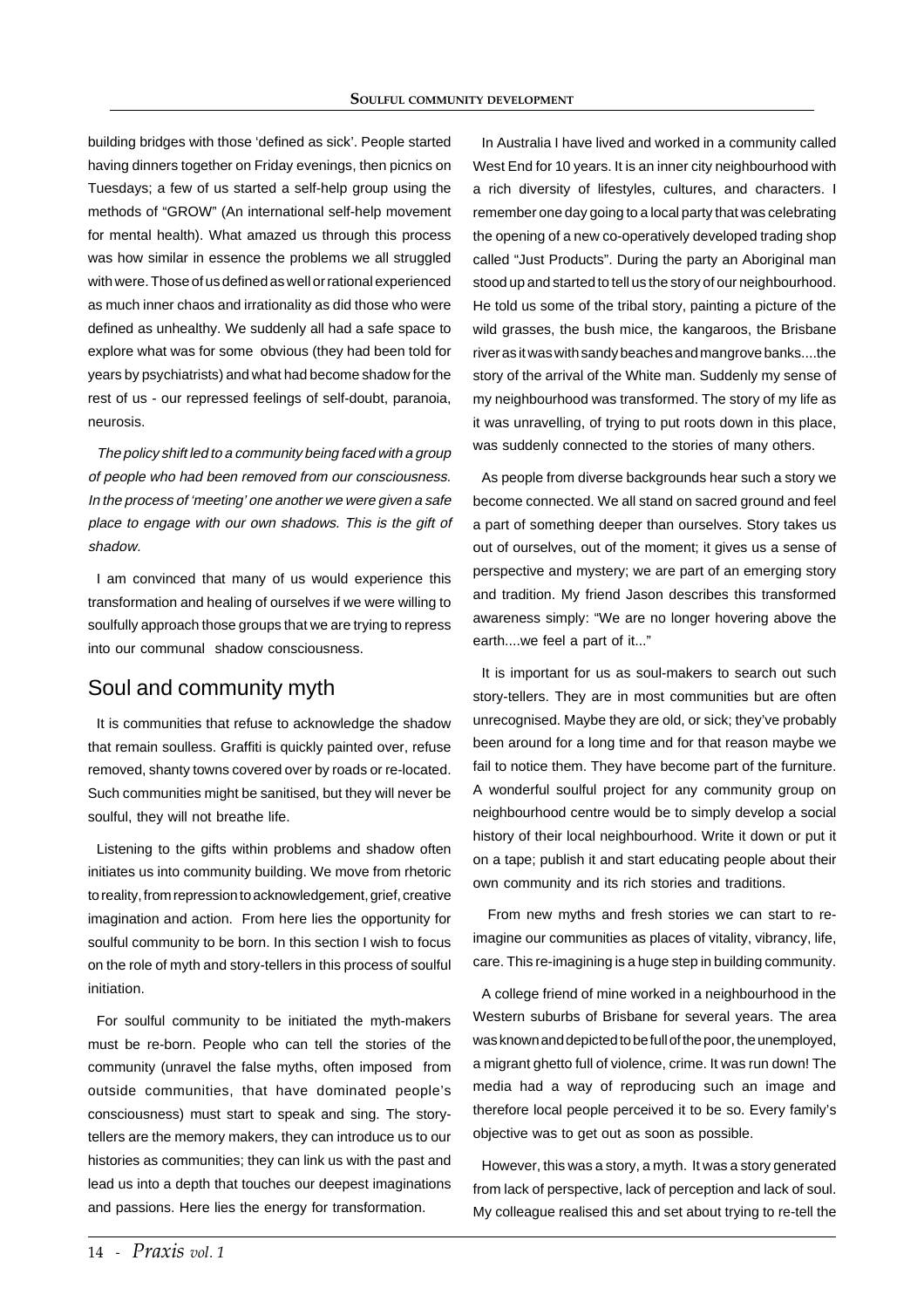story, re-write the myth. More accurately we should say "broadening the myth". Yes, there was violence, crime, unemployment etc, but there was much more. Another story that my friend started telling was the story of the people of El Salvador; a people with a cultural richness and a political complexity. My friend started talking of Australian Salvadorians rather than 'migrants' or 'refugees'. The perception and perspective started to change and a new story started to emerge. It is now a story of El Salvadorian courage, celebration and solidarity rather than one of 'unemployed migrants' and 'refugees'. With such a change of story, a new myth is generated which gives birth to the energy that can transform communities.

While we have a negative perception of ourselves and our community and false myths dominates our consciousness, we can only experience despair. (That is why reading newspapers daily can be an exercise in despair) Despair leads to hopelessness and a lack of creativity and transforming imagination. Alternatively, a transformation of consciousness, the belief in a new myth gives a new energy. It is energy emerging from a new hope; an exciting soulful awakening that can lead to a new creativity and transforming imagination. Here is where community is initiated.

#### Soul and power

Up to this point, many readers may have begun to think that I conceptualise communities as homogeneous units or perceive a soulful approach to community development within a voluntaristic notion of social/community transformation. Here I must make myself clear - I do not hold to the naive notion that communities are wanting "to develop" in the same way. Communities are full of different interest groups and many power relationships are entrenched. Any notion of community development that implies transformation, requires an understanding of power and the dynamics of power relationships within communities.

A soulful approach does not imply voluntary change or transformation without the possibility of conflict and confrontation. In fact, quite to the contrary; even within psychological transformation often it is some form of violent experience, something that the psyche experiences as shocking, that leads to the start of therapy and healing. This is often true within a soulful community development approach; it is often the shock of conflict, a sudden manifestation of shadow that can lead to change.

A simple example is the story of Expo 88 in Brisbane city. Expo 88 was to be a huge international affair requiring a large area of land to build exhibition tents for display of culture for many countries around the world. Despite recommendations from a research report that the Expo site be located in another place the state government of Queensland decided to locate this Expo in the centre of Brisbane city - the neighbourhood of South Brisbane. The report made it clear that this option would lead to many homeless people, and transport and construction chaos. However, the politics of inner city gentrification and money sidelined the report. For those of us living in the neighbourhood it was this shock that mobilised action and generated a coming together of people both in the experience of belonging and empowerment.

For those involved in soulful community development the issue of power cannot be escaped. The above story is common, and is unfortunately becoming more common. We want to wake up, for our communities to wake up. We desire shadow to be acknowledged and welcomed; for us to give attention to our greed, intolerance etc. But what do we do if people in the community do not? What if those in power refuse to acknowledge the reality of the poor or have no interest in unravelling false myths?

Returning to the above story; what do we do when the state government sideline reports that have made recommendations based on concerns for people rather than concerns for profit? What do we do when some parts of the community support the process; this is the chance for private landlords to make heaps of cash and for local traders to finally get rid of the poor. At this point there is the need for personal and collective power - a power that can persuade, confront and bring change.

The exercise of political power has moved from the periphery to the centre within development discourse. And rightly so! In my reflection on participation I advocated that our notion of people's participation must be informed from the perspective of autonomous development - that is, autonomous human agency and people's power.

Participation is not about people aligning themselves with developmental interventions and neither is empowerment about people "being empowered". It is about people moving from welfare to control - control of defining their own needs and control of formal power to exercise bargaining power. My point is that when exploring power from the perspective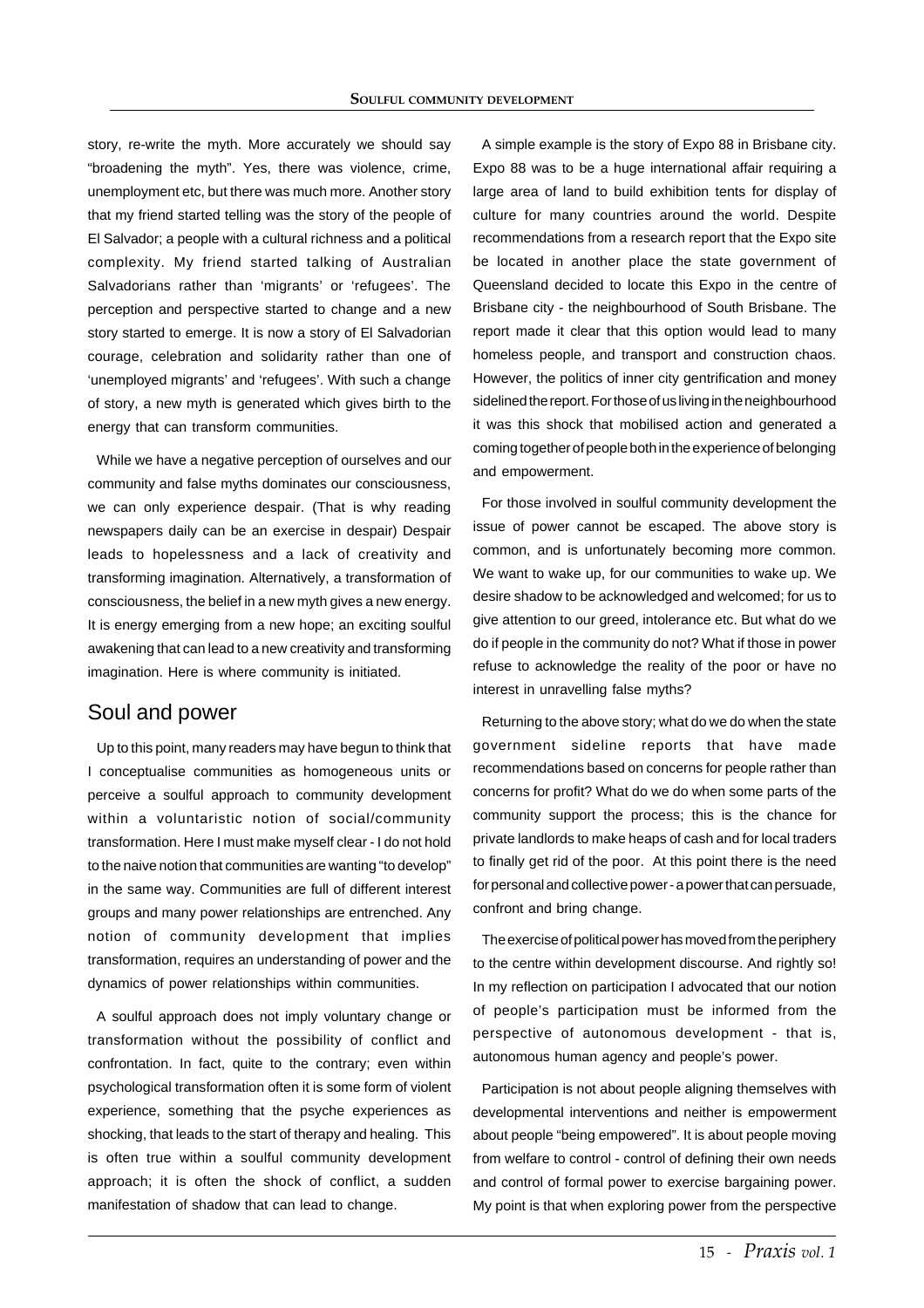of soul we must bring a depth of analysis to the power being exercised. Power and abuse of power is often the energy that makes or breaks any development process, whether autonomous or "facilitated". Let us bring attention to this energy or else we will continue to mystify power without a thorough appraisal of it.

Moore and Kornfield provide some useful ideas that give us a way of naming two types of power that enable us to bring attention to this energy. For Moore there is heroic-egotistical power that is in contrast to soulful power. For Kornfield there is unskilled/painful power in contrast to skilled power. The qualities of heroic-egotistical and unskilled-painful type of power are grasping, greed, and inadequacy while the qualities of soulful, skilful type of power are those of creativity, wisdom, vitality, love and compassion.

It is important for us to recognise that when conceptualising power in this dualistic way it is not so much about a moral choice of exercising one as opposed to the other. The actual forms of power will be more of less the same, but there will be a subtle shift in the nature of the power exercised, the energy behind the power. It becomes essential for us to recognise that we have options within the power that we exercise - again the issue is to bring an acute attention to the power we exercise. In providing names for two types of power, we are simply examining what lies beneath our action. It is not a moralistic desire for pure motives - such a project is doomed to fail and lead to disillusionment or delusions. It is a desire for awareness and depth.

Such an examination will enable us to subtly shift the energy behind our community actions. It is my thesis that such a subtle shift will bring depth to our power which will result in greater sustained energy, resilience; even nobility.

If we wish to bring this kind of examination to our exercise of power, we must provide some names for the dangers that lie within unskilled and heroic power. Here are three that I see as essential:

1. We become what we hate. Within the exercising of power their lies a powerful shadow. In using energy against an enemy we become, in many ways, the same as the enemy. This is true of psychological power – i.e. an alcoholic that fights against being an alcoholic actually gives energy to the addiction. Your "hating of the alcoholic within" leads down the road of alcoholism. Walter Wink in his groundbreaking theological treatise demonstrates how this

process is equally true within sociological phenomenon. (See Walter Wink: "Engaging the Powers"). An example is that the Allies became as evil as the German army during World War II climaxing in the abominable development and use of the Atom Bomb.

2. Passivity. Within this danger lie two problems. The first is related to the actual shadow of heroic power. Often egotistically orientated acts of power reflect a deep inner passivity. The outer energy has a shadow of inner emptiness. Soulfully inspired action is goal-orientated action filled with passion and vitality whereas an action that is simply an attempt to flee our own passivity is unskilled. In this kind of action people simply "jump on a bandwagon" - the exercise of power and involvement in action provides a way to bypass the inner journey of connecting to deep values and commitments.

The other problem with respect to passivity is that in our critique of heroic power we can easily move into a mode of insecurity and passivity. As we become aware that within our patriarchal world many acts of exercising power are heroic in nature and egotistical in motivation, we desire to develop an alternative approach to action. Here, there is a difficulty - often the third way that lies between heroic actions and apathy/passivity is difficult to discern - passivity becomes the easy option.

3. Narcissism. This danger reflects the problem of heroic self-interest as individuals or a community become mobilised but the mobilisation is not grounded in enough love and sufficiently broad concerns.

The naming of dangers enables us to take precautions. We can question the energy behind our use of power. Are our desires which legitimize our exercise of power simply rationalisations for narcissism? Are they simply heroic attempts to escape our passivity rather than soulful, passionate attempts to build community? Is the power exercised transforming us into the images of our enemies?

In a similar way to engaging in "depth participation" we must engage in a "depth analysis" of the energy within our power. Such a depth analysis requires an understanding of our own innocence, denial and belief. Often we believe we are too innocent to become like the enemy. We deny our own shadows and we hold to the belief that our crusade or exercise of power is grounded in truth. A depth analysis invites us to an honesty that acknowledges not only the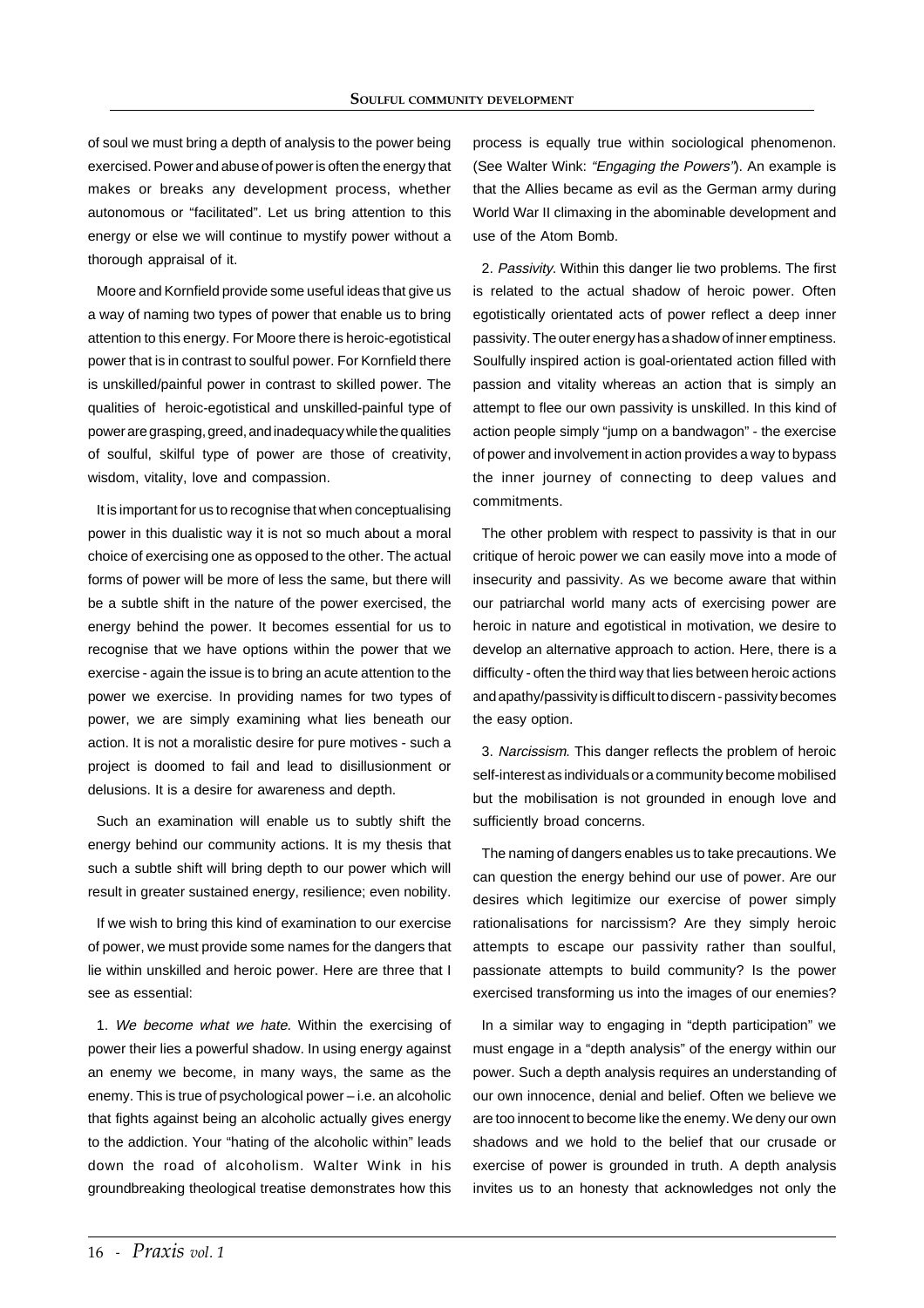energy of compassion, anger and wisdom but the energy of narcissism, violence and grasping.

We might not be so different from the enemy - in their position we could well do the same - but our entry into an awareness that enables us to debunk our own innocence and be free from our denials will enable us to exercise power with depth.

# Conclusion

This reflection has attempted to spark a public conversation that could be invoked by the notion of 'soul' and its 'application' to dimensions of the community development tradition. I write it because of my need to constantly 'pause', reconsider and engage in a conversation around the meaning of our work in new contexts and historical moments. I also do not want to be 'co-opted' by a modernist notion of a technical community development method. To do that I need to maintain a reflective edge. I would like that reflective conversation to be extended. Feel free to respond to this paper and contact us.

In volume II of these occasional papers I will continue this conversation through applying the notion of soul to the role of training in community development as a way of both reflecting on the co-op's training praxis specifically and community based training generally.

# **Bibliography**

Bates, Brian. **The Wisdom of the Wyrd** (Ryder Press)

Carmen, Raff (1996) **Autonomous Development: Humanizing the Landscape**. (Zed Books Ltd, London)

Devananda, A (1986) **Mother Teresa: contemplative at the heart of the world** (India, Fount Collins)

Esquivel, Laura (1989) **Like Water for Chocolate** (A Black Swan Book, Doubleday, Great Britain)

Hillman, James (1996) **The Soul's Code: In Search of Character & Calling** (Random House,Australia)

Kornfield, Jack (1993) **A Path With Heart** (Bantam Books, USA & Canada)

McLeod, Jason (1996) **Walking Gently of the Earth: A Life Pilgrimage in Community** (Unpublished)

Moore, Thomas (1992) **Care of the Soul: How to Add Depth & Meaning to Your Everyday Life** (Judy Piakkus Publishers Ltd, London)

Moore, Thomas (1996) **The Re-Enchantment of Everyday Life** (Hodder & Stoughton, Australia)

Rabino, Paul (1984) **The Foucault Reader** (Penguin Books, England)

Sachs, Wolfgang, ed (1992) **The Development Dictionary: A Guide to Knowledge as Power** (Zed Books)

Shields. Katrina (1991) **In the Tiger's Mouth: An Empowerment Guide for Social Action** (Millenium Books, Australia

Wallis, Jim (1994) **The Soul of Politics** (New Press & Orbis Press, New York)

Wink, Walter (1992) **Engaging the Powers**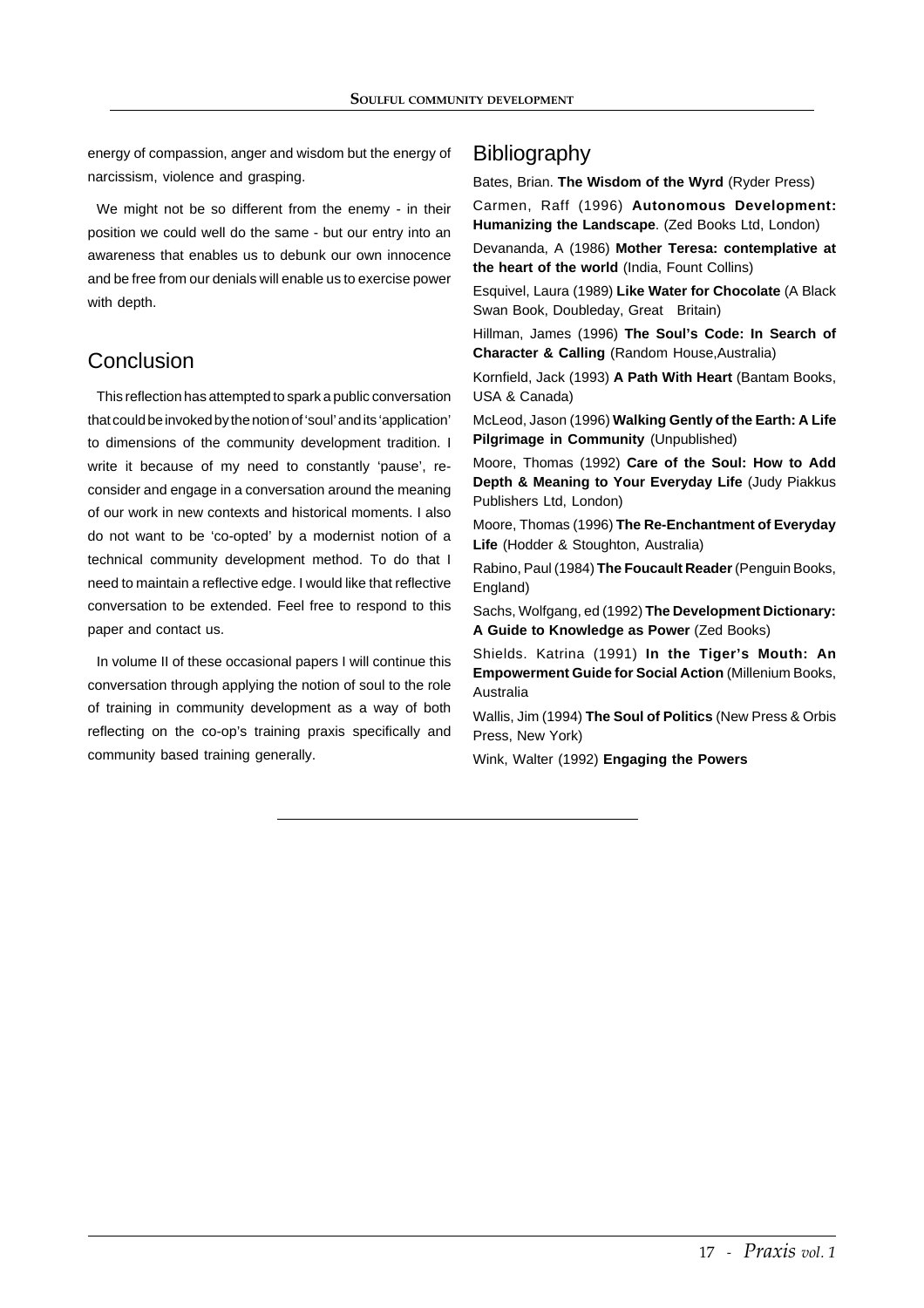

# Vocational professionals

**by Dave Andrews**

# The significant trend towards professionalisation

All of us know that most community work is still being done as it always has been done, not by professionals, but by volunteers.

But as I look around me I see a significant trend in community work towards increasing professionalisation.

Many of us have watched with the sociologist Harold Wilensky as we have witnessed the successive stages involved in professionalisation take place.

To begin with people who wanted to be involved in community work just got involved in community work. Then various parties involved in community work pressed for there to be more adequate training . Then those with more adequate training pressed for a professional association. Then those in the professional association pressed for the support of the system to impose certification requirements on the practice of community work.

So now there is the situation where voluntary community work goes largely unrecognised, unless it is under the auspices of professional community work (1).

There are of course many explanations of this trend towards increasing professionalisation.

Some say the increasing trend towards professionalisation is due to an increasing sense of responsibility among community workers. It is simply a matter of community workers accepting responsibility for our area of work and assuming the responsibility to make sure that everything done by everyone in our area of work is done well. After all 'every other profession has carefully defined boundaries to its domains.' (2)

Others say the increasing trend towards professionalisation is due to an increasing sense of desperation among community workers. It's not merely a matter of mapping out our area of work. It's also a matter of staking out our claim to our territory of work and standing up against anyone who would dare to encroach upon our rights to control our territory exclusively ourselves. 'It's a matter of self preservation for practitioners in all fields of public service to draw their own circles within which no outsider may enter.' (3)

 Still others say the increasing trend towards professionalisation is due less to need for preservation, and more to the desire for prestige among community workers. It's actually a matter of getting some recognition for the type of work we do and gaining a bit of respect into the bargain. As a matter of fact, 'most (community)workers want professional status.' (4)

Kay Laursen, speaking of the social work profession of which she is a part, is quite scathing about the increasing trend towards professionalisation.

'It is my thesis that professionalism is primarily a quest for power: and that the individuals feel they can achieve greater personal prestige, financial remuneration, and even political power by becoming members of a profession. (5)

Whether Kay Laursen is correct or not - and I'm certainly not in a position to judge other people's motives in the matter - there is no doubt that professionals are an emerging power in community work circles.

And Earnest Greenwood, who wrote a classic paper on professionalism in 1965, noted that professionals have become a class apart from volunteers when it comes to systematic knowledge, ascribed authority, official sanctions, careful trans-actions, and an associated professional subculture. (6)

I know that there has been some doubt over the years as to whether community work professionals are fully developed professionals in this sense  $(7)$ . But according to my observations most community work professionals I know display all the essential characteristics of fully developed professionals.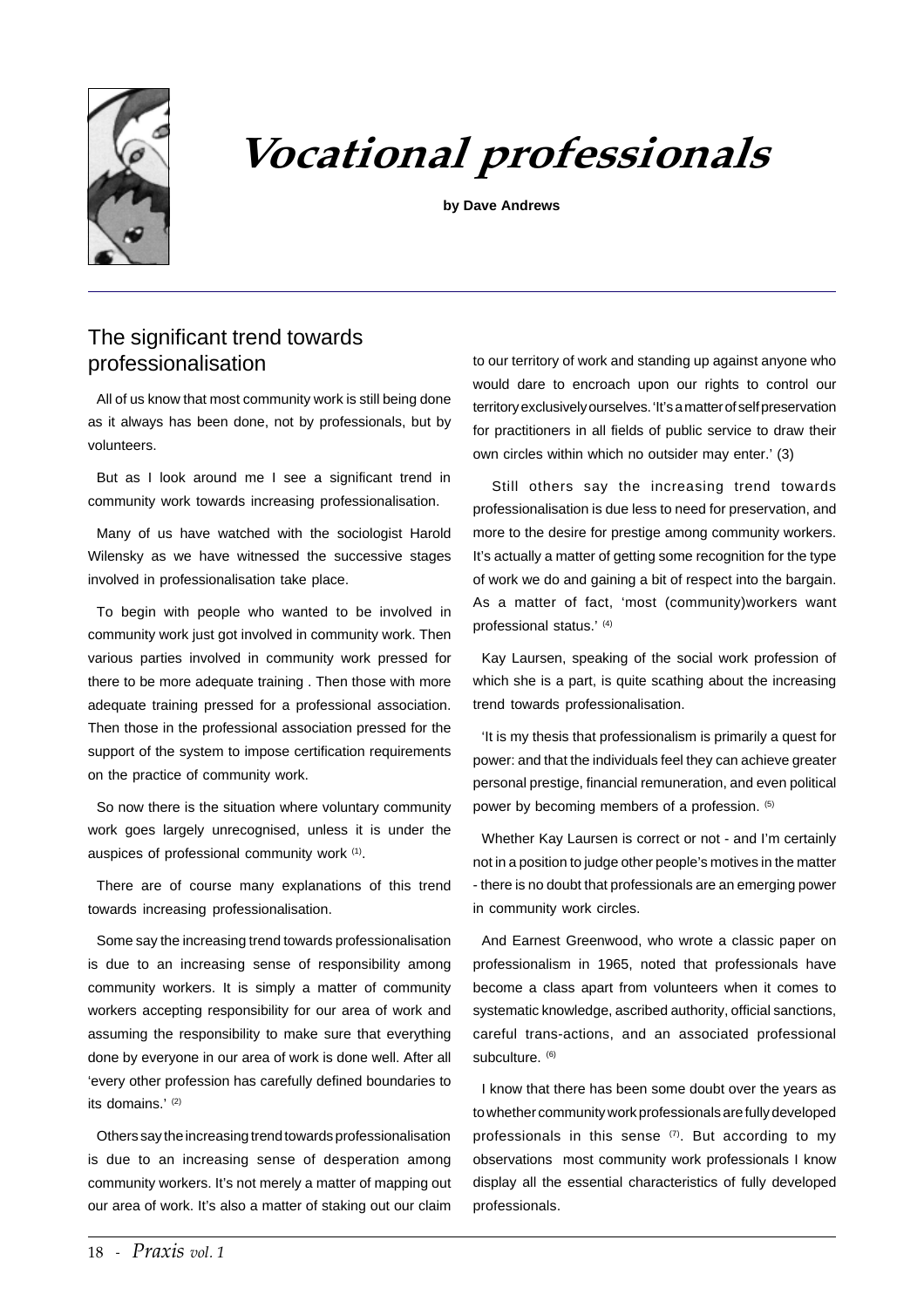# The dangerous features of professionalisation

In 1982 Donald Kraybill and his colleagues published a controversial list detailing the dangerous features of professionalisation that they had observed. (8)

Whether we agree with it or not, I think it can serve as a useful check list for considering the consequences of a preoccupation with professionalisation.

It could be used by any professionals - be they ministers or doctors, counsellors or lawyers, health workers or housing workers, welfare workers or social workers - operating in community work circles .

The first danger of professionalisation is: Serving the Profession.

There is a tendency for professionals to serve the profession rather than the people it purports to serve.

There was a time not long ago that the staff and students in the social work department of the university at which I taught used to march in the streets of the city to demonstrate their commitment to human rights. They no longer do so.

In fact ,as far as I can recall, the staff and students went out on strike only twice in the last two years. One time was when the students protested about payment of fees. And the other time was when the staff protested about the payment of their salaries. They used to demonstrate more of a commitment to human rights, now they demonstrate more of a commitment to their own rights.

Socialisation at a social work department such as mine has produced, as Lester Anderson says, 'the autonomous professional who know who they are, are committed to the profession and are motivated to serve as professionals throughout their career'. (9)

The second danger of professionalisation is: Believing the Ideology.

There is a tendency for professionals to believe the propaganda of their own ideology.

A colleague of mine works for a church based community organisation. The organisation prides itself on its professional competence. At various times my colleague has heard people say how much better the professionals are, than non-professionals, in providing a good quality service .

Unfortunately their belief in their own competence blinds them to such an extent that they simply cannot see how inadequate the quality of the service they provide really is. And, the irony is, that while the professionals may not be aware of this, the non-professionals are only too acutely aware of the situation. But they are seldom consulted for their views.

We often simply do not recognise the terrible dangers associated with, what another colleague of mine, Bill de Maria, calls 'the dark side of the values we cherish'. (10)

The third danger of professionalisation is: Utilising the Mythology.

There is a tendency for professionals to utilise the humanitarian mythology of the profession to rationalise the vested interests of the profession.

For instance there is a well known welfare project that a community work colleague has developed nearby. Not because of a demonstrable need for the particular service. But because of his need to demonstrate his ability to establish a professional service.

It certainly is a most impressive welfare project. It is set in a lovely building with beautiful furnishings and brilliant facilities. It operates on a big budget with a well qualified staff in well equipped offices. It uses an inordinate amount of resources to help the small number of people who utilise its services. But it is a marvellous showcase for the community worker concerned.

'Within all the helping professions' Ruth Krall says sadly 'I have seen issues of power, status, economics... and control shabbily dressed in the language of compassion for clients'.  $(11)$ 

The fourth danger of professionalisation is: Fragmenting Reality.

There is a tendency for professionals to specialise and, in so doing, to fragment reality.

Even in community work, which tends to be more generalist than most professions, people still tend to specialise and, in so doing, to fragment reality.

 It is very seldom we deal with the community as a whole. Most of us break up the whole in order to deal with it bit by bit. In so doing very seldom do we deal with people as whole people. Most of us categorise their problems and try to solve them in terms of their various parts.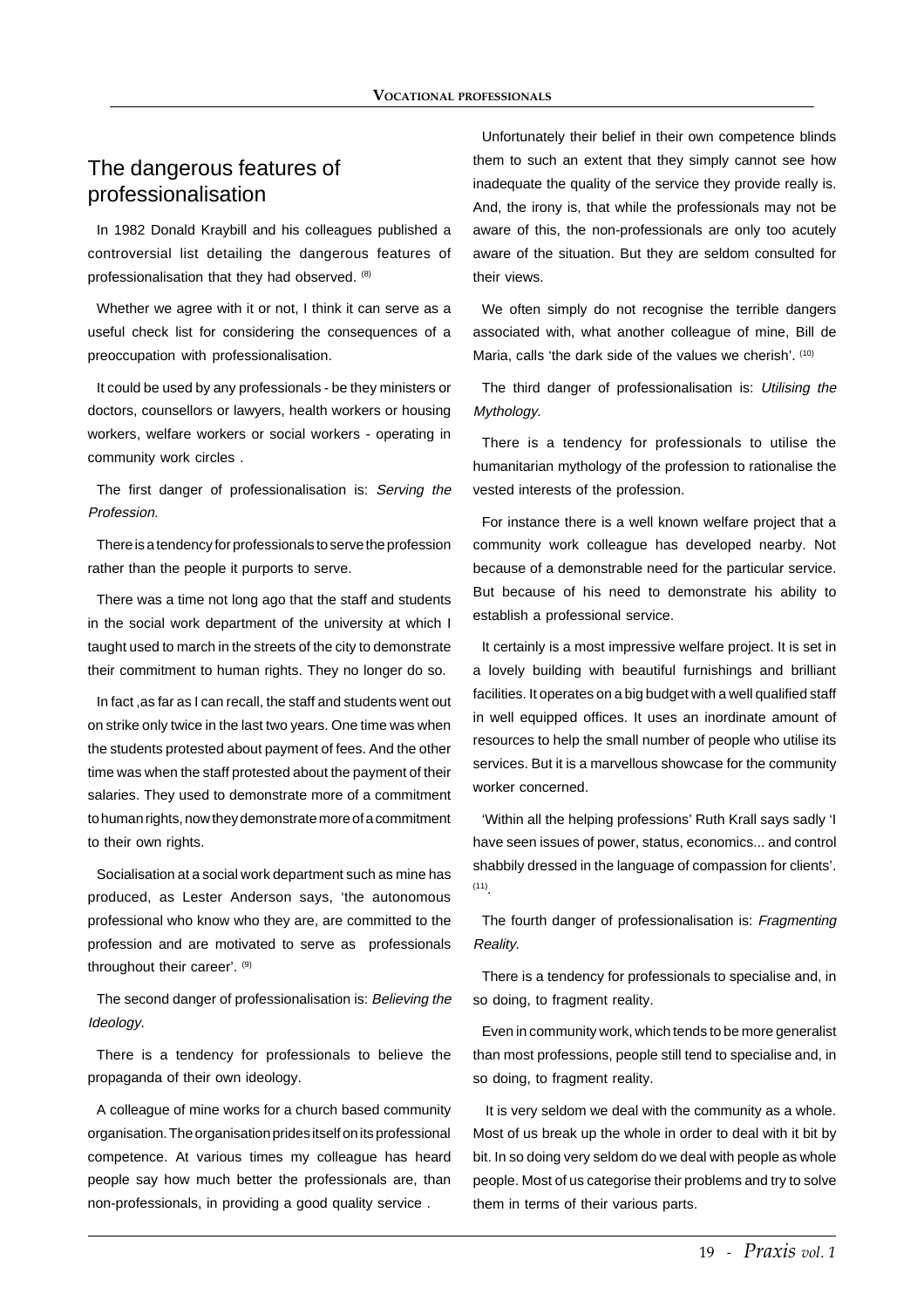Many people find it frustrating to run around from one office to another in order to meet the various specialists who can attend to the various parts of their problem. But when their problems are serious, they have very little resources and they are dealing with a lot of stress, the situation is not just frustrating, it's infuriating.

'Specialisation intrudes on all professionals says Donald Kraybill. 'And unfortunately fragmentation is an inherent part of the ...process'. (12)

The fifth danger of professionalisation is: Separating People.

There is a tendency for professionals to specialise, and, in so doing, not only fragment reality, but also separate themselves from the reality of other people which they do not share.

Even in community work, which tends to be less specialist than most professions, people still separate themselves from one another as a result of their specialisations.

Recently my colleague's supervisor dismissed a proposal she had worked on with a community group, because the supervisor said my colleague, an unqualified welfare worker, did not have the expertise to put a sound proposal together that only she, a qualified social worker, had.

It apparently did not register to my colleague's supervisor, that the people in the community group, with which my colleague worked, were all capable people, with years of experience, not only in planning but also in implementing the project they proposed, and who thus had developed, with my colleague, far greater expertise than my colleague's supervisor could ever realise.

'A commitment to the professional complex can alienate a person from their neighbour' says Redekop. 'Keeping the profession from alienating you from your neighbours is a very difficult assignment. (13)

A sixth danger of professionalisation is: Making Mystery.

There is a tendency for professionals to develop a mystique about their profession.

 Apparently community workers think quite mysteriously. At least, they talk about the way they think, quite mysteriously. Some talk about 'closed sets' and 'centred sets'in community work. They don't relate they ' liaise'. They don't just develop contacts or connections like everybody else they develop' networks with key players'. They don't just drop by for a visit: they 'interact'. They are apparently always willing to 'dialogue' and, whenever required, are always ready to 'advocate'. Not 'top down'. But 'bottom up'. It's all a matter of 'O - 1 - 3'. And to most of us that's a mystery.

'Specialised language and verbalised procedures' according to Donald Kraybill, are intended to 'create a mysterious shroud over professional practices',  $(14)$ 

A seventh danger of professionalisation is: Protecting Secrets.

There is a tendency for professionals to protect the secrets of their profession.

Apparently community workers can talk so secretively among themselves that no-one can understand what they are talking about.

Recently a friend found herself at a party for community health workers and their families. She is an informed woman who was looking forward to chatting with people who, like her husband, were community health workers, and who, she thought, would be interested in community concerns in general and health issues in particular. But try as she might she couldn't break into their conversation. She didn't understand a thing they were saying. And they wouldn't speak to her in terms she could understand.

Needless to say my friend and her family left the party early. On the way home she told her husband that she thought it was real irony, that people who were meant to be on about community health, were so unwilling to share the secrets of their trade with the uninitiated, when their work was to share the secrets of their trade with the uninitiated.

According to Ruth Krall, that experience is not exceptional. ' Social workers....fight for the protection of their professional secrets like everybody else.' (15)

 An eighth danger of professionalisation is: Manufacturing Need.

There is a tendency for professionals who specialise in meeting peoples' needs to manufacture a sense of need in order to secure contract to meet it.

A recent study indicates that some groups of people with disabilities like those with hearing impairment, do not need specialised services, if they can get guaranteed access to generic services, through such a simple expedient as training the general population in a given community to sign.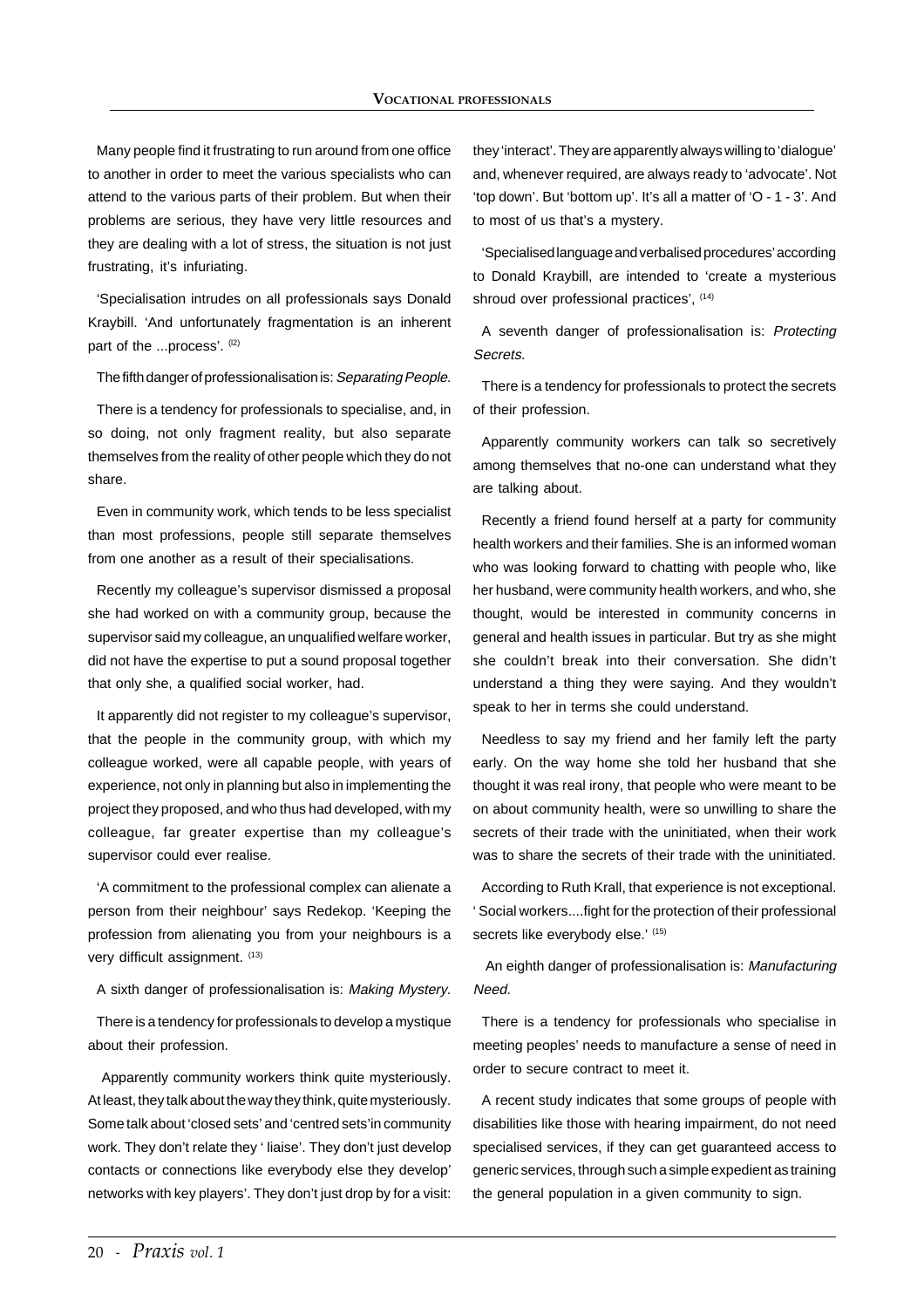However the professionals, whose incomes depend on the development of specialised services, still insist on the need for specialised services for the hearing impaired, and resist the transfer of resources from welfare to education in order to train all the children at school in the use of sign language. (16)

'Behind the disinterested masks', says John McKnight, 'are simply the servicers, their systems, their techniques and their technologies - businesses in need of markets, economies seeking growth potential, professionals in need of incomes.' (17)

A ninth danger of professionalisation is: Abusing Power.

There is a tendency for professionals to exploit people in need by reporting problems, proposing solutions, presenting treatments and performing services that may be in their best interests, but not necessarily the best interest of their clients.

A recent study of service delivery to disabled people with disabilities shows that they would be much better off with cash transfers to secure services of their choice.

But the professionals, whose control would be affected by direct cash transfers that would circumvent the particular services they provide, have successfully lobbied against the move by their clients, advanced by their self-advocacy groups, for the government to grant disabled people direct cash transfers.

In order to maintain their professional control over their clients, they have deliberately thwarted a move for people with disabilities to gain greater control over their own lives. (18)

'The great danger of the increasing professionalisation of different forms of treatment', says Henri Nouwen, ' is that they become ways of exercising power instead of offering service'. (19)

A tenth danger of professionalisation is: Avoiding Responsibility.

There is a tendency for professionals to be responsible only to themselves, not to society, and then, only in terms of the lowest common denominator of their professional association.

A friend of mine was actually reprimanded recently for writing about his community work concerns for the community he works with.

His learned colleagues told my friend that writing popular articles on development, for ordinary people to read, was a sheer waste of time. It was far more important, they argued, for him to publish erudite material in academic journals.

His learned colleagues acknowledged few, if anyone in the community my friend works with, could relate to such material, let alone make much sense of it in terms of their lives. But they dismissed his concerns as inconsequential.

Apparently in his associates' view, it was more important for my friend to be accountable to other professionals, than to answer the questions the people he was working with were asking him about the work.

According to Freidson 'A profession quite naturally forms a perspective of its own, a perspective all the more distorted...by its source in a status answerable to no one but itself. Once a profession forms such a self-sustaining perspective, protected from others' perspective, insulated from the necessity of justifying itself to outsiders, it cannot be expected to see itself and its mission with clear eyes, nor can it be reasonably expected to assume the perspective of its clientele. If it cannot assume the perspective of its clientele, how can it pretend to serve it well?' (20)

# The disabling effects of professionalisation

John McKnight is worried that much of the professional work we do not only does not enable communities, it actually disables communities.

McKnight sets out his case quite persuasively in a classic paper called Professionalised Services and Disabling Help<sup>(21)</sup>

McKnight says that service is the biggest business in modern society. In Australia less than 3% are involved in agriculture and only 17% are involved in manufacture; while more than 63% are involved in services of various kinds. Most people in modern society are therefore service producers and service consumers.

McKnight says that the success of the business depends on the service producers turning the service consumers into satisfied customers. For the service producers to make the service consumers satisfied customers, the service producers have to develop professional expertise in meeting the needs of the community. And in the process of developing expertise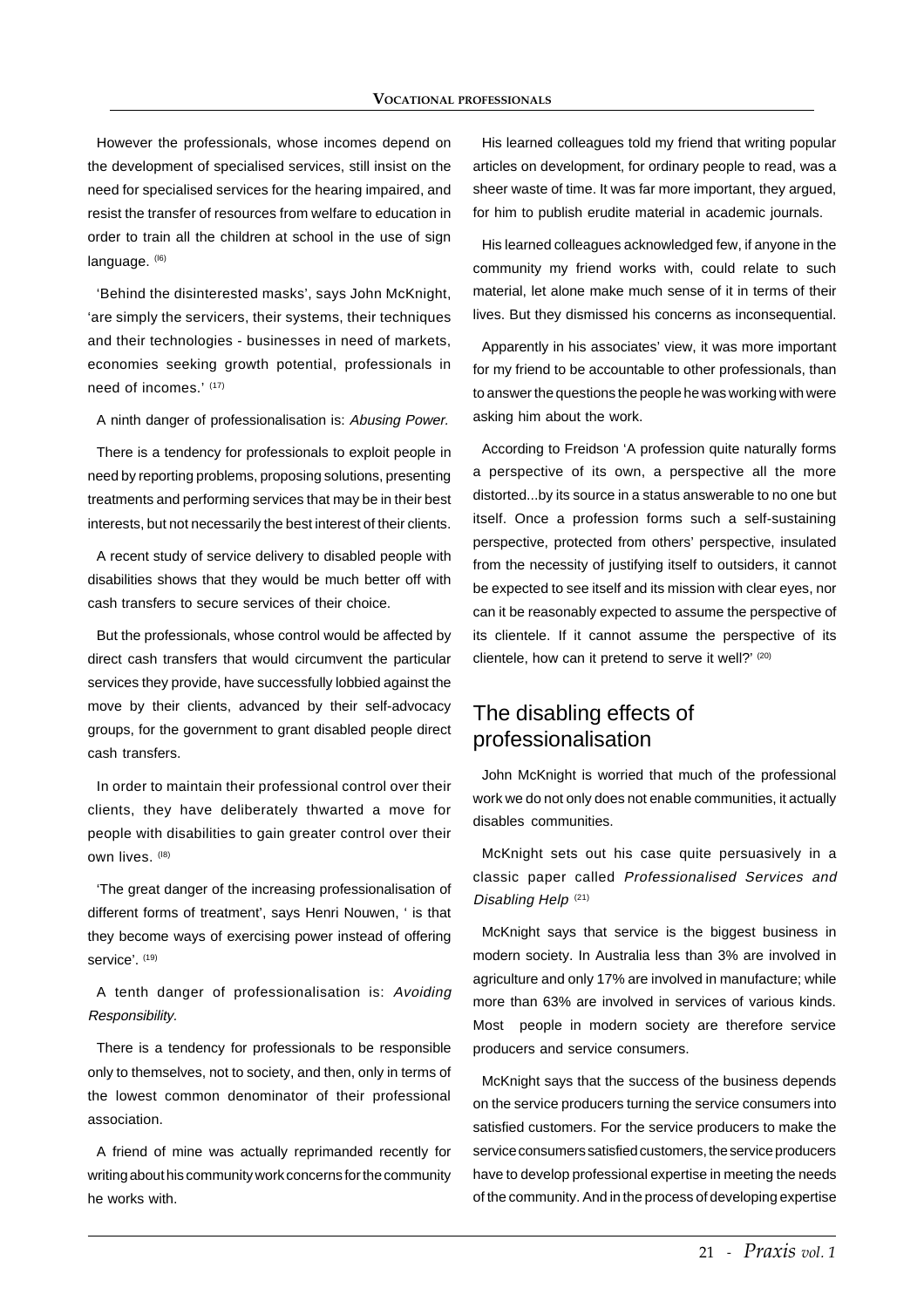in meeting the needs of the community, the professional develops the ability to define the needs of the community and the means by which the needs of the community can be met. The community thus becomes a client. (22)

MeKnight says , that to stay in business, professional community workers must convince the client communities they work for, that their services are indispensable. And in order to do that, professionals try to communicate several propositions to their elients, which distort the truth, but serve the purpose of disabling client communities , and making the disabled client communities dependent on their professional community workers. (23)

The first proposition that, according to McKnight, professional community workers of all kinds try to sell their client communities is: "You are deficient!"

McKnight says, communities may have needs, but not all needs are deficiencies that must be filled or fulfilled by a professional service. Some needs may be illusions that people ought to give up. Some may be obligations that people ought to take up themselves. Some may be rights that people ought to struggle for against even expert opinion. And some may be unresolvable problems that people should just accept responsibly, if not happily, as unalterable facts of life. It does people a terrible disservice to define all needs as deficiencies that require professional services to be filled or fulfilled.

The second proposition that, according to McKnight, professional community workers of all kinds try to sell their client communities is :"You are the problem!"

McKnight remarks, even where communities may be deficient, it is not good to give people the impression that the problem is simply that they are deficient. They may well be deficient in some area. Most of us are deficient in one area or another of our lives. But sometimes the problems people have aren't caused so much by their deficiencies, as by an emphasis on their deficiencies, that prevents people recognising their capacity to function quite effectively. It certainly does not help communities to describe people as problems.

 The third proposition that, according to McKnight, professional community workers of all kinds try to sell their client communities is: "You haven't just got a single problem, You have an entire collection of problems!"

McKnight reminds us, it may be better to consider people

as having problems, rather than being problems, but it still doesn't do people much good to give them the impression that they are simply a bundle of dysfunctional bits and pieces. They may well have a lot of problems. In fact most people I know do have a lot of problems. But most people I know also have the potential to solve a lot of their problems themselves. It not only does not help, it actually does communities real harm, to deal with people as if they were a set of problems that needed to be taken apart, solved, and put back together again, by somebody else.

The fourth proposition that, according to McKnight, professional community workers of all kinds try to sell their client communities is: "We are the solution to your problem!"

McKnight points out that how essentially dictatorial that message is. The client is the problem. The professional is the solution. The people themselves are not the answer to the question their problems pose. Their peers are not the answer to the question their problems pose. The only answer to the question the client asks is the professional. It is not a bilateral process. It is a unilateral process. It is essentially a dictatorial process, under the control of the professional. To which the client submits. It effectively undermines any movement toward democracy in the community.

The fifth proposition that, according to McKnight, professional community workers of all kinds try to sell their client communities is: "We know your situation!"

McKnight brings up how totally disempowering that message is. There is no greater power than the power to question. For from the power to question flows the power to find answers. If a professional can take control of the definition of a person's difficulties, the professional can take control of a person's life. From then on autonomy ceases to exist. The citizen becomes a client. The professional assumes the prerogative to decide a person's fate. Communities no longer exercise the right to decide matters for themselves.

The sixth proposition that, according to McKnight, professional community workers of all kinds try to sell their clients communities is: "You can't understand the problem or the solution."

McKnight brings out how thoroughly patronising that message is. The language of the professional mystifies both the problem and the solution so the ordinary person cannot evaluate the process for themselves. The only people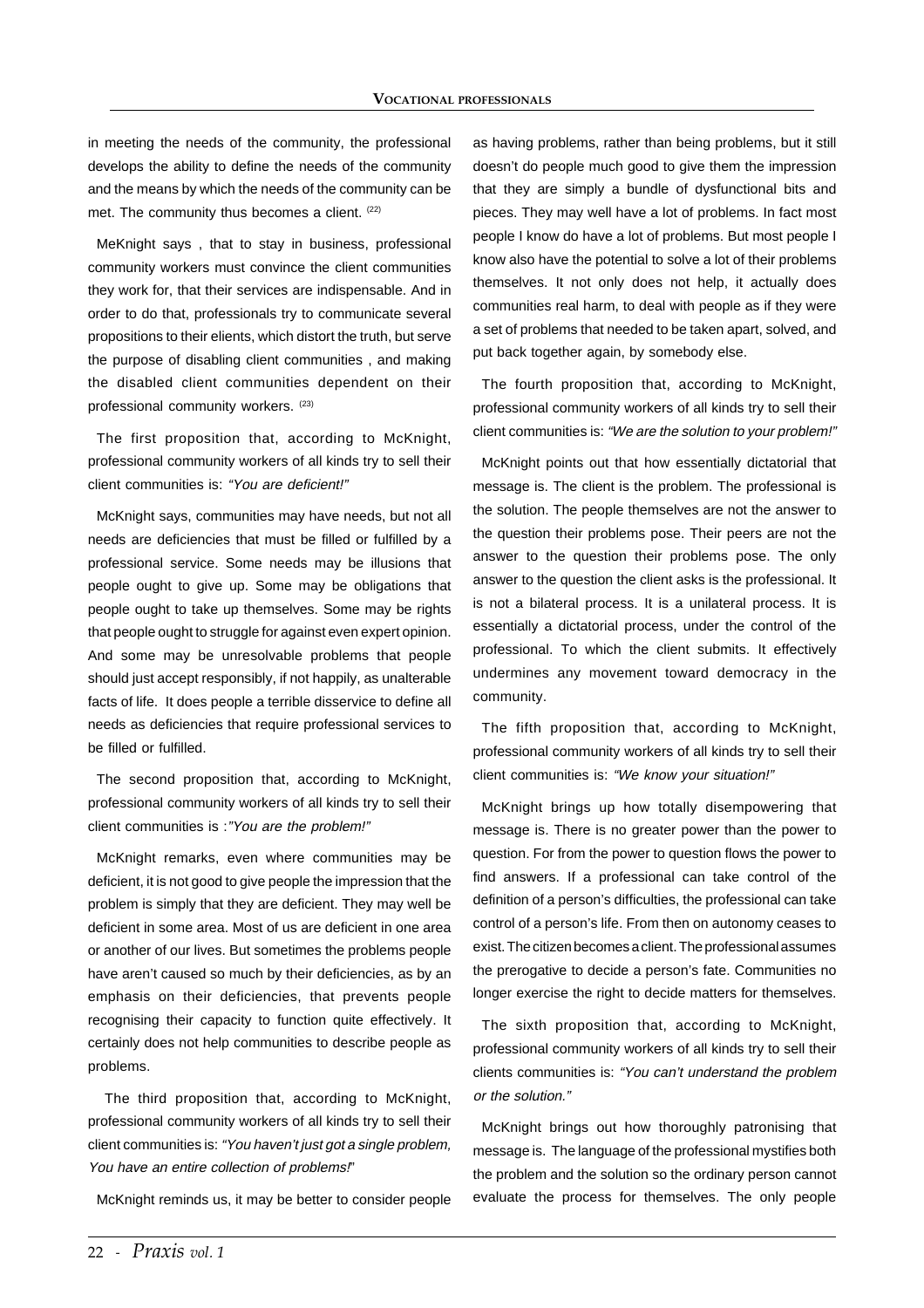competent to evaluate the merit of a particular process proposed by one professional is another professional. The ordinary person thus becomes totally dependent on the professional. So communities can no longer choose whether to be a client or not. They can only choose whose client they will be.

The seventh proposition that, according to McKnight, professional community workers of all kinds try to sell their client communities is: "Only we can decide whether the solution has dealt with your problem!"

McKnight explains how completely destructive such a statement is of the last vestiges of human rights. The person has already been reduced from a citizen with inalienable rights to a client with limited rights. Now the person is being reduced further, to become a consumer, with no rights at all, except the right to consume uncritically. The ordinary person is considered to be so deficient that they are not deemed fit to decide for themselves whether or not a particular service has been helpful or not. The professional is everything. The client is nothing. Communities, as such, cease to exist.

To many self respecting professionals McKnight's perspective on the disabling effect of professionalisation might seem preposterous.

No doubt many would argue vigorously about McKnight's notion that professionals are normally not very democratic in their work.

McKnight argues, however, that though many professionals seek a democratic understanding of their role, the evidence seems to indicate that, in spite of community orientated rhetoric, the way they usually work, is not only not democratic but actually anti-democratic and detrimental, if not destructive, to community. (24)

Ann Oakley's recent study of how many people in helping professions treat the people they work with in the community, unfortunately confirms these views, and suggests that there may be more to them than we would like to consider. (25)

Oakley documents some of the disastrous disabling messages that are passed on by professionals to the people they work with in the community. She says people report being treated as children, incapable of making intelligent choices. She says people report being treated like delinquents, unable or unwilling to make normal decisions themselves. The clients report being told what to think and how to feel by the professionals. And they report being reprimanded if they

made too many enquiries about their treatment, or objected for some reason or other.

McKnight says that by treating people like that, professionals deliberately increase their power at the expense of the ordinary people whom they purport to serve. 'This analysis suggests that the disabling effects are intrinsic to modern professional service. Whatever the benefits they might provide, they can only be assessed after recognising them as essentially self interested systems with internally disabling effects' (26)

Kay Laursen, surveying the Australian social work scene, concurs with McKnight.

'It is my contention that professionalism is primarily characterised by self-interest, expressed in a quest for power, economic, social, personal, and political; that professionalism by its very nature makes little difference to the underlying causes of client's problems (it does not, nor does it intend to, change the social structure in any radical way such that the more fundamental causes of problems are dealt with); that when it comes to the crunch, to a choice between "the powers that be" and the welfare of their clients, professionals opt for the former, while simultaneously trying to convince their erstwhile clients that this betrayal is in their best interests; and finally, that professionalism militates against a genuine service to clients because it alienates professionals from their own humanity, and naturally from the common humanity they could share with their client.' (27)

'Thus!' says Laursen, 'I question professionalism itself, in social work as elsewhere, because as a social institution, it seeks only greater power for its members, while offering very little in the form of a genuine human service to people, in return. (28)

Harold Throssell an Australian social worker and writer says: 'In Australia, the Australian Association of Social Workers controls the training courses (in the sense that they have to be approved by A.A.S.W.) and, to a considerable extent, who gets employment: those with particular paper qualifications, regardless of aptitude. The professional organisations (A.A.S.W., N.A.S.W. in the United States, B.A.S.W. in the United Kingdom) model themselves on those established in medicine, law, etc., with their codes of ethics, constitutions, grades of membership, and methods for keeping people out; with more and more full-time officials, minutes, mounting piles of reports. In true Parkinsonian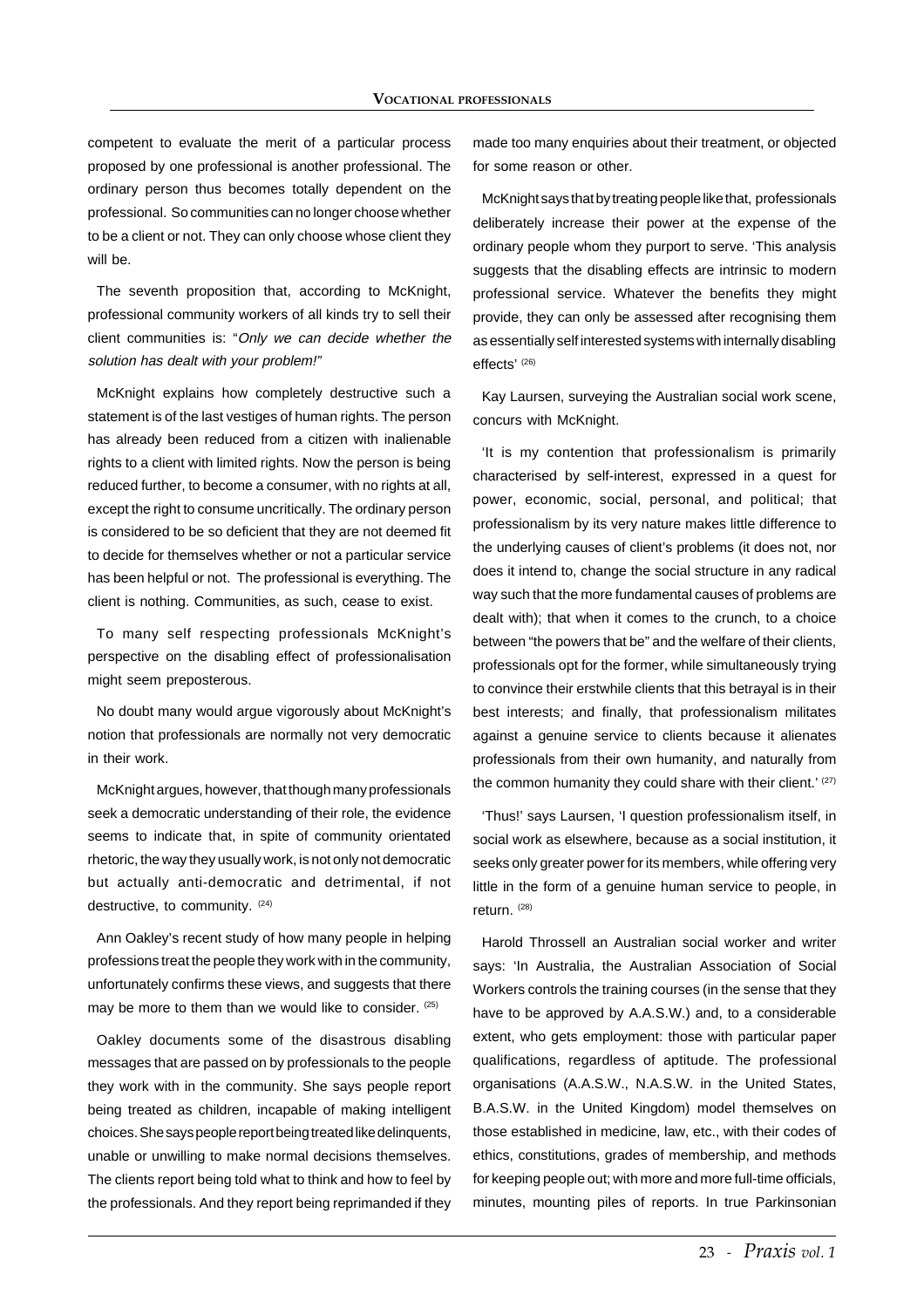style, these bodies develop lives of their own: committees proliferate, subscriptions increase, more and more time is spent at seaside conferences. Social action cannot be undertaken until "more research is done", "we have more office space", "we have more secretaries", "the issues are defined more clearly". In reality, political action is resisted in order not to lose the patronage of governments and other authorities, and in order to maintain the prestigious positions of the leading members.' (29)

No wonder Richard Titmuss, quoting George Bernard Shaw, once stated that 'professions are conspiracies against the laity.'  $(30)$ . Ain't that the truth!

### A vocation for a new generation of professionals

Henri Nouwen says that 'when we go back to the original meaning of the word "profession" (we) realize that it refers to "professing" one' own deepest conviction".' (31)

It is my conviction that we desperately need to rediscover our vocation, and deconstruct and reconstruct our professions in terms of our vocation.

According to the existential pscychiatrist, Viktor Frankl, 'Everyone has their own specific vocation'. (32) And according to his colleague, in analytical psychiatry, Carl Jung 'To have a vocation is to be addressed by a voice. We hear a voice. We are called.' (33)

While our call may well come to us in our own voice, a still small voice from somewhere deep inside us, 'our vocation acts like a law of God. It makes demands upon us It demands our best, and,at times, even better than our best. To liberate. To redeem. To transform.' (34)

If this is, as I believe, our vocation then, anyone who would aspire to be, what I call, a 'vocational professional', would need to be a professional who, in the words of Henri Nouwen, 'dares to claim ... a vocation that allows him or her to enter into deep solidarity with the anguish underlying all the glitter.' (35)

This is, of course, is not easy.

John McKnight considers the notion of a 'vocational professional' a complete contradiction in terms, and insists that while his analysis is an argument for the importance of reform, it is also an argument *against* any possibility of real transformation.

He asserts that 'the disabling effects of professionalisation are intrinsic, (not extrinsic,) to modern professionalised services, and so cannot be ameliorated' under any circumstances. (36)

However, William Doherty, the Director of the Family Therapy Programme at the University of Minnesota, argues that though transformation may be difficult, it is not only theoretically possible, it is actually happening right now.

In his bestselling book, Soul Searching, Doherty tells of an exciting new movement in which professionals are getting together to encourage one another to intentionally pursue a more personally and socially responsible approach to their practice. (37)

Jean Vanier, who works with people who are profoundly disabled, says that the only way that any one of us can become a vocational professional is by listening to the cry of the suffering as it echoes in our own soul.

He says if we listen intently then we will quickly learn that 'people have suffered a great deal at the hands of the powerful - doctors, psychologists, sociologists, social workers, and others. They have suffered so much from broken promises, from people wanting to learn from experiments, or to write a thesis, and then having gained what they wanted -recognition, an impressive book, article (or report) - going away and never coming back. (That) they are waiting for someone who really cares, who sees them in the light of love, who recognises their gifts (not just their deficits), who accepts their need for change, but who will accept them just as they are, with no preconceived ideas (of) change.' (38)

It is that cry -'for someone who really cares'- that constitutes our vocation; and it is in the context of that cry -'for someone who really cares'- that we are called to deconstruct and reconstruct our professions.

A process some people call 'de-professionalisation.'

I prefer to call the process 're-professionalisation' rather than 'de-professionalisation because it doesn't require a complete disassociation from everything to do with professionalisation, only a disassociation from the dangerous features of professionalisation.

It requires a disassociation from our professional predeliction for success, and status, and all that stuff. And that requires a disassociation from our professional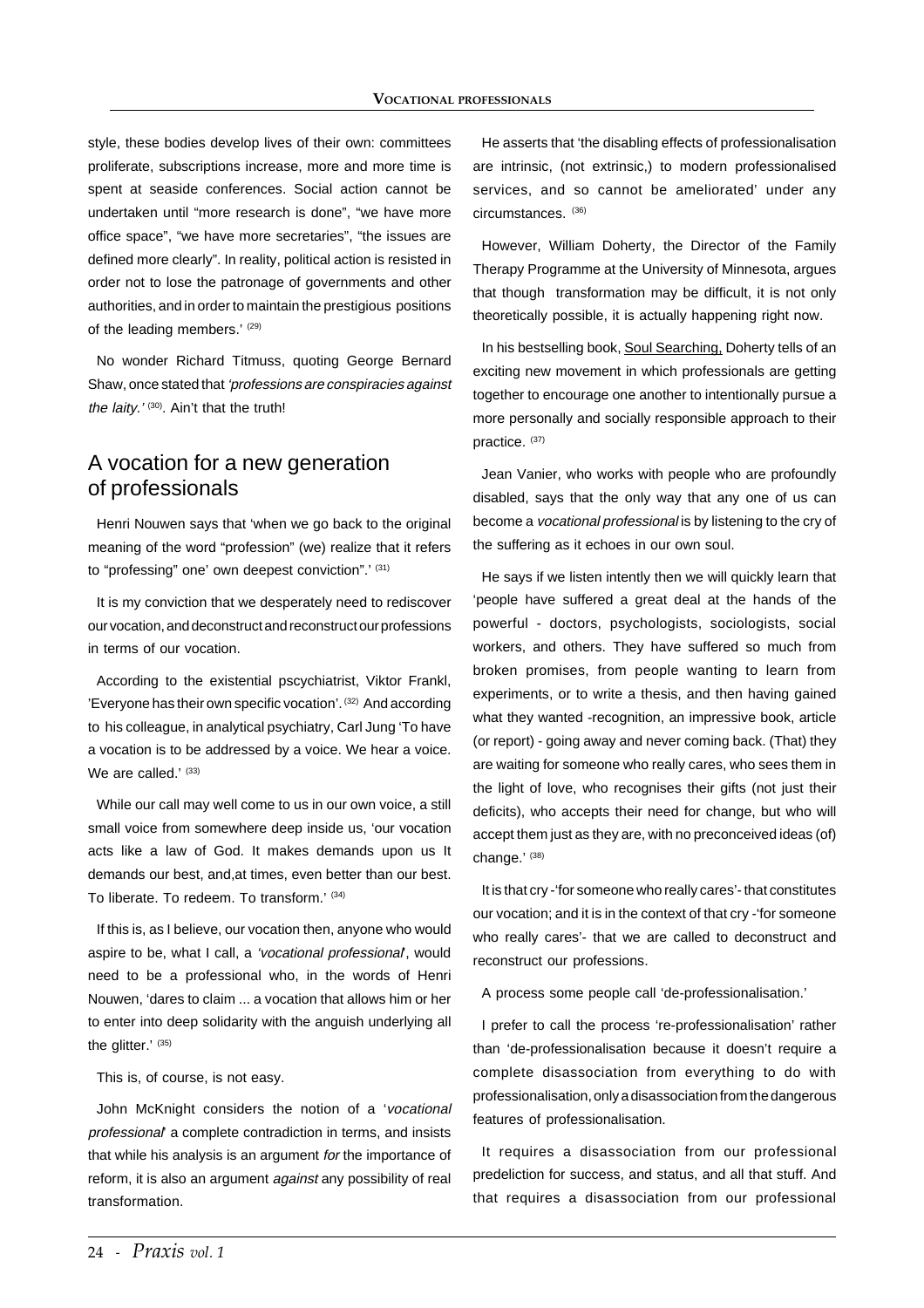predisposition to accumulate a dazzling array of knowledge and skills to impress people. But that does not require any disassociation from the professional prerequisite to acquire an adequate range of knowledge and skills to serve the people we work with.

The purpose of the process of 're-professionalisation' is not to discount the importance of professional competance, but to develop our competence in the context of authentic compassion.

 We must make sure that that we don't serve our professions so much as the people our professions purport to serve, and that we don't impose our ideology or explicate our mythology at the expense of people.

We must make sure that that we don't allow the specialities we practice to fragment reality, or separate us from people whose fragment of reality we do not specialise in, and that we don't develop a mystique about our procedures, or protect the secrets of our trade, that could be shared so as to empower people.

We must make sure that that we don't manufacture a sense of need in order to secure a contract to meet it, and that we don't abuse our power in the performance of our duties, or avoid our responsibility to the people in whose name we perform those duties.

We must do our best to make sure we become, what I call, amateur, radical, and revolutiuonary professionals.

# Amateur, radical and revolutionary professionals

#### Amateur Professionals

#### A vocational professional is an amateur professional.

This is not the contradiction that it might appear to be. Because the opposite of amateur is not professional - it is mercenary. The vocational professional is not a mercenary, but an amateur, at heart.

As David Augsberger says, the notion of an 'amateur' comes from the Latin word 'amator', which in English means 'love', which in this context means 'someone who does something for the love of it.' (39) Hence, anyone who serves others for the love of it, is an amateur at heart.

The amateur professional is a person who is a warm

professional. Exactly the opposite of the stereotype of the cold professional. Because their heart is on fire with a desire to help people meet their needs in any way they can. Whether they get paid a lot, paid a little, or paid absolutely nothing at all!

Paul Mercer is an excellent example of an amateur professional. He is a general practitioner, who treats his patients as people and treats people with respect. He takes a lot more time with people than he is supposed to. He gives people not only his attention but also himself. He enters into their struggle, and in the context of their struggle he seeks to serve them, minimising their pain, maximising their opportunities and enabling them to cope with the difficulties they face. He loves the people he works with in the community and, not surprisingly, the people love him.

The medieval medical dictum that Kadushin cites is a motto which Paul Mercer lives out in his community, and each of our communities would be much better off if every community worker tried, like Paul

"To cure sometimes,

To relieve often,

To comfort always" (40)

#### Radical Professionals

#### A vocational professional is a radical professional.

 Martin Rein suggests that if we are going to begin to do justice to the people we work with we should develop 'a radical profession.' A radical profession, according to Rein, is not a profession made up of people who are single issue activists, but a profession whose members actively make the people that they work with the single most important issue they are concerned with. (41)

Jack Rothman says there are three types of professional role orientation that he has observed:

(1) a professional role orientation, which 'implies a high degree of concern with professional values and standards'

(2) a bureaucratic orientation, which 'refers to a preoccupation with policies and terms of the employing agency'

(3) a client orientation, which 'emphasises primary attention to the needs of those served by the agency'. (42)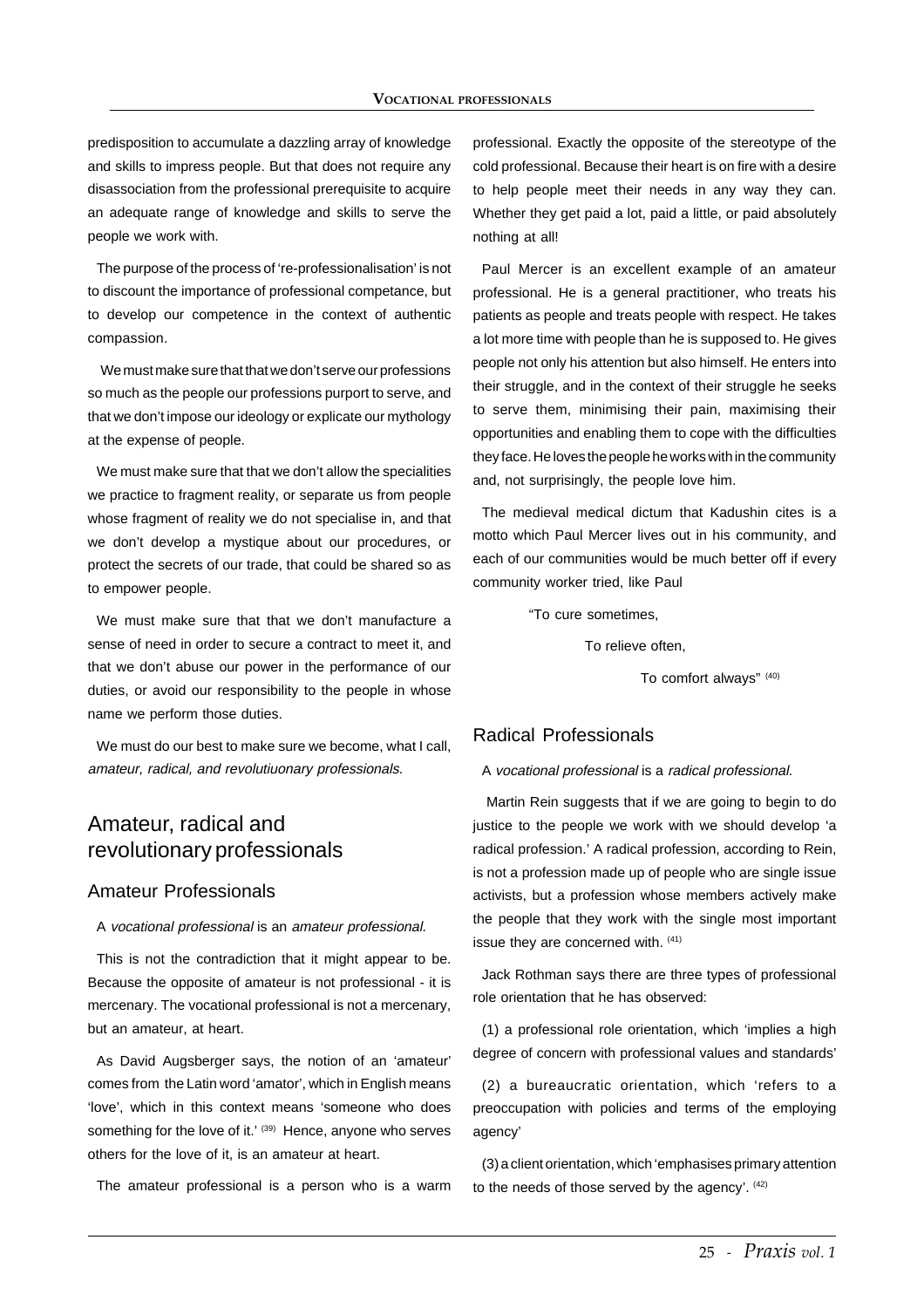Most social workers, according to Rothman, tend to be orientated more towards bureaucratic concerns, if not professional concerns, rather than to client concerns.

So in order to develop a radical orientation to community work, which treats the people in the community seriously, many community workers will have to develop a radical reorientation to social work.

Developing such a radical reorientation to social work is not easy. It's particularly difficult because the prospect of accountability of professionals to the people they work with, and the mutuality it implies, is often considered ' a dangerous form of role confusion', and 'the world in which we live, has no models to offer to those who want to work towards mutuality'. (43)

In spite of the difficulties, however, Concetta Benn and her colleagues deliberately developed a radical reorientation to their community work in the Family Centre Project in Melbourne. (44)

Concetta Benn and her colleagues systematically tried to reduce the status differential between the professionals and the people they worked with in the project through a devolution of power that was enhanced by an approach that encouraged participation.

The professionals encouraged the people to set the agendas for the project and they encouraged one another to serve the agendas the people set for the project, rather than manipulate the project to suit themselves, or exploit the project in terms of their vested interests.

They encouraged one another to become human resources that could be utilised, within certain limits, by the people, to serve the agendas the people set for the project.

The Family Centre Project was far from perfect. The family's right to participate accrued to them only at the rate the staff conceded it. But there were genuine, ongoing concessions that made increasing levels of participation, by the poor, in decisions that affected their lives, really possible. So in spite of the imperfections The Family Centre Project, the staff managed to facilitate a process of movement towards real 'power for the poor'. (45)

Concetta Benn and her colleagues show us the way forward. We need not be conservative. We can be radical. And, as radical professionals, we can make a significant difference in our communities, in spite of our imperfections,

by focusing on the people we work with, and facilitating a process of movement through the people we were with towards real power for the poor.

#### Revolutionary Professionals

#### A vocational professional is a revolutionary professional.

Robert Chambers suggests that if we are going to begin to do justice to the people we need to work with, we should develop a 'revolutionary profession'. According to Chambers a revolutionary profession is not a profession made up of people who build road blocks, and defend the bastions of one ideology against another, but a profession whose members can break through barriers, and fight against the biases which discriminate against the disadvantaged in our society. (46)

Chambers outlines a number of preferences that affect our participation as professionals in the struggle to do justice to the people we need to work with.

Chambers suggests that when we select the projects we want to work with that we tend to select nice clean projects first and "dirty", "smelly" projects last.

#### Project preferences

| First           | Last                   |
|-----------------|------------------------|
| Modern          | Traditional            |
| Large           | Small                  |
| Complex         | Simple                 |
| Regular         | Irregular              |
| Quantified      | Unquantified           |
| Predictable     | Unpredictable          |
| High Technology | Low Technology         |
| High Profile    | Low Profile            |
| High Cost       | Low Cost               |
| Hard            | Soft                   |
| Neat            | Messy                  |
| Clean           | Dirty                  |
| Nice            | Smelly <sup>(47)</sup> |

Chambers further suggests that when we select the time and the place we want to work, that we tend to select "easy" times and places first, and "difficult" times and places last.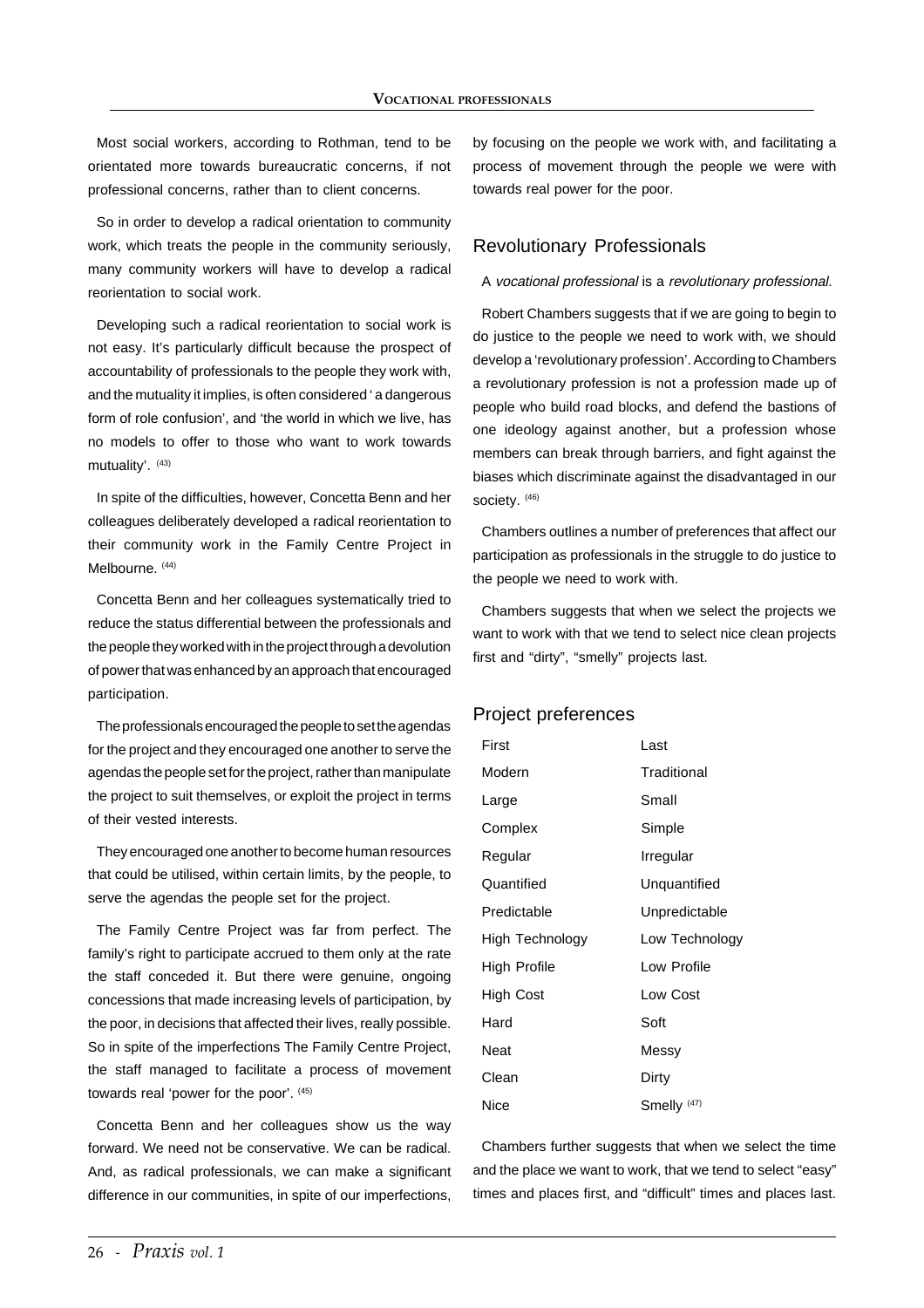#### Time and Place Preferences

| First             | Last              |
|-------------------|-------------------|
| Accessible        | Inaccessible      |
| Convenient        | Inconvenient      |
| Near              | Far               |
| Easy              | <b>Difficult</b>  |
| Office            | Field             |
| Suburban          | Urban             |
| Urban             | Rural             |
| During Office Hrs | Out of Office Hrs |
| Day               | Night             |
| During the Week   | Over the Weekend  |
| Dry               | Wet               |
| Cool              | Hot               |
| Warm              | Cold (48)         |

Chambers finally suggests that when we select the people we want to work with, we tend to select "rich" people first, and "poor" people last.

#### People Preferences

| First       | Last               |
|-------------|--------------------|
| Rich        | Poor               |
| Fair        | Dark               |
| Male        | Female             |
| Adult       | Child              |
| Educated    | Illiterate         |
| Influential | Ineffectual $(49)$ |

Chambers argues that these preferences, are neither accidental nor incidental. They are, he says, crucial choices that we, as professionals tend to make that profoundly affect our degree of participation in the struggle to do justice to the people we need to work with most, the most disadvantaged people on our planet. Chambers asserts that these professional preferences are reactionary. They not only reflect the dominant values of our society , but they also reinforce the dominant values of our society. To the neglect of the most disadvantaged people on our planet)who do not count for much in the present scheme of things.

Chambers insists that if we are to begin to do justice to the most disadvantaged people on our planet we need to reject the dominant values of our society. He says we need to not only reevaluate our professional preferences, but also actually reverse our professional priorities. He says we need to commit ourselves to a revolutionary option for the poor.

The revolution envisaged does not involve pitting the left against the right, but putting the first last and the last first.

This revolution may be non violent, but it is not without violence. The changes it requires are bloody difficult!

In spite of the difficulties however, I know quite a few young professionals who are doing their best to become fair dinkum revolutionary professionals.

Peter Stewart is a musician who works with disadvantaged groups round Brisbane, through street arts, so as to enable dispossessed people to articulate their rage and act out some of the possible solutions to the problems that enrage them.

Steven Yates and Emma Pritchard, are a doctor and a lawyer respectively, who have chosen to leave highly rewarding and highly remunerative positions in Brisbane to relocate to a low profile town in central Australia in order to help provide much needed medical and legal services for aboriginal communities.

Greg and Katie Manning are a wonderfully well-qualified Aussie couple, a do-it-yourself engineer, and a life-be-in-it physiotherapist, who have moved to India with their two children, Rebecca and Callum, to make themselves available to do community development work with their local counterparts in a city slum.

Peter Stewart, Steven Yates, Emma Pritchard, and Greg and Katie Manning show us the way forward.

We need not be reactionary. We can be revolutionary. And, as revolutionary professionals, we can make a very significant difference in our world.

## References

- (1) Wilensky, H (1964) pl37
- (2) Richans, C & Mendelson, A (1973) pl2
- (3) Meyer, C H (1976) pl2
- (4) Timms, N & R (1970) pl29
- (5) Laursen, K (1975) in author's notes
- (6) Greenwood, E in Tripodi etal (1974)
- (7) Toren, N (1972) p40
- (8) Kraybill, D & Pellman Good, P (1982)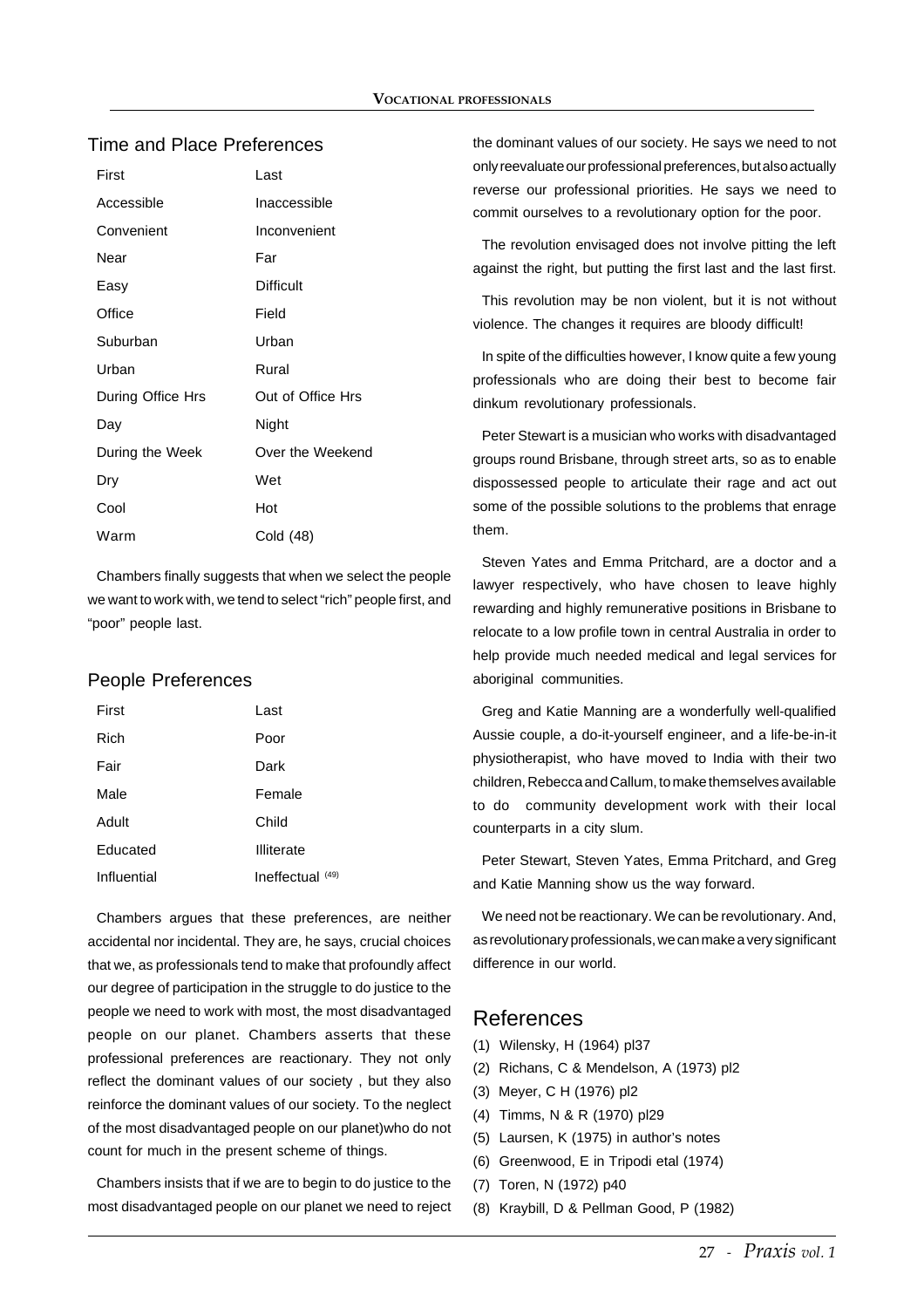(9) Anderson, L (1974) in Kraybill et al pl6\_17 (10) de Maria (11) Krall, R (1982) in Kraybill et al p58 (12) Kraybill, D ibid pll4 (13) Redekop ibid p223 (14) Kraybill, D ibid p228 (15) Krall, R ibid p58 (16) McKnight,J (1989) p38\_40 (17) McKnight,J in Illich 1 (1977) p73 (18) McKnight,J (1989) p38\_40 (19) Ebersole, N in Kraybill etal pl5 (20) Kraybill, D ibid pl21 (21) McKnight,J (1977) (22) ibid p82 (23) ibid p89 (24) ibid p90 (25) Oakley, A (1986) in Mitchell, J & Oakley,A (26) McKnight,J (1977) p91 (27) Laursen, K in author's notes (28) ibid (29) Throssel1, H (1975) pl4 (30) ibid p6 (31) Nouwen, H(1994) p66 (32) Frankl, V(1959) (33) Jung, C (1967) Vol.17, chvii ppl67-187 (34) ibid (35) Nouwen, H (1989) p27 (36) McKnight, J (1977) p91 (37) Doherty, W (1995) (38) Vanier, J (1988) p78-79 (39) Augsberger, D (1982) in Kraybill, D etal (40) Kadushin, A (1980) (41) Rein, M (1970) pl4 (42) Rothman, J (1974) (43) Nowen,H (1989) p44 (44) Benn, C (1981) p269 (45) Liffman, M (1978) pl39 (46) Chambers, R (1983) (47) ibid pl73 (adapted) (48) ibid pl73 (adapted) (49) ibid pl73 (adapted) **Bibliography** 

Benn, C (1981) Attacking Poverty Through Participation P.I.T. Press Melbourne Chambers, R (1983) Rural Development Longman, London

Doherty, W (1995) Soul Searching Basic Books New York

Eckersley, J (1990) Perils of Professional Life (Unpublished Manuscript) Frankl,V (1959) Man's Search for Meaning Simon & Schuster New York Illich,I (1977) Disabling Professions Marion, Bayers, Boston Jung, C (196?) Collected Works Princeton University Press, Princeton Kadushin, A (1980) Child Welfare Services Macmillan New York Kraybill, D & Pellman Good, P (Ed) (1982) Perils of Professionalism Herald Press Scottdale Laursen, K (1975) Authors Notes. Liffman, M (1978) Power for the Poor Allen & Unwin, London McKnight, J (1989) 'Why Servanthood is Bad' The Other Side Jan 1989 p38-40 Meyer, C H (1970) Social Work Practice Free Press, Toronto Mitchell, J & Oakley, A (1986) What's Feminism? Basil Blackwell Oxford Nouwen,H (1989) In the Name of Jesus Darton, Longman and Todd, London Nouwen,H (1994) Our Greatest Gift Hodder and Stoughton, London Pipkin,R & Rifkin,J (1984) 'The Social Organization in Alternative Dispute Resolution' The Justice System Journal Vol 9, No 2 pp 204-209 Rein, M (1970) 'Social Work in Search of a Profession' Social Work (15) 2 April 1970 Richans, C & Mendelson, A (1973) Social Work:The Unloved **Profession** Rothman, J (1974) Planning and Organizing for Social Change Columbia University Press New York. Throssell, H (1975) Social Work: Radical Essays Q.U.A. Brisbane Timms, N & R (1977) Perspectives in Social Work Rutledge, Kegan and Paul, London Toren N (1972) Social Work: the Case of the Semi-Profession Sage, Beverley Hills Tripoli T (1974) Social Workers at Work Peacock tasca Vanier, J (1988) The Broken Body St Paul, Homebush Weeks, W (1988) 'De-professionalism:Or a New Approach to Professionals' Australian Social Work March 1988, Vol 41.No 1 Wilensky, H (1964) 'The Professionalization of Everyone' 70 American Journal of Sociology 137 Wilding, P (1982) Professional Power and Social Welfare

Rutledge, Kegan & Paul, Nouwen, H (1989) In the Name of Jesus Darton, Longman and Todd, London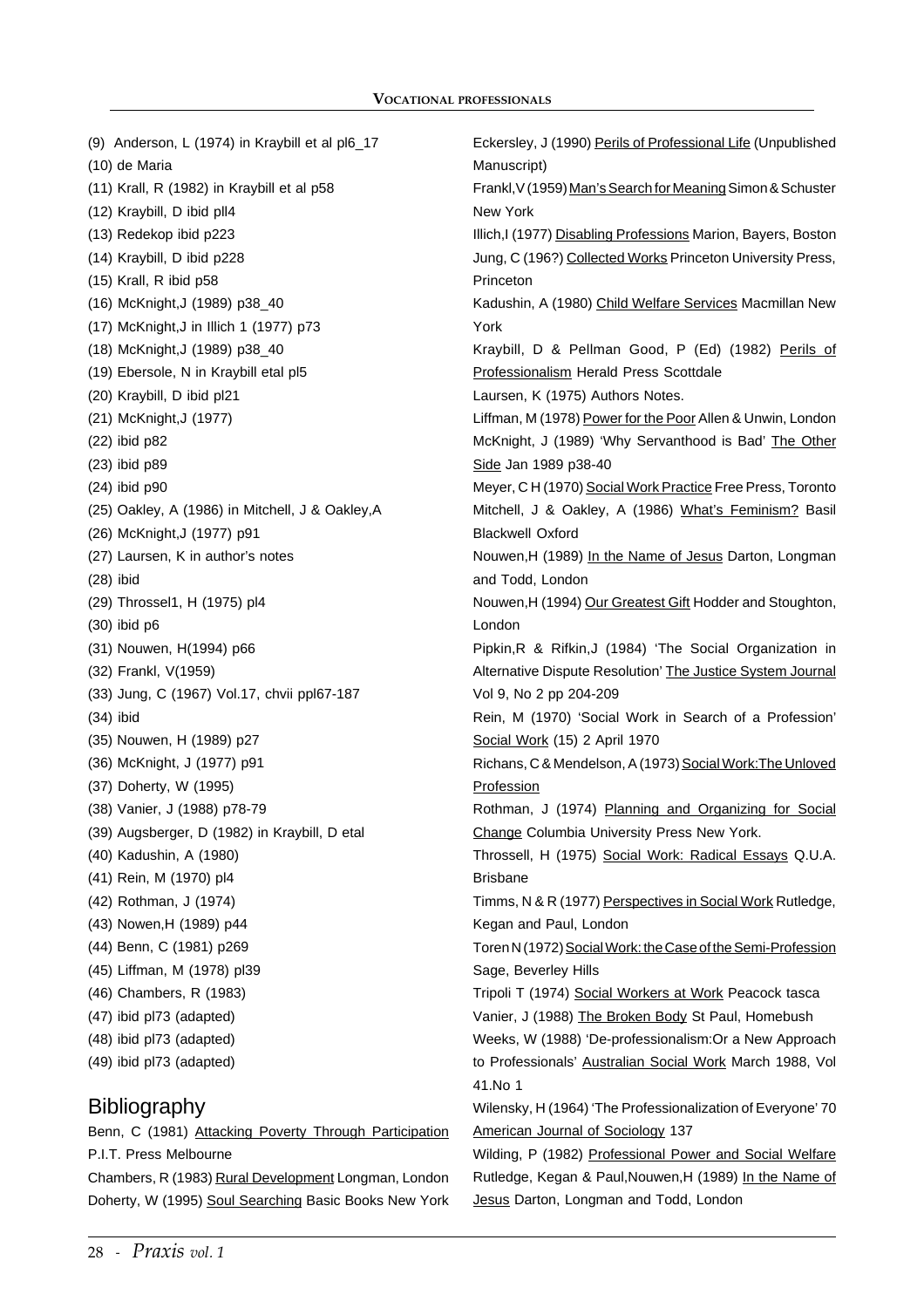

# The co-op's reflections on the role of consultancy

#### **by Cooperative members**

There are plenty of consultants in our modern world. Consulting has been mystified, reified, and multiplied. For members of the Community Praxis Co-op, 'consultant' has been a title we have found hard to get used to, especially when people are talking about us. We have need-ed to reflect on whether we really are 'consultants' - whether there is an approach to consult-ancy that we can truly consider our own.

Co-ops by nature are corporate entities with a conscience. They exist for mutual benefit, and share a commitment to the greater good. Co-ops thrive as long as they continue to explore the meaning of this greater good. At the Community Praxis Co-op, we have chosen to ex-plore the meaning of this greater good for us in terms of 'building peaceful, just and sustain-able communities'.

To be committed to 'building peaceful, just and sustainable communities' in the cut-throat world of consultancy is not easy.

We have learnt the hard way that consultants are sometimes contracted as 'hired guns' - to do a job with the kind of resources and within a time line that no client themselves would be able to do with the same amount of resources and time; to produce a report that reflects the predetermined views of the client; to deliver bad news that the client themselves does not want to deliver; to ensure nothing happens; except that by hiring a consultant the client is able to put some distance between themselves and the community and the community's angry outrage.

We refuse to be 'hired guns'. We want to do consultancy for the benefit of both the client and the community. To produce an outcome that truly reflects a commitment to the welfare of all the people whom we consult with. Not a report that ensures nothing happens. But a report that they can do something with. That can help them build just and sustainable communities.

In this paper - written as a collaborative effort by several members of the co-op - we explore how we approach consultancy in terms of our commitment to communities. We will explore:

- How we try to do consultancy
- What you can get from our consultancy
- Which method we use in our consultancy
- Where we want to go with our consultancy

### How we try to do consultancy

As we have reflected on 18 months of consultancy we have been able to name some of the key elements of our approach. For us this process has been about a constant internal

dialogue about what we do not want to do - particularly some of the old approaches we would like not to adopt - and what we do want to do - especially some of the new options in consultation that we would like to try out .

The first point we want to make is that we want to work as consultants, but never at the expense of the communities we work for. We work within a framework of community development and it would be a contradiction for us to work at the expense of communities.

The second point to make is that we try to de-mystify our work. Just because we are called 'consultants', does not mean we should enshroud our work in 'mystifying' language that is so typical of many consultants. One of the key characteristics of many professionals is their tendency to 'mystify' a process. To do a job in a language that ordinary people do not understand. So as to make their clients believe they do not have the capacity to do the job themselves. And to make sure their clients come back to the professionals again in future. However, we believe that the work we do in communities and community organisations should be accessible to anyone. Our job is to ensure that the vocabulary of the language that we use in our consultation - the concepts and the constructs we bring to bear in our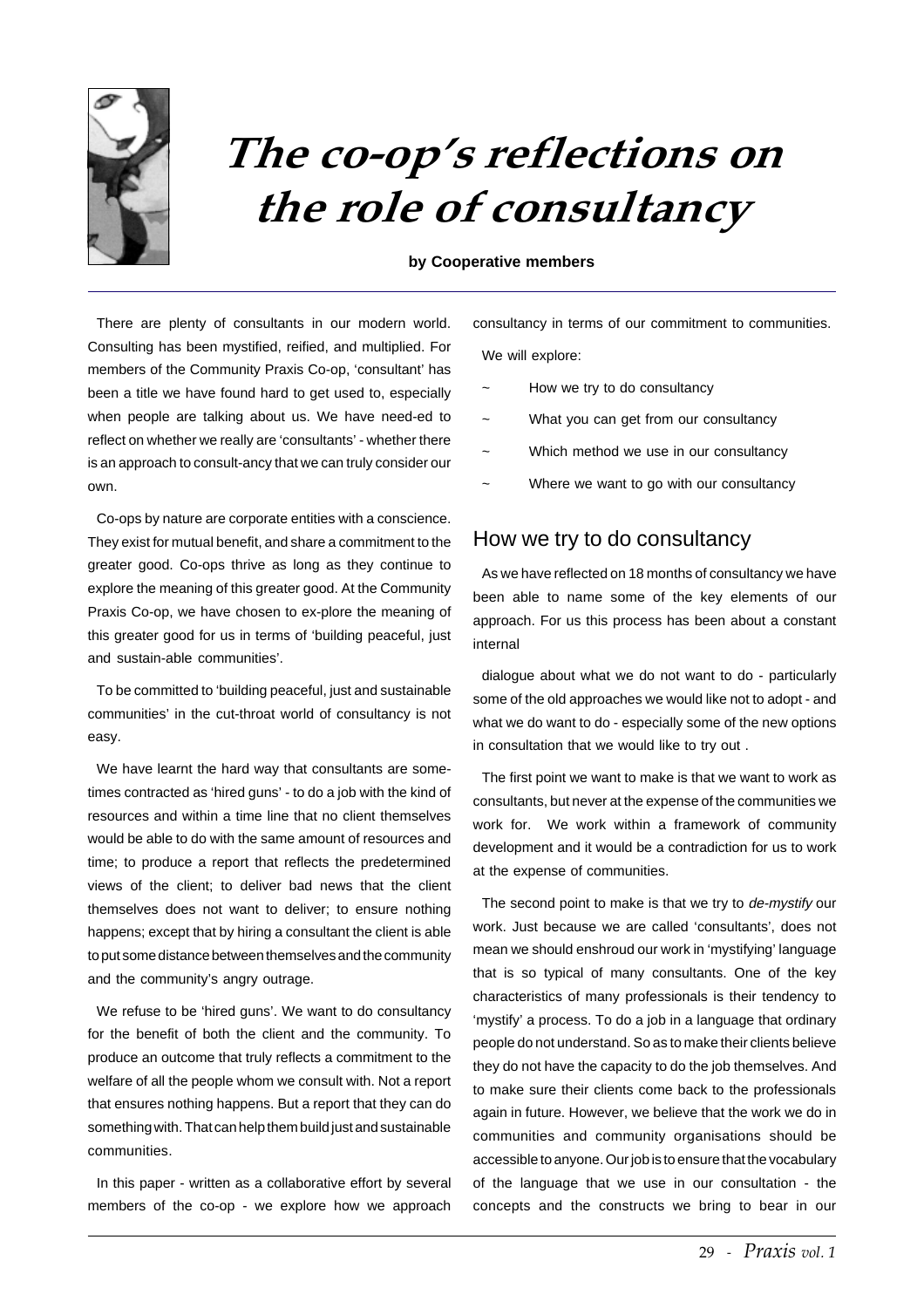deliberation - should be open, transparent, and readily comprehensible to all the people who are involved in the consultation. Even if it means we do ourselves out of work.

The third point to make is that, in the process of demystifying our work, we explain to our clients, while we bring expert skills to consultations, we do not bring expert solutions. We believe the role of experts is to be 'on tap', as resource persons, providing expert help to communities in discovering solutions to their problems, rather than to be 'on top', like a team of omni-competent poly-maths, providing expert solutions to problems for the community.

In community development, the only peaceful, just and sustainable solutions to a problem are community solutions, emerging from the development of a community analysis of their issues, their resources, and the options that they have to resolve their problems. Our role as consultants in a community development tradition is to bring our expertise to bear on the process of community analysis, sharing our personal knowledge and professional skills in that process, so as to ensure the community has the best possible chance of understanding their issues, utilizing their resources, and considering their options.

The fourth point to make is that, wherever possible, we will build local partnerships. In contracting consultants, many assume there are not enough local consultants or that the expertise of the local is not up to scratch when compared to an interstate, or international, consultant. As a result a lot of contracts are not offered to local consultants. And the few that are have local consultants fighting each other in a competitive tendering process. The co-op recognises that these are real problems. Hence we are willing to compete with local people. However, our approach is, wherever possible, to co-operate rather, than compete, by building broadly-based, strongly-competent partnerships with other local consultants. On several occasions we have had the opportunity to hire local people as associates and bring them into a co-op consulting team. The team then brings a synergy of co-op expertise, together with other networks of knowledge and skill that build the local capacity for community building.

The fifth point to make is that we want our work to be good, not glossy. When joking amongst ourselves we have often referred to ourselves as the 'barefoot consultants'. The image of the 'barefoot consultant' comes from the literature of third work development that refers to the 'bare-foot doctor', in contrast to the 'well-heeled operator'. The 'barefoot doctor' is willing to walk from village to village, bringing good medical care to the community, using gentle appropriate technology. While the 'well-heeled operator' rides in a fourwheel drive, stays in a five-star hotel, works in an airconditioned office, and never gets their hands dirty helping the local people. Without pushing the image too far it simply reminds us that our approach should never replace quality with gloss, substance with style. The image of our-selves as 'barefoot consultants' reminds us to keep getting our hands 'dirty' in the process of helping people, rather than just cutting and pasting 'brilliant' reports**.**

# What you can get from our consultancy

So if you hire us, what can you expect to get from our consultancy?

When you hire 'barefoot consultants' you know what you are getting – no frills! When you hire us you will be getting a straightforward, no-frills, team of people committed to:

Empower, resource, and strengthen the capacities of people, groups and organizations in developing peaceful, just and sustainable communities.

(This sentence is part of the co-op's mission statement)

We are committed to working seriously and systematically. And, at times, that can be painful. But we know that it is joy - not anguish - which sustains us in the struggle. So at the same time as being committed to working seriously and systematically, we are committed to work-ing happily and serendipitously. We always try to put our life into perspective with laughter.

When you hire us you will get a team who take their work, not themselves, seriously!

Q. How many co-op members does it take to change a light bulb? A. One. But the light bulb must want to co-operate for it to work!

The co-op works with teams that are comprised of cooperative members, associates and partners. The members of the co-op are all well-qualified consultants. And our associates are people with special expertise whom we specifically recruit in order to augment the strength of our teams, by combining their particular specializations with the specializations of the team. And the interdisciplinary nature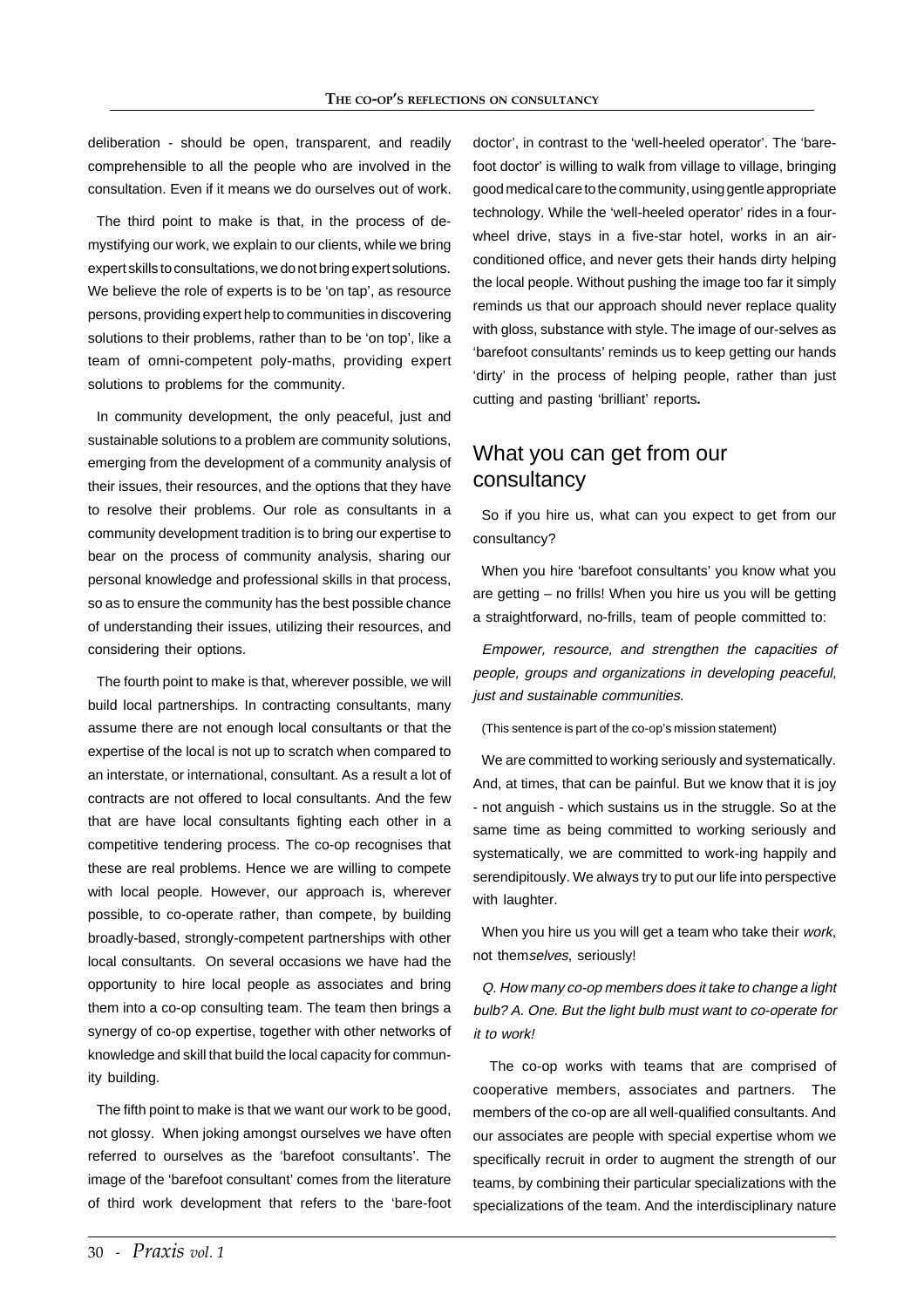of our teams brings a lot of synergy to our consultancies.

Recently a team was put together of two co-op members and six associates and partners that included community workers, social workers, youth workers, agency managers, and town and community planners.

Both co-op members and associates are people who are still practitioners. We are not trying to build a network of people who move on from being practitioners to being consultants. We are attempting to build a network of people who can maintain their work at the 'grass-roots', whilst bringing their 'well-grounded' expertise to our consulting teams. In accessing the co-op a client is accessing the expertise of a whole network of practitioners. We believe that a network of practitioners, with their practice-tested knowledge and skills, is one of the greatest gifts that a group like the Community Praxis Co-op can bring to our clients.

It is important to note: all co-op members but one are involved in local practice, outside of the co-op, in some capacity or other.

Whilst being willing to take on contracts that have regional, national, or even a global scope we hold to the significance of the local. A local focus provides us with the lens through which we look at our work. This does not reflect a romanticisation of locality, it reflects the fact we are rooted in our locality, think globally, but act locally. We always ask local questions. What will it mean for local people? How does this input include local people? How will the outcome impact on local people?

The co-op's national review of Kids Help Line's peer skills program developed a community development typology of peer process models that moved from the personal to the organisational, all the while evaluating the benefits experienced on the local level.

We may have an emphasis on local community work, but we are also a part of a global movement of worker cooperatives. It is a movement committed to self help, freedom of choice, voluntary association, equity, equality and democracy, and cooperation with all other cooperative groups and organisations in the community. So the co-op is formally and in- formally linked to a wide range of alliances with women's and men's groups, peace organizations, nonviolent activists, and environmentalist movements.

Out of our surplus the co-op has not only supported the development of a finance co-op in a local caravan park, but also funded a relief program in El Salvador and a training program in South Africa.

# Which method we use in our consultancy

Integrity is an important issue for the co-op. But it is difficult for us to maintain our integrity when the client who pays the consultant understandably expects to be able to call the tune.

The co-op attempts to conduct its work with as much integrity as we can by simply trying to practice respect for everyone involved in the process of consultation.

Our struggle for integrity has been the main incentive for us to seek to develop a specific method in consultation, which would ensure everyone involved in the process, is respected.

The specific method we use is a version of the 'dialogical methodology' made famous by Paulo Friere. The dialogical approach we use involves four separate processes:

- **·** establishing a dialogue,
- **·** developing an analysis,
- **·** engaging the imagination,
- **·** and negotiating outcomes.

#### Process 1. Establishing a dialogue

The first stage involves establishing relationships so as to begin to engage in a meaningful dialogue with stakeholders in the consultation.

An initial task is to identify the various voices, and the various perspectives these various voices represent, that already engaged in the discussion of the situation.

A critical task is to identify the voices that are not being heard in the discussion and that need to be given both time and space, legitimation and attention.

The method requires that the consultants bring to the process of establishing a dialogue an understanding of the dynamic of affirmation-suspicion.

An engagement in dialogue requires affirmation, validating the perspectives expressed. Our assumption is that a view expressed is not only valid from the participant's point of view, but that it also expresses something substantial and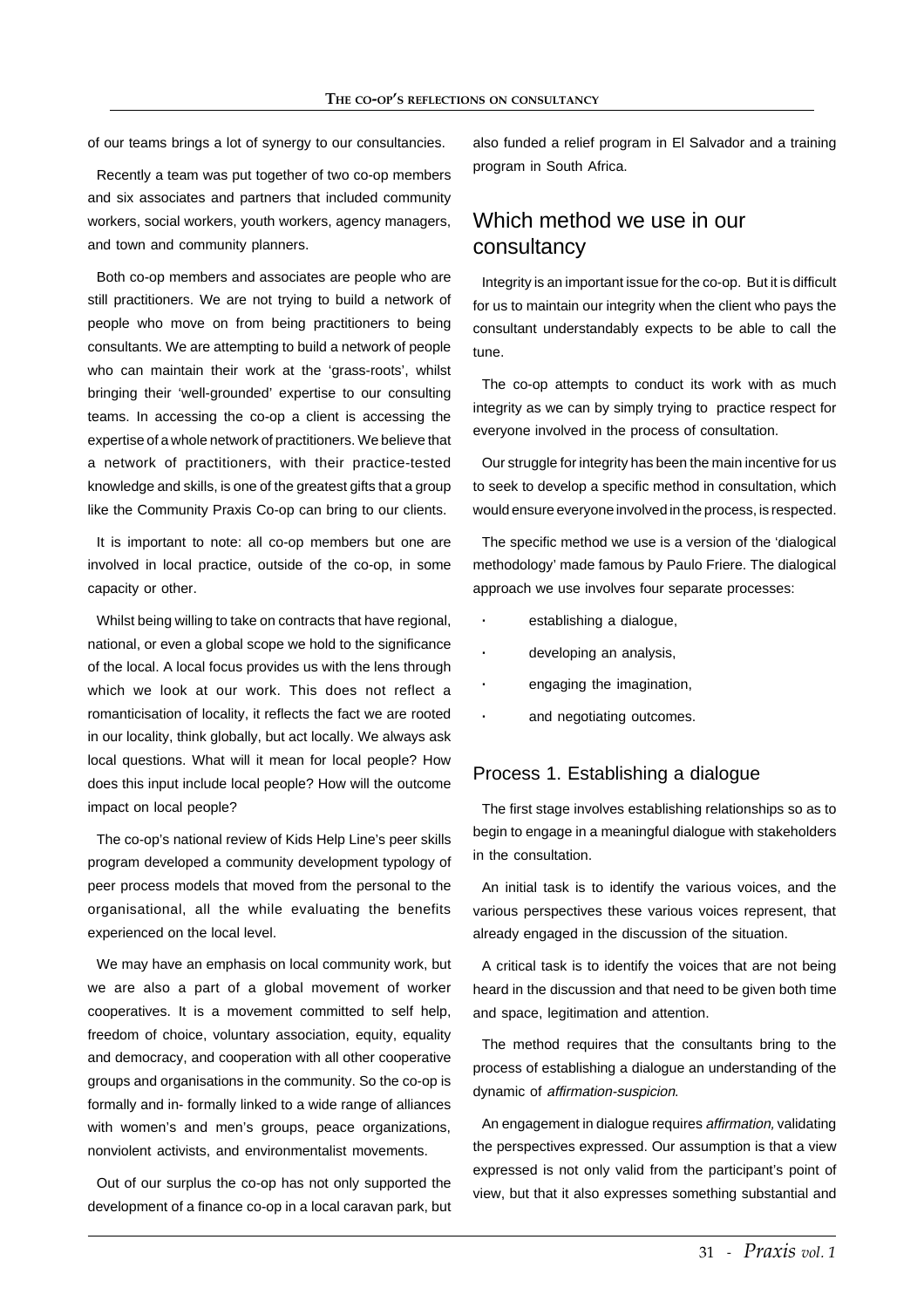significant about the whole of the matter.

In this context, *suspicion* means working from the assumption that a perspective emerges from a particular point of view, from a particular horizon, and therefore is less likely to repre-sent the truth about a situation, and more likely to express insight, agenda and potential.

#### Process 2: Developing an analysis

The second stage involves giving voice to the views expressed in ways that move beyond the descriptive and reflect an emerging understanding that has breadth, depth, and clarity.

The image of the holograph would suggest that understanding comes best from assembling, legitimating and attending to as many views as possible at the same time.

This will often involve documentation of some kind or other. As validation, without proper documentation, is often considered to be a total contradiction in a literate society like ours.

 The challenge is to not give any voice prominence, but to hold the views in tension long enough for the kind of analysis to emerge which brings enough breadth, and depth, and clarity so as to yield a creative synthesis of understanding which can open up the surprising potential inherent in the conversation**.**

It is often the perspectives that are considered problematic which open up the possibilities

of resolution. Dialogue with our contradictions is required to produce the analysis we need.

#### Process 3: Engaging the imagination

As consultants engage with the collective wisdom that is embodied within the expertise and experience of a range of stakeholders, it usually becomes clear that the only way forward for a community group or organisation, transcends any single person's particular perspective.

 It is the product of the corporate imagination that comes out of intense collective dialogue.

It is worth considering for a moment how an act of corporate imagination is stimulated by the process of intense collective dialogue. The process of genuine, ongoing, open dialogue provides the opportunity of a new beginning that welcomes the expression of contradictory opinions, which taken together, open up amazing new permutations of political possibilities.

Insight comes from the moment when the dialogue moves beyond the recycling of preferences, frustrations, and disappointments, to the studied consideration of the new permutations of political possibilities. The moment is characterized by a pause in the discussion; a moment of silence; a listening to something that was said that usually would not have been heard; the sudden realisation of the significance of the suggestion; and the gradual gathering of the resolve of the group, or organisation, to take the risk involved together in seeking personal growth and social change.

It is vital that when the corporate imagination yields its creative insight that the consultants not only recognize it, but also help the stakeholders in the consultation recognise it as such.

#### Process 4: Negotiating outcomes

Consultants need to move with the creative insights, that the corporate imagination yields in the process of ongoing dialogue, towards carefully negotiated outcomes. For to do otherwise would condemn liberating ideas to a life sentence on the shelf as just anoth-er recommendation in another report.

# Where we want to go with our consultancy

In articulating a dialogical approach to our consultancy process we believe that it is important to be explicit about the 'horizon' that we have as a co-op.

Our 'horizon' indicates not only where we are coming from as a co-op, but also where we want to go with our consultancy.

The Mission Statement of the Community Praxis Co-op clearly defines our organisation and informs our understanding of community and community organisation that is reflected in our method of doing community development and community organisation development.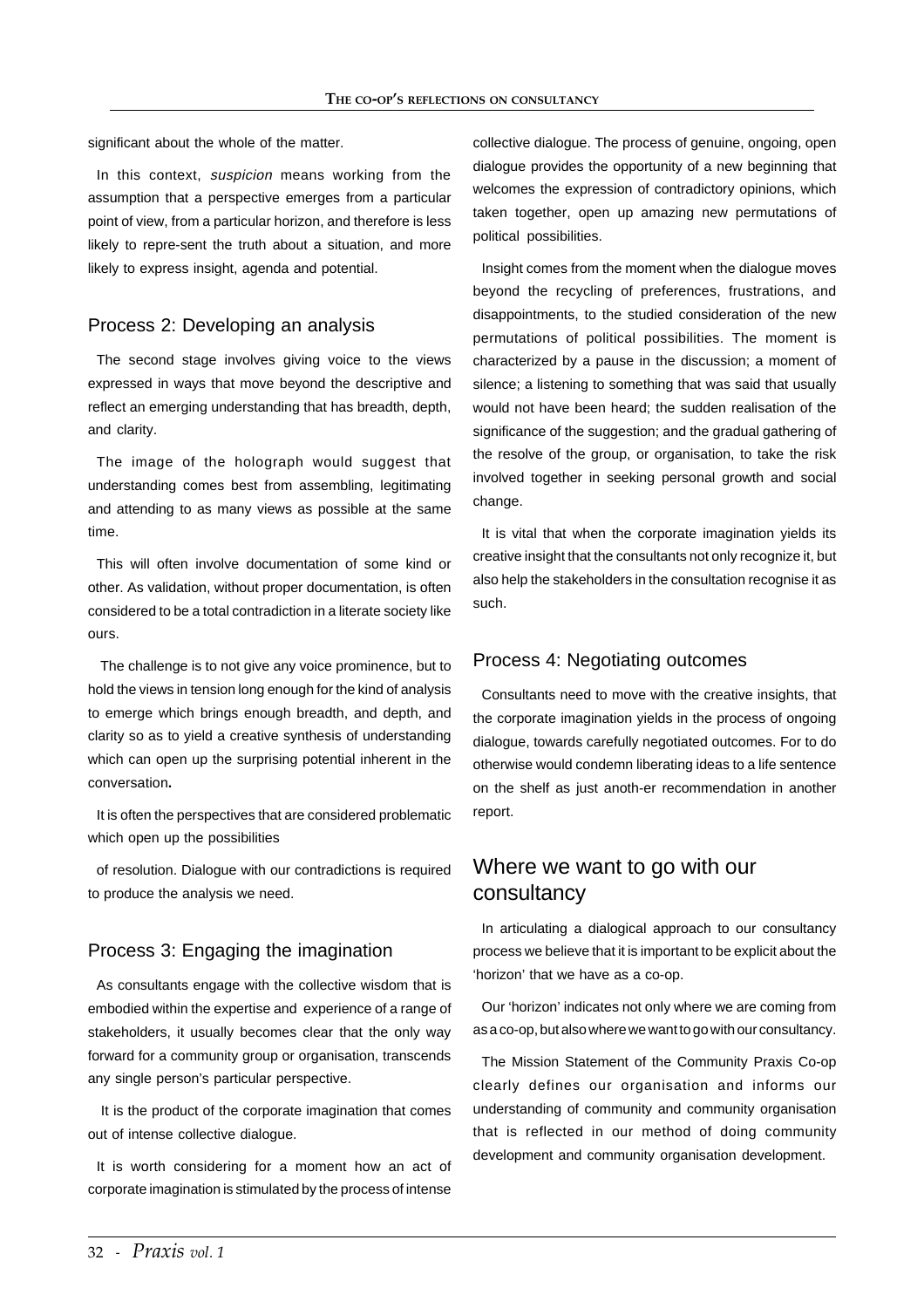### Horizon 1 : Our Mission Statement

Community Praxis Co-op exists to empower, resource and strengthen the capacities of people, groups and organizations in developing peaceful, just and sustainable communities.

The Co-op operates as an education, training and consultancy agency for individuals, neighborhoods, nongovernment organizations, and government authorities.

The Co-op seeks to practice traditional cooperative principles, encouraging the development of acceptance and respect, spirituality and compassion, solidarity and participation,

responsibility and competence in the individuals, neighborhoods and organizations with whom we work.

As a result of our work all of us in Community Praxis Coop hope to contribute to the reduction of exploitative competition, the expansion of productive collaboration, the celebration of unique gifts, and the equitable utilization of our common resources.

# Horizon 2 : Our Perspective On Community And Community Development

We bring to our consultancy with communities an ecological perspective, in the context of which, our consciousness of our interconnectedness, and the chance of exercising creativity in the midst of chaos, is crucial.

We believe that healthy communities are not communities without problems, but commun-ities that have the capacity, resources, and resilience to creatively resolve their problems.

Healthy communities are safe spaces; where a person is accepted as a person; where both unity and diversity are respected; where each one can participate in decisions that impact on their lives; where there is a commitment to the welfare of everyone equally; and where there is a commitment to doing justice to marginalized, disadvantaged people, locally and globally.

For us, community development means doing anything, and everything, we can, to facilitate the development of healthy communities characterised by a commitment to the practice of safety, acceptance, respect, participation, equality, love and justice.

# Horizon 3 : Our Perspective On Organisation And Organisational Development

We bring to our consultancy with organisations our ecological perspective, which engenders our consciousness of our interconnectedness with these systems, and the chance we have of exercising creativity in the midst of the chaos in those systems.

We are exploring a methodology that fits the current global context of rapid change. Our exploration is taking us into new territory, and we are less sure of what lies ahead than we are of what we are determined to leave behind.

It seems to us that the traditional methodology of strategic planning is not useful in the current global context of rapid change that is producing not only new organisations, but also new ways of organising, new ways of being organisation and doing organisation. .

We find ourselves more attracted to those organisational development practitioners who say 'chaos theory reigns', so we need to develop completely new paradigms to deal with our new ways of developing organisations. .

Many old organisations may be static, but many new organisations are not. Our new ways of developing organisations are dynamic. Our organisations can be massaged by our strategic plans, but they can not be managed by our strategic plans. There are simply too many variables that impact on our plans that are beyond our control.

Contemporary organisational development practitioners encourage us to have the courage to acknowledge that there are not only many variables that are beyond our control, but also there are many variables that ought to stay beyond our control. Developing a totalitarian organisation is too high a price to pay to make damn sure that our strategic plan works.

 They would encourage us to abandon our old-style organisations with their grand strategic plans, and embrace new-style organisations with their not-so-grand but-morecreative plans. Flexible little plans, that can help organisational stakeholders deal with the unpredictable and complex nature of the moment well enough, so as to understand how they might make the most of it.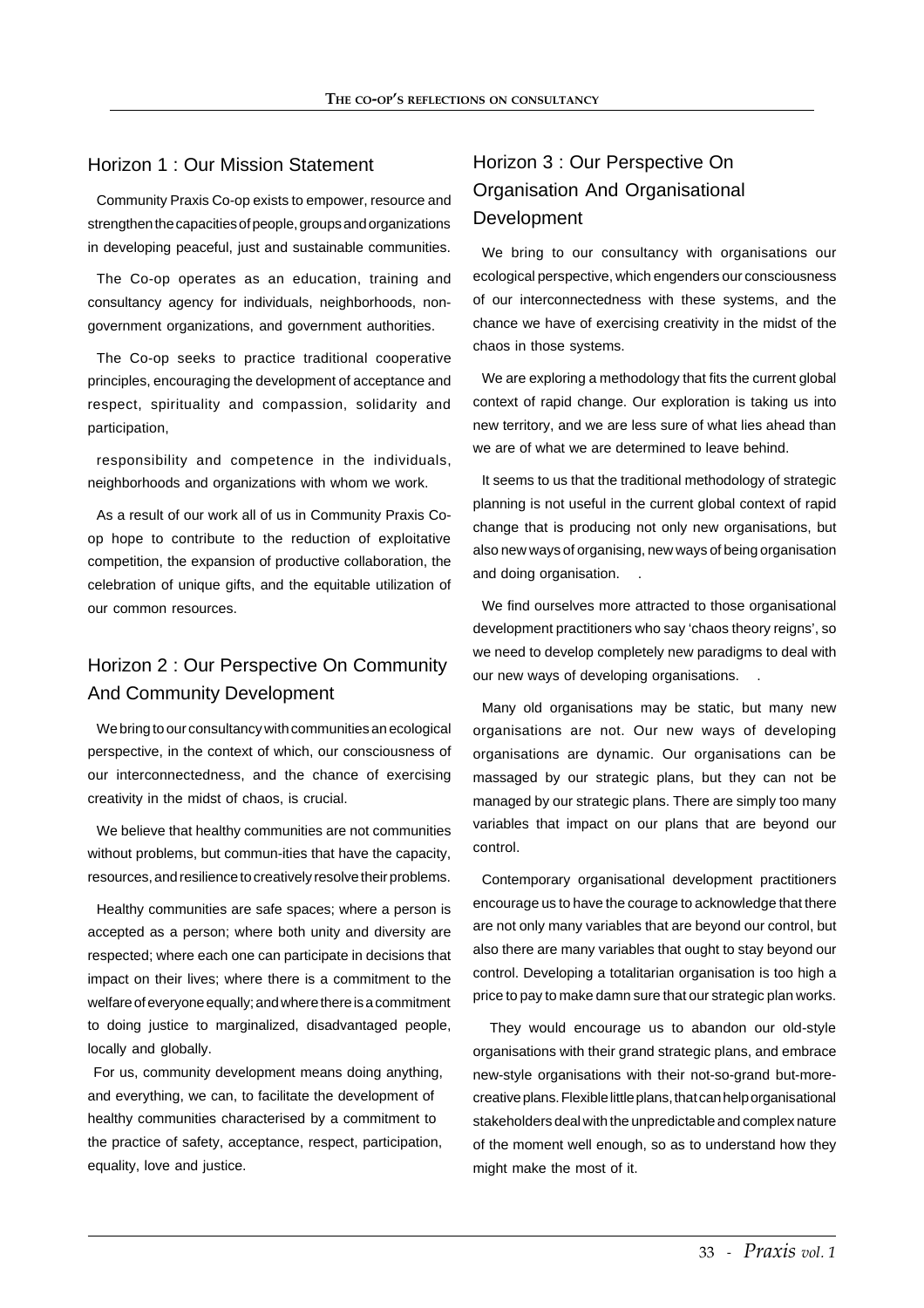Thus we would approach organisational development within a framework that would invite organisations - through their stakeholders - to consider, risk, act, reflect, learn, and adapt.

We would seek to inculcate an action-reflection, continually learning and adapting culture in an organisation. Advocating that 'anything worth doing is worth doing badly to begin with', but 'anything that is good enough to do, in the end is worth doing to the best of our ability'.

The indicator of a good organisation, whether it makes a profit or not, is that it nurtures the best in all the people associated with it, empowering them all to realise their full potential.

# **Conclusion**

This paper expresses the thoughts, feelings and reflections of an on-going internal dialogue amongst co-op members. We have enjoyed 'riding the wave' of our own organisational development and engaging in community development outside of our own localities over the past two and a half years since inception of the cooperative. We have learnt heaps, we have been challenged by communities, clients, associates and partners – there is so much more to learn. We would invite others to engage in this dialogue of trying to understand the nature of this work within a community development framework. Feel free to engage with this paper and contact us via peterwestoby@bigpond.com.

Cheers, Cooperative Members

**Contact the Cooperative at - Mail | PO Box 8071, Wooloongabba, 4102 | E-mail | peterwestoby@bigpond.com |**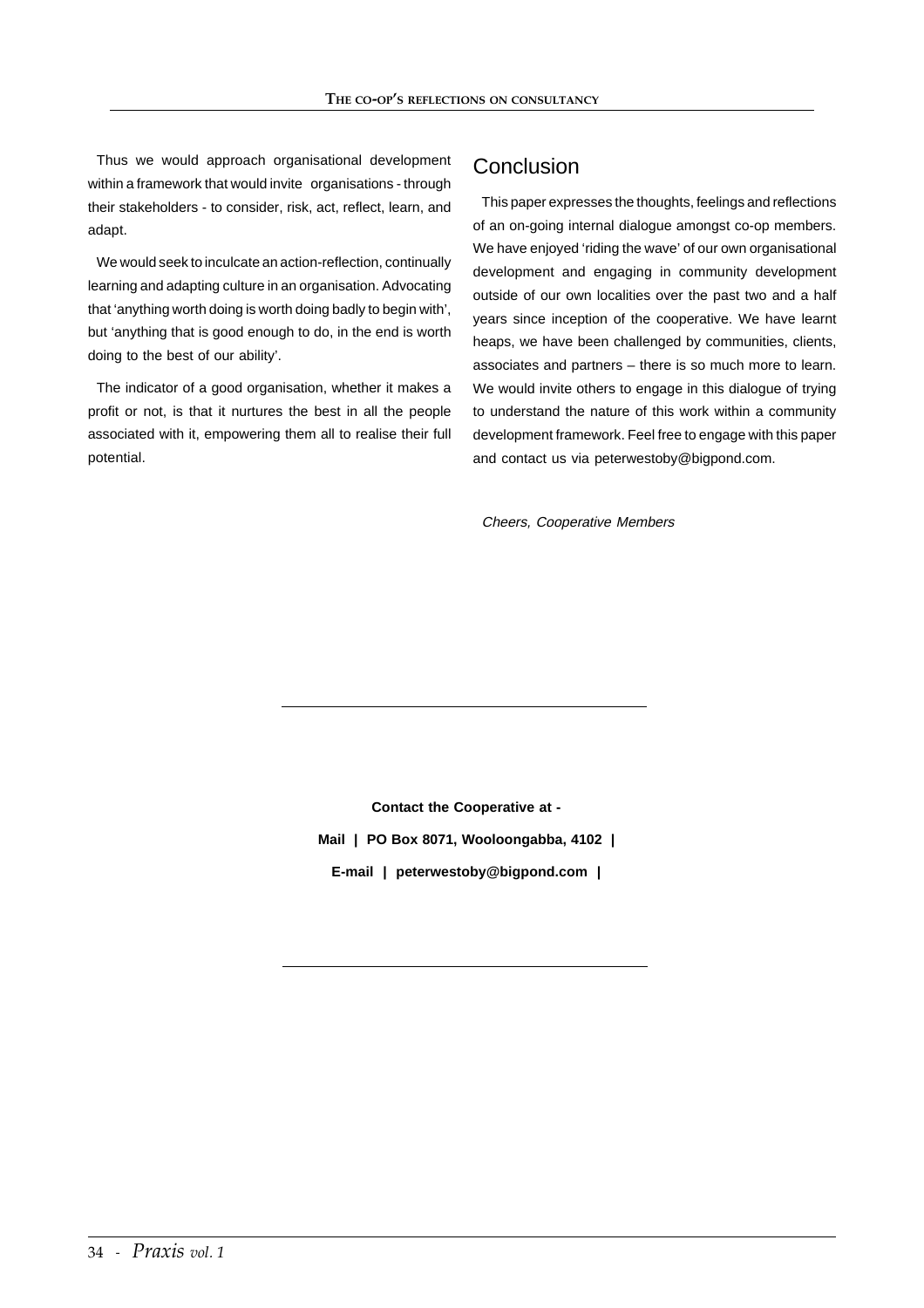# **Notes**